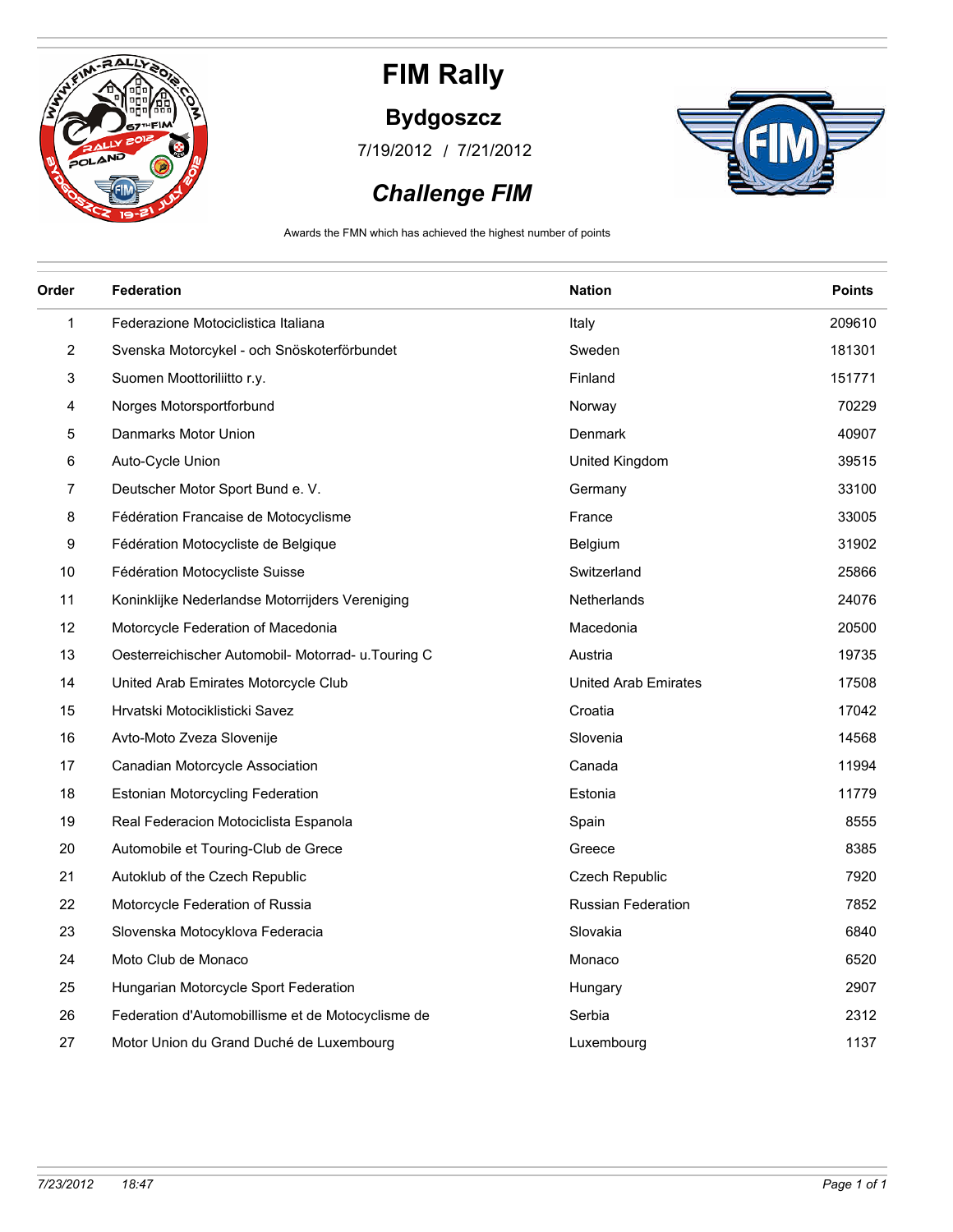

#### **Bydgoszcz**

/ 7/19/2012 7/21/2012



### *Challenge Marcel Haecker*

Awards the FMN with the greatest number of members, supporters included, participating in the FIM Rally

| Order          | <b>Federation</b>                                   | <b>Nation</b>               | <b>Participants</b> | <b>Points</b> |
|----------------|-----------------------------------------------------|-----------------------------|---------------------|---------------|
| 1              | Svenska Motorcykel - och Snöskoterförbundet         | Sweden                      | 207                 | 183504        |
| $\overline{2}$ | Federazione Motociclistica Italiana                 | Italy                       | 156                 | 211842        |
| 3              | Suomen Moottoriliitto r.y.                          | Finland                     | 113                 | 159775        |
| 4              | Norges Motorsportforbund                            | Norway                      | 65                  | 70229         |
| 5              | Deutscher Motor Sport Bund e. V.                    | Germany                     | 56                  | 36061         |
| 6              | Danmarks Motor Union                                | Denmark                     | 47                  | 40907         |
| 7              | Fédération Motocycliste de Belgique                 | Belgium                     | 35                  | 31902         |
| 8              | Koninklijke Nederlandse Motorrijders Vereniging     | Netherlands                 | 32                  | 25995         |
| 9              | Oesterreichischer Automobil- Motorrad- u. Touring C | Austria                     | 32                  | 20557         |
| 10             | Fédération Francaise de Motocyclisme                | France                      | 30                  | 35755         |
| 11             | Auto-Cycle Union                                    | United Kingdom              | 29                  | 39515         |
| 12             | Fédération Motocycliste Suisse                      | Switzerland                 | 28                  | 25866         |
| 13             | Hrvatski Motociklisticki Savez                      | Croatia                     | 24                  | 17042         |
| 14             | Avto-Moto Zveza Slovenije                           | Slovenia                    | 20                  | 14568         |
| 15             | Autoklub of the Czech Republic                      | Czech Republic              | 18                  | 7920          |
| 16             | Motorcycle Federation of Macedonia                  | Macedonia                   | 16                  | 20500         |
| 17             | <b>Estonian Motorcycling Federation</b>             | Estonia                     | 13                  | 11779         |
| 18             | Slovenska Motocyklova Federacia                     | Slovakia                    | 10                  | 6840          |
| 19             | Hungarian Motorcycle Sport Federation               | Hungary                     | 7                   | 4845          |
| 20             | Motorcycle Federation of Russia                     | <b>Russian Federation</b>   | 6                   | 7852          |
| 21             | Moto Club de Monaco                                 | Monaco                      | 5                   | 6520          |
| 22             | United Arab Emirates Motorcycle Club                | <b>United Arab Emirates</b> | 4                   | 17508         |
| 23             | Real Federacion Motociclista Espanola               | Spain                       | 3                   | 8555          |
| 24             | Automobile et Touring-Club de Grece                 | Greece                      | 3                   | 8385          |
| 25             | Canadian Motorcycle Association                     | Canada                      | $\overline{2}$      | 11994         |
| 26             | Federation d'Automobillisme et de Motocyclisme de   | Serbia                      | $\overline{2}$      | 2312          |
| 27             | Motor Union du Grand Duché de Luxembourg            | Luxembourg                  | 1                   | 1137          |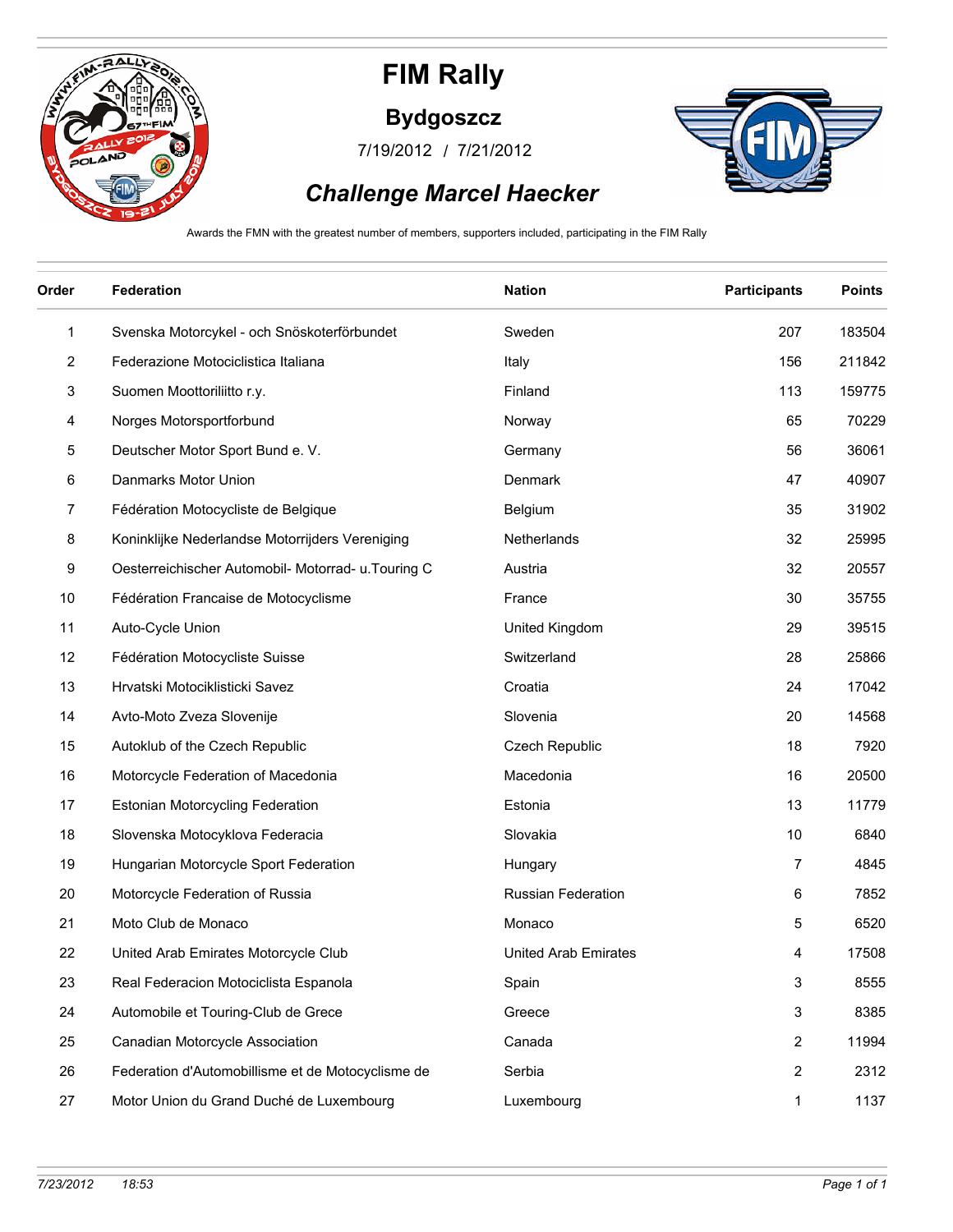

### **Bydgoszcz**

/ 7/19/2012 7/21/2012



### *Challenge Austria*

| Order | Club                            | <b>Nation</b>  | <b>Participants</b> | <b>Points</b> |
|-------|---------------------------------|----------------|---------------------|---------------|
|       |                                 |                |                     |               |
| 1     | <b>TOURING FINLANDIA MK</b>     | Finland        | 46                  | 68524         |
| 2     | ÖAMTC / ZV KREMS                | Austria        | 26                  | 17260         |
| 3     | THE MOTOR CLUB OF HYVINKÄÄ      | Finland        | 22                  | 21571         |
| 4     | <b>AMD TRZIC</b>                | Slovenia       | 20                  | 14568         |
| 5     | <b>BMW MOTO KLUB ZAGREB</b>     | Croatia        | 19                  | 13598         |
| 6     | MAYFLOWER MOTORCYCLE CLUB       | United Kingdom | 18                  | 24270         |
| 7     | NÄSSJÖ MC CLUB - STENSJÖN       | Sweden         | 18                  | 14694         |
| 8     | <b>MC ANDREA TESTA</b>          | Italy          | 15                  | 26075         |
| 9     | ESTONIAN TOURING MC             | Estonia        | 13                  | 11779         |
| 10    | M.C. EPERNAY                    | France         | 13                  | 11000         |
| 11    | <b>SKARABORGS MCTC</b>          | Sweden         | 12                  | 10857         |
| 12    | HAUKIPUTAAN MOOTORIKELKKAILIJAT | Finland        | 11                  | 26928         |
| 13    | <b>SUNDSVALLS MCC</b>           | Sweden         | 11                  | 14868         |
| 14    | SÄLLSKAPET HJULINGARNA          | Sweden         | 11                  | 11655         |
| 15    | AVEROY MC KLUBB                 | Norway         | 10                  | 14858         |
| 16    | <b>BILI ANDELE</b>              | Slovakia       | 10                  | 6840          |
| 17    | AUTOMOTOKLUB NACERADEC          | Czech Republic | 10                  | 4560          |
| 18    | MC MERITUM TEAM CLUB            | Macedonia      | 9                   | 10200         |
| 19    | NMF TOURING CLUB                | Norway         | 9                   | 8405          |
| 20    | MC PINO MEDEOT GORIZIA          | Italy          | 9                   | 7213          |
| 21    | <b>BMW CLUB FREIBURG</b>        | Germany        | 9                   | 6000          |
| 22    | <b>VECCHIO PIEMONTE</b>         | Italy          | 8                   | 12256         |
| 23    | TUUSULAN MOOTTORIKERRHO RY      | Finland        | 8                   | 7408          |
| 24    | <b>BMW MC VLAANDEREN</b>        | Belgium        | 8                   | 7038          |
| 25    | MC BOHEMIA TYNEC N,S.           | Czech Republic | 8                   | 3360          |
| 26    | <b>FLOALT MCK</b>               | Sweden         | 8                   | 3136          |
| 27    | ZOO MC                          | Finland        | $\overline{7}$      | 9260          |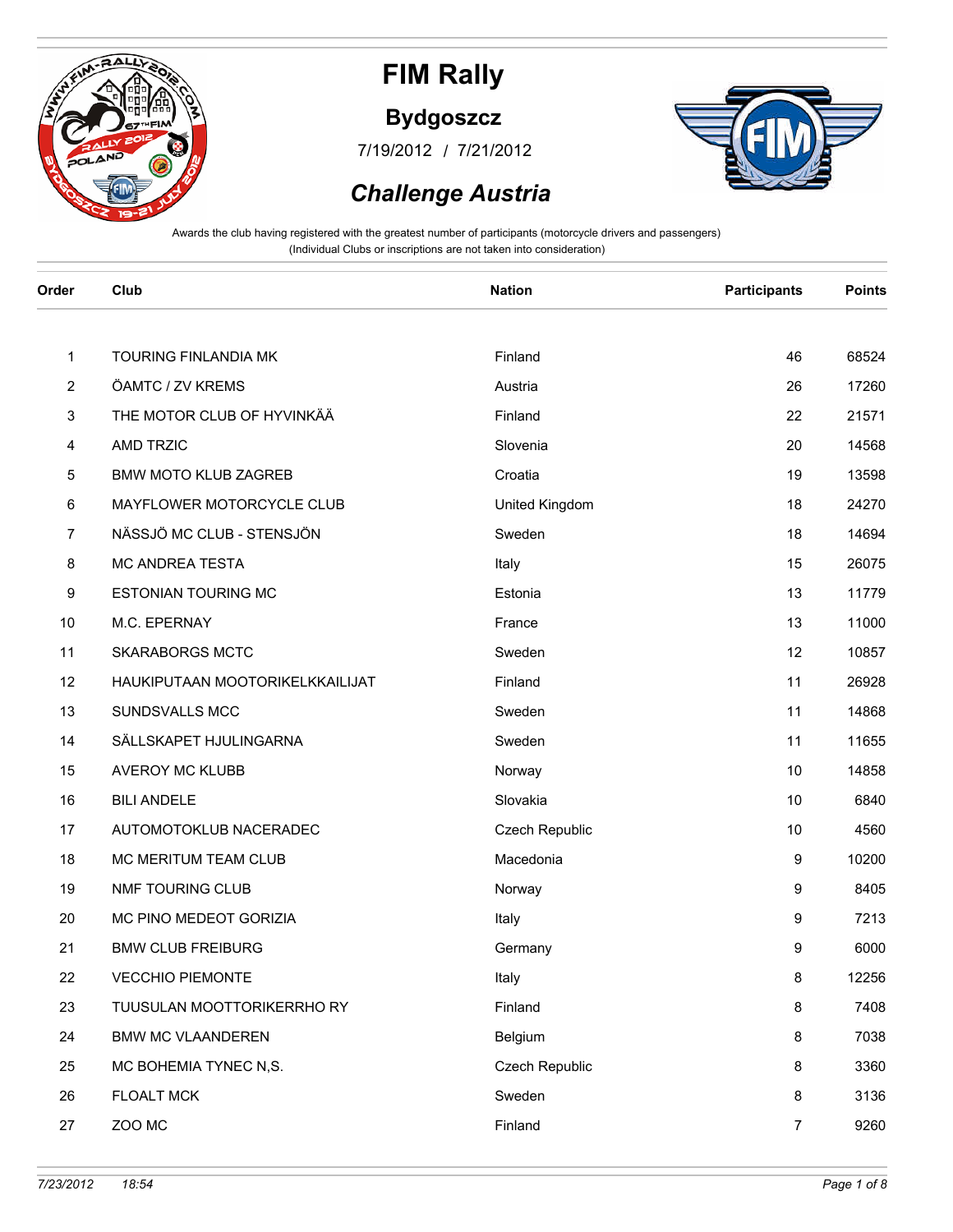

#### **Bydgoszcz**

/ 7/19/2012 7/21/2012



### *Challenge Austria*

|                               |                                                                                                                                      |                                                    | 7426                                                                      |
|-------------------------------|--------------------------------------------------------------------------------------------------------------------------------------|----------------------------------------------------|---------------------------------------------------------------------------|
|                               |                                                                                                                                      |                                                    | 6800                                                                      |
|                               |                                                                                                                                      |                                                    | 6748                                                                      |
|                               |                                                                                                                                      |                                                    | 5668                                                                      |
|                               |                                                                                                                                      |                                                    | 5400                                                                      |
|                               | Italy                                                                                                                                | 6                                                  | 10146                                                                     |
| ROLD SKOV MC                  | Denmark                                                                                                                              | 6                                                  | 6600                                                                      |
| <b>MC KOERSEL</b>             | Belgium                                                                                                                              | 6                                                  | 6564                                                                      |
| <b>ASKER MC-CLUB</b>          | Norway                                                                                                                               | 6                                                  | 5612                                                                      |
| <b>HJEM'FRA MC</b>            | Denmark                                                                                                                              | 6                                                  | 5500                                                                      |
| KAMC HERENTALS                | Belgium                                                                                                                              | 6                                                  | 5495                                                                      |
| MC WEILHEIM E.V               | Germany                                                                                                                              | 6                                                  | 5100                                                                      |
| SKÄFTBERG RANGERS MCK         | Sweden                                                                                                                               | 6                                                  | 4188                                                                      |
| RAC RATZEBURG                 | Germany                                                                                                                              | 6                                                  | 3830                                                                      |
| MC MARTINISTAD                | Netherlands                                                                                                                          | 6                                                  | 3759                                                                      |
| AMK VARDAR                    | Macedonia                                                                                                                            | 5                                                  | 8500                                                                      |
| MOTO-CLUB DE MONACO           | Monaco                                                                                                                               | 5                                                  | 6520                                                                      |
| TORGIANO - TONINO FAINA       | Italy                                                                                                                                | 5                                                  | 5340                                                                      |
| SILVER FOX MC                 | Norway                                                                                                                               | 5                                                  | 4116                                                                      |
| ARENDAL TOURING KLUBB         | Norway                                                                                                                               | 5                                                  | 3770                                                                      |
| 1 HMK ZAGREB                  | Croatia                                                                                                                              | 5                                                  | 3444                                                                      |
| MC HEIDEFUECHSE               | Germany                                                                                                                              | 5                                                  | 3250                                                                      |
| <b>BUDAI MOTO KLUB</b>        | Hungary                                                                                                                              | 5                                                  | 2907                                                                      |
| AUTOMOBIL&TOURING CLUB OF UAE | <b>United Arab Emirates</b>                                                                                                          | 4                                                  | 17508                                                                     |
| ANDREA TESTA                  | Italy                                                                                                                                | 4                                                  | 5868                                                                      |
| <b>NIDAROS MCK</b>            | Norway                                                                                                                               | 4                                                  | 5400                                                                      |
| MSC "ZURI" ZURICH             | Switzerland                                                                                                                          | 4                                                  | 4800                                                                      |
|                               | MOTOCICLISTICO MESTRE<br><b>MC PONENTE</b><br><b>VETLANDA MCK</b><br>MOTO-CLUB DES BAYARDS<br>HAN HERRED MC CLUB<br>MBC TOURING ROMA | Italy<br>Italy<br>Sweden<br>Switzerland<br>Denmark | $\overline{7}$<br>$\overline{7}$<br>$\overline{7}$<br>7<br>$\overline{7}$ |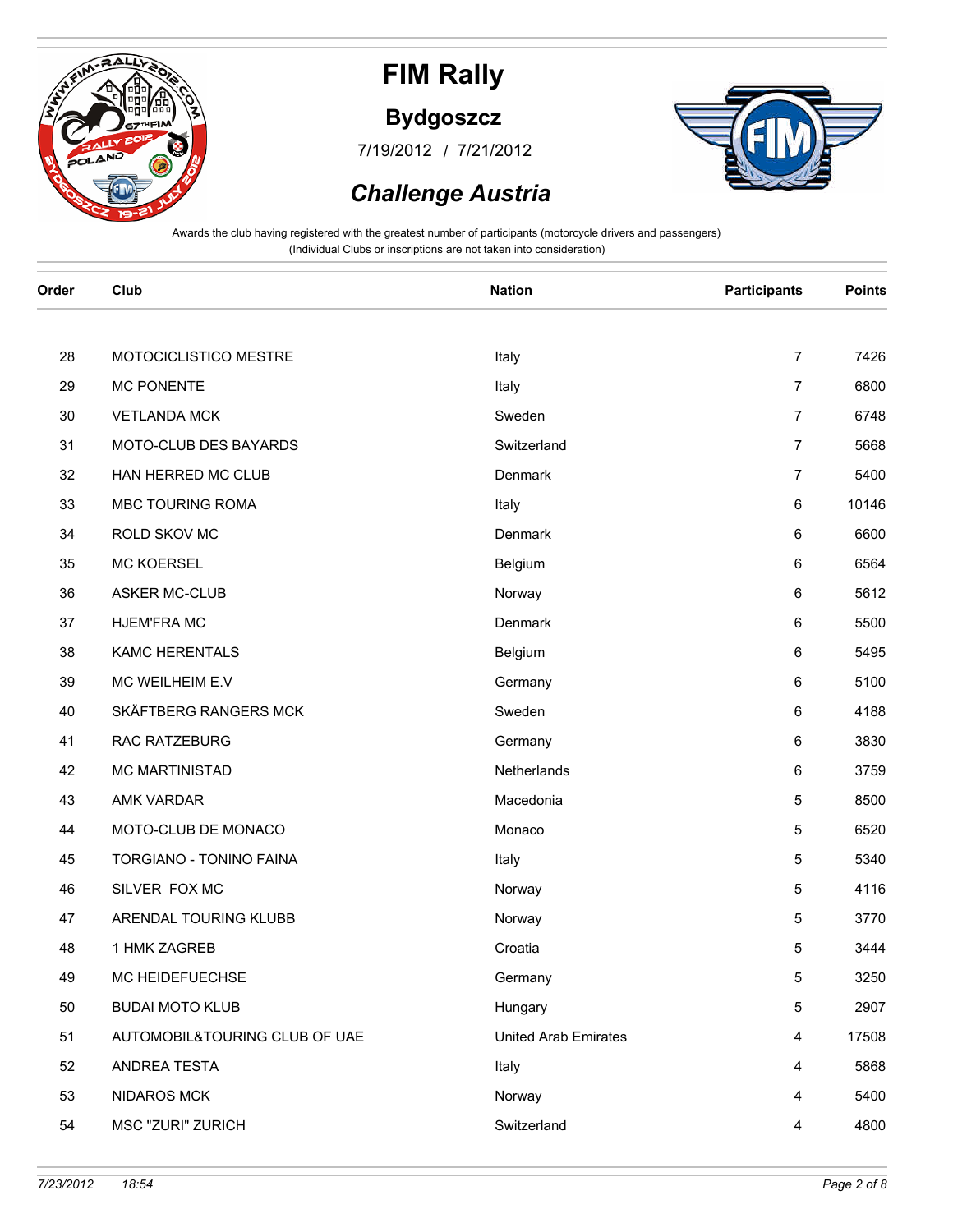

### **Bydgoszcz**

/ 7/19/2012 7/21/2012



### *Challenge Austria*

| Order | Club                                  | <b>Nation</b>      | <b>Participants</b> | <b>Points</b> |
|-------|---------------------------------------|--------------------|---------------------|---------------|
| 55    | <b>MOSCOW MOTO TOURING CLUB</b>       | Russian Federation | 4                   | 4452          |
| 56    | SUNRISE RIDERS H-D                    | Norway             | 4                   | 3696          |
| 57    | <b>GOTTLIEB DAIMLER</b>               | Italy              | 4                   | 3561          |
| 58    | KYRÖSJÄRVEN SEUDUN MOOTTORIPYÖRÄKERHO | Finland            | 4                   | 3533          |
| 59    | LA BALZANA                            | Italy              | 4                   | 3289          |
| 60    | <b>BMW CLUB NEDERLAND</b>             | Netherlands        | 4                   | 3059          |
| 61    | MC LE LION'S                          | Switzerland        | 4                   | 2796          |
| 62    | <b>FMCK VARBERG</b>                   | Sweden             | 4                   | 2616          |
| 63    | <b>VASTERDALA MCK</b>                 | Sweden             | 4                   | 2614          |
| 64    | <b>MC SUSAA</b>                       | Denmark            | 4                   | 2600          |
| 65    | AMC GYVERINKHOVE                      | Belgium            | 4                   | 2442          |
| 66    | MSC SUHL                              | Germany            | 4                   | 1500          |
| 67    | <b>IASMOS MC GREECE</b>               | Greece             | 3                   | 8385          |
| 68    | MALVITO CENTAURI DELL ESARO           | Italy              | 3                   | 5558          |
| 69    | MOTOR SPORT NIMOIS                    | France             | 3                   | 5488          |
| 70    | AMICI DI STRADA - CIVITANOVA MARCHE   | Italy              | 3                   | 5117          |
| 71    | <b>FOSSE RIDERS MCA</b>               | United Kingdom     | 3                   | 4680          |
| 72    | ARDITI DEL PIAVE                      | Italy              | 3                   | 4172          |
| 73    | CLUB MOTOCICLISTO MESTRE              | Italy              | 3                   | 4068          |
| 74    | <b>TERVAKOSKEN MK</b>                 | Finland            | 3                   | 3860          |
| 75    | K.M.A.C MENEN                         | Belgium            | 3                   | 3696          |
| 76    | SAEDBY MC                             | Denmark            | $\mathsf 3$         | 3330          |
| 77    | MOTORRAD TOURER                       | Italy              | 3                   | 3176          |
| 78    | MC MADONNA DEI CENTAURI - ALESSANDRIA | Italy              | 3                   | 3016          |
| 79    | VAMC GRAAFSCHAPRIJDERS                | Netherlands        | 3                   | 2980          |
| 80    | MC LAMBRETTA CLUB PAVIA               | Italy              | 3                   | 2852          |
| 81    | OPLADENER MOTORRADCLUB                | Germany            | 3                   | 2850          |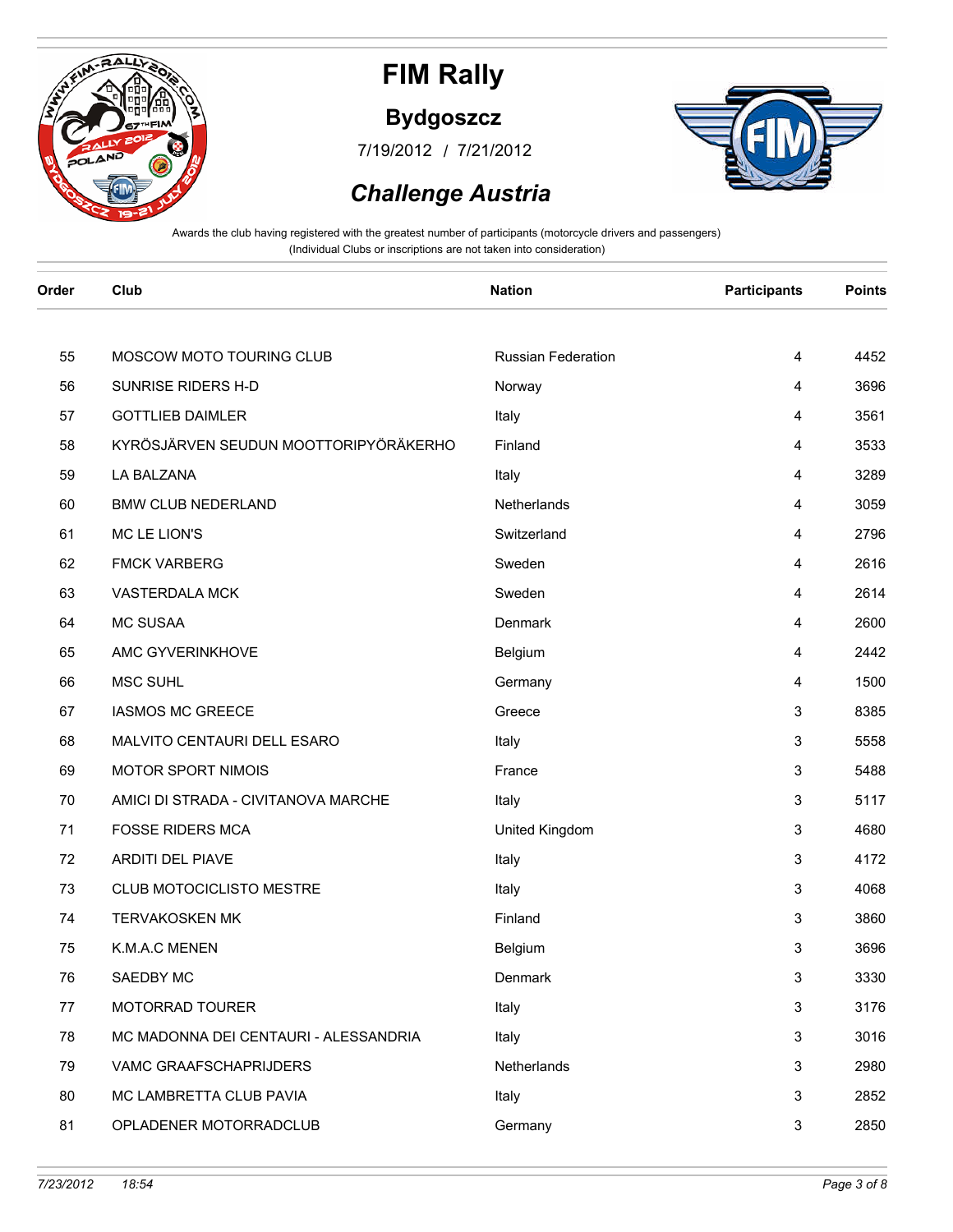

#### **Bydgoszcz**

/ 7/19/2012 7/21/2012



### *Challenge Austria*

| Order | Club                             | <b>Nation</b>             | <b>Participants</b>     | <b>Points</b> |
|-------|----------------------------------|---------------------------|-------------------------|---------------|
|       |                                  |                           |                         |               |
| 82    | <b>GIVE MC</b>                   | Denmark                   | 3                       | 2700          |
| 83    | AMC ST VITH                      | Belgium                   | 3                       | 2232          |
| 84    | MC DE BLIJDE RIJDERS             | Netherlands               | 3                       | 1954          |
| 85    | VÄTTERBYGDENS MCK                | Sweden                    | 3                       | 1918          |
| 86    | <b>MC NIDAROS</b>                | Norway                    | 3                       | 1600          |
| 87    | <b>HELSINGE MC KLUB</b>          | Denmark                   | 3                       | 1510          |
| 88    | RED WINGS MORA MCK               | Sweden                    | 3                       | 1381          |
| 89    | <b>GOLDWING CLUB NORWAY</b>      | Norway                    | 3                       | 1318          |
| 90    | MC HARTENFELS TORGAU             | Germany                   | 3                       | 960           |
| 91    | MSC VICTORIA LICHTERFELDE        | Germany                   | 3                       | 820           |
| 92    | <b>SENIGALLIA</b>                | Italy                     | $\overline{2}$          | 4599          |
| 93    | LIEKSAN MOOTTORIKERHO RY         | Finland                   | 2                       | 4480          |
| 94    | <b>BAB ET SUD LANDES</b>         | France                    | $\overline{2}$          | 4418          |
| 95    | SAVOLANKATU MOTORISTIT           | Finland                   | $\overline{c}$          | 4138          |
| 96    | MOTO CLUB ROCHELAIS              | France                    | $\overline{c}$          | 3828          |
| 97    | MC CREMA                         | Italy                     | $\overline{2}$          | 3600          |
| 98    | SOLLEFTEA MOTORCYKLISTER         | Sweden                    | $\overline{c}$          | 3538          |
| 99    | <b>MC SENIGALLIA</b>             | Italy                     | $\overline{2}$          | 3438          |
| 100   | <b>MC TULA</b>                   | <b>Russian Federation</b> | $\overline{2}$          | 3400          |
| 101   | <b>MC LIVORNESE</b>              | Italy                     | $\overline{2}$          | 3235          |
| 102   | NAF MC-TRONDHEIM                 | Norway                    | 2                       | 3184          |
| 103   | <b>ITALIA</b>                    | Italy                     | $\overline{\mathbf{c}}$ | 3181          |
| 104   | MC MAGENTA                       | Italy                     | $\overline{2}$          | 3158          |
| 105   | <b>MC VITTUONE</b>               | Italy                     | $\overline{2}$          | 3120          |
| 106   | MC PERAZZONE                     | Italy                     | $\overline{2}$          | 3070          |
| 107   | MOTODIPENDENTI - SERAVALLE SESIA | Italy                     | $\overline{2}$          | 3038          |
| 108   | MC LAC DE JOUX                   | Switzerland               | $\overline{c}$          | 2936          |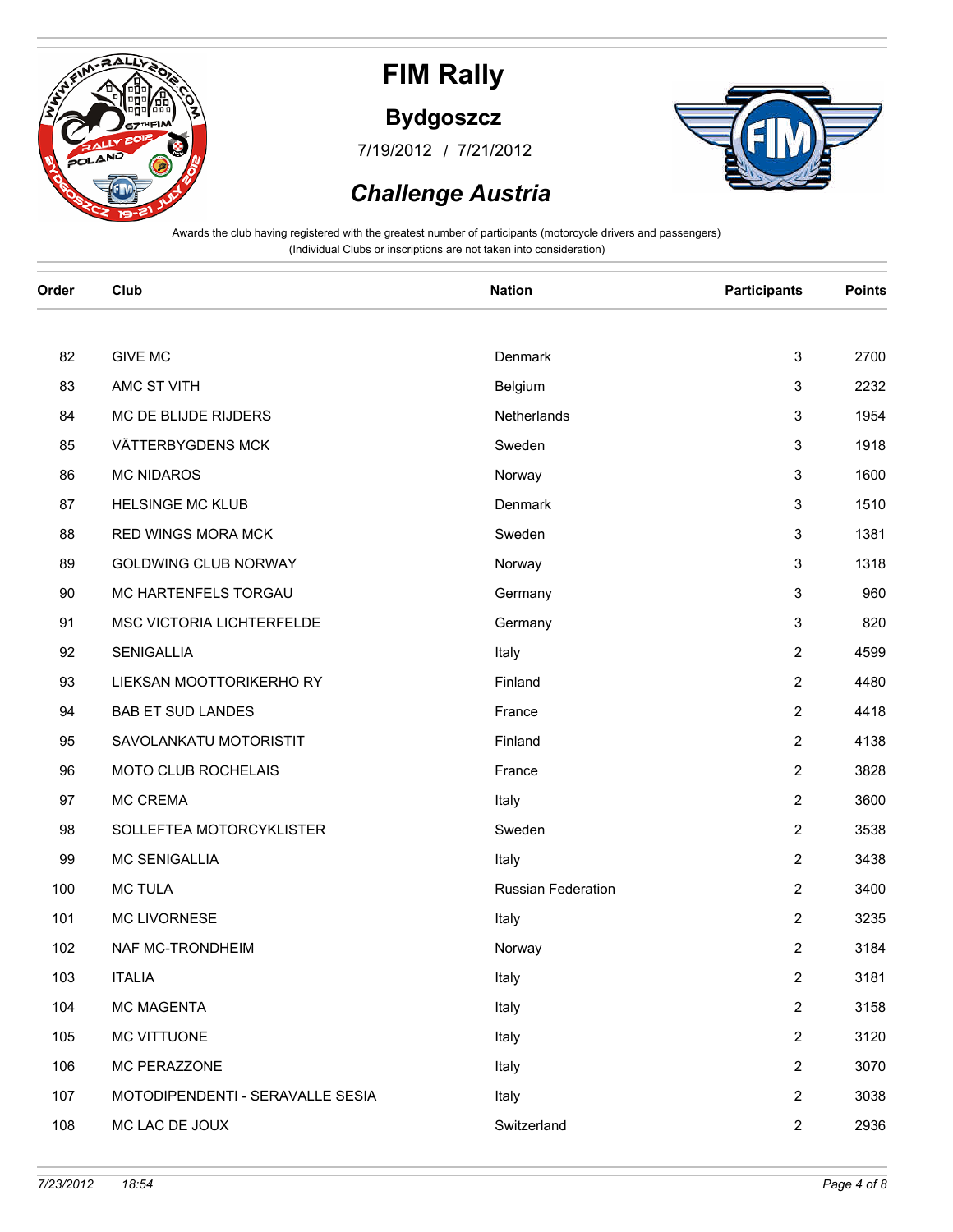

#### **Bydgoszcz**

/ 7/19/2012 7/21/2012



### *Challenge Austria*

| Order | Club                        | <b>Nation</b> | <b>Participants</b> | <b>Points</b> |
|-------|-----------------------------|---------------|---------------------|---------------|
| 109   | MC SARDEGNA NORD KAPP       | Italy         | $\overline{2}$      | 2900          |
| 110   | <b>SENIOR MC</b>            | Norway        | $\overline{2}$      | 2866          |
| 111   | MBC TOURING REGIONE LAZIO   | Italy         | $\overline{2}$      | 2858          |
| 112   | DELLE MADONIE               | Italy         | $\overline{2}$      | 2827          |
| 113   | <b>IBLEO</b>                | Italy         | $\overline{2}$      | 2796          |
| 114   | MC INNERBERG & UMGEBUNG     | Switzerland   | $\mathbf{2}$        | 2742          |
| 115   | N B RACING                  | Italy         | $\overline{2}$      | 2687          |
| 116   | SPADER DAM MCK              | Sweden        | $\overline{2}$      | 2560          |
| 117   | <b>MC VENNER</b>            | Norway        | 2                   | 2430          |
| 118   | MC DE RIJNRIDDERS           | Netherlands   | $\overline{2}$      | 1999          |
| 119   | ORNES MC KLUBB              | Norway        | $\overline{2}$      | 1989          |
| 120   | <b>BODQ MC KLUBB</b>        | Norway        | $\mathbf{2}$        | 1983          |
| 121   | <b>SCOORDINATI</b>          | Italy         | $\overline{2}$      | 1919          |
| 122   | <b>MC LUCONNAIS</b>         | France        | $\overline{2}$      | 1881          |
| 123   | LES MOTARDS DE LA MADONE    | France        | $\overline{2}$      | 1862          |
| 124   | <b>TULLGARNS MCC</b>        | Sweden        | $\overline{2}$      | 1813          |
| 125   | <b>RETKI PTICI</b>          | Macedonia     | $\overline{2}$      | 1800          |
| 126   | <b>BREDE MC</b>             | Denmark       | $\mathbf{2}$        | 1700          |
|       | TOUREN TEAM MUNSTERLAND     | Germany       | $\boldsymbol{2}$    | 1700          |
| 128   | <b>MSC ENZIAN</b>           | Austria       | $\overline{2}$      | 1644          |
| 129   | THE OLD KNUTTERS / HALLAND  | Sweden        | 2                   | 1606          |
| 130   | AUTOMOBILCLUB NORDFRIESLAND | Germany       | $\overline{2}$      | 1580          |
| 131   | MFE ERZGEBIRGE              | Germany       | $\mathbf{2}$        | 1540          |
| 132   | <b>MC ROLLING BIKERS</b>    | Switzerland   | $\mathbf{2}$        | 1539          |
| 133   | <b>GENTLEMEN BORDIGHERA</b> | Italy         | $\overline{2}$      | 1523          |
| 134   | MOTO CLUB DES BOURDONS      | France        | $\overline{2}$      | 1521          |
| 135   | <b>GESSATE</b>              | Italy         | $\overline{2}$      | 1499          |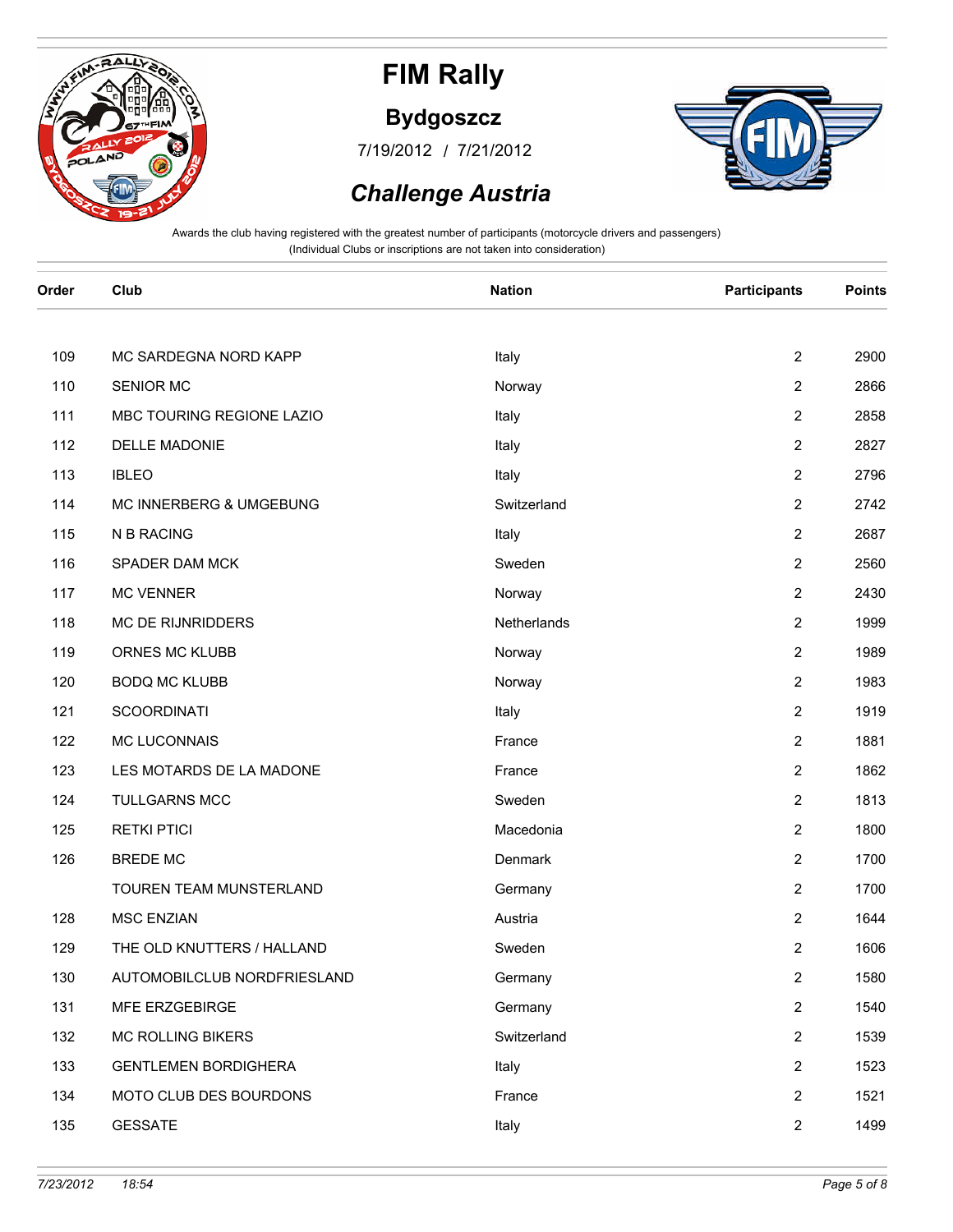

#### **Bydgoszcz**

/ 7/19/2012 7/21/2012



### *Challenge Austria*

| Order | Club                              | <b>Nation</b>  | <b>Participants</b> | <b>Points</b> |
|-------|-----------------------------------|----------------|---------------------|---------------|
| 136   | MC LES ANGES HEUREUX              | Switzerland    | $\overline{2}$      | 1491          |
| 137   | MC SEVESO                         | Italy          | $\overline{2}$      | 1433          |
| 138   | <b>GALLIANO</b>                   | Italy          | $\overline{2}$      | 1398          |
| 139   | MC ESTENZE                        | Italy          | 2                   | 1330          |
| 140   | 69 MCC DOVER                      | United Kingdom | $\overline{2}$      | 1292          |
| 141   | <b>MOTO CLUB TAVANNES</b>         | Switzerland    | $\overline{2}$      | 1231          |
| 142   | SENIOR MC DANMARK                 | Denmark        | 2                   | 1000          |
| 143   | BMW FREUNDE NIEDERÖSTERREICH      | Austria        | $\overline{2}$      | 831           |
| 144   | <b>MCK HIGH RIDERS</b>            | Sweden         | $\overline{2}$      | 675           |
| 145   | CANADIAN VINTAGE MOTORCYCLE GROUP | Canada         | 1                   | 6994          |
| 146   | BMW MOTORCYCLE OWNERS ASSOCIATION | Canada         | 1                   | 5000          |
| 147   | MADONNA CENTAUROS M.C             | Spain          | 1                   | 3349          |
| 148   | <b>MOTODES</b>                    | Spain          | 1                   | 2706          |
| 149   | <b>MALANGEN MCK</b>               | Norway         | $\mathbf{1}$        | 2632          |
| 150   | CARRETERA Y MANTA                 | Spain          | $\mathbf{1}$        | 2500          |
| 151   | LANCIA SASSI NARCAO               | Italy          | 1                   | 2371          |
| 152   | ROAD RUNNERS MC                   | Norway         | 1                   | 2110          |
| 153   | MC LE DUNE                        | Italy          | 1                   | 2092          |
| 154   | SAVONKINNAN MOTORISTIT            | Finland        | 1                   | 2069          |
| 155   | PORTO CERVO                       | Italy          | 1                   | 2056          |
| 156   | TRIAL CLUB RIETI                  | Italy          | 1                   | 1874          |
| 157   | AMC VITERBO                       | Italy          | 1                   | 1839          |
| 158   | OESTERSUNDS MCC                   | Sweden         | $\mathbf{1}$        | 1832          |
| 159   | ÖRNSKÖLDSVIKS MCC                 | Sweden         | 1                   | 1804          |
| 160   | PAOLO ROSSI CINA                  | Italy          | 1                   | 1780          |
| 161   | FUORI GIRI 2001                   | Italy          | 1                   | 1773          |
| 162   | MC GENTLEMAN BORDIGHERA           | Italy          | 1                   | 1733          |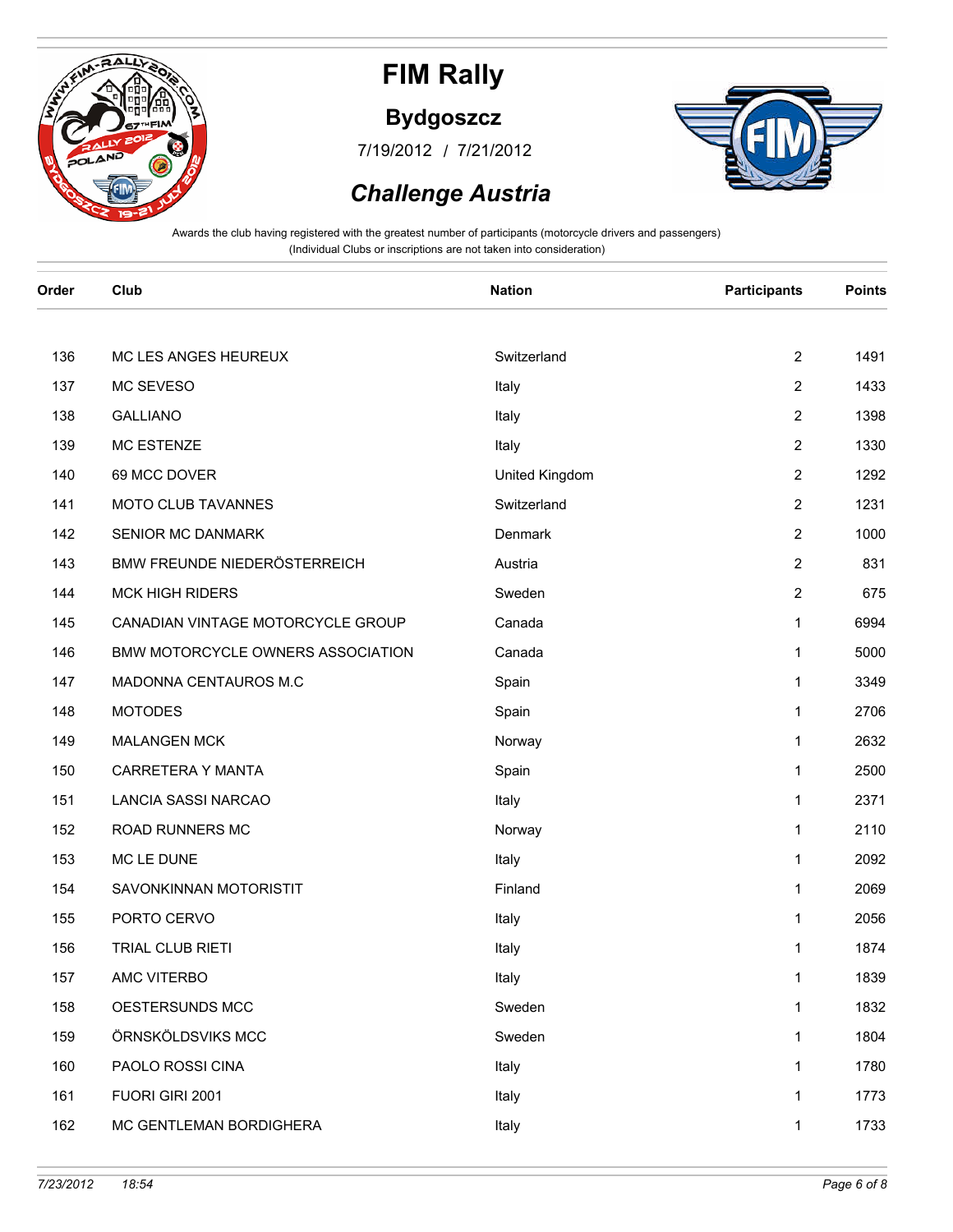

#### **Bydgoszcz**

/ 7/19/2012 7/21/2012



### *Challenge Austria*

| Order | Club                           | <b>Nation</b>  | <b>Participants</b> | <b>Points</b> |
|-------|--------------------------------|----------------|---------------------|---------------|
|       |                                |                |                     |               |
| 163   | <b>IMTC</b>                    | United Kingdom | 1                   | 1690          |
| 164   | <b>GRAATASS MC KLUBB MOLDE</b> | Norway         | $\mathbf{1}$        | 1650          |
| 165   | O. TENNI - RAVENNA             | Italy          | 1                   | 1616          |
| 166   | <b>ASM BUGEY</b>               | France         | 1                   | 1575          |
| 167   | HMCK - HUDIKSVALL              | Sweden         | 1                   | 1574          |
| 168   | MC SANTERNO IMOLA              | Italy          | 1                   | 1560          |
| 169   | MARZENO - FAENZA               | Italy          | $\mathbf{1}$        | 1529          |
| 170   | IL BRUCO                       | Italy          | 1                   | 1523          |
| 171   | <b>MC MUTINA</b>               | Italy          | 1                   | 1503          |
| 172   | SENIOR MC VEST-AGDER           | Norway         | 1                   | 1500          |
| 173   | MEDARDO MONARI                 | Italy          | 1                   | 1490          |
| 174   | MC EU MERS LETREPORT           | France         | 1                   | 1432          |
| 175   | THE VINCENT HRD OWNERS' CLUB   | United Kingdom | 1                   | 1407          |
| 176   | <b>TWITS</b>                   | United Kingdom | 1                   | 1386          |
| 177   | <b>VERONA</b>                  | Italy          | 1                   | 1369          |
| 178   | <b>BBH MC - BORLANGE</b>       | Sweden         | 1                   | 1331          |
| 179   | <b>FORUM IULII</b>             | Italy          | 1                   | 1273          |
| 180   | MSC SIHLTAL-ADLISWIL           | Switzerland    | 1                   | 1250          |
| 181   | <b>HALLSTA MC-T</b>            | Sweden         | $\mathbf{1}$        | 1249          |
| 182   | MOTORCLUB ZEEUWS VLAANDEREN    | Netherlands    | 1                   | 1199          |
| 183   | <b>APRILIA</b>                 | Italy          | 1                   | 1198          |
| 184   | MCS JOHANNISBERG               | Germany        | 1                   | 1120          |
| 185   | <b>LOOISE MK</b>               | Belgium        | 1                   | 1110          |
|       | <b>TERTITTEN MC</b>            | Norway         | $\mathbf{1}$        | 1110          |
| 187   | <b>BULL'S MC</b>               | Denmark        | $\mathbf{1}$        | 1100          |
| 188   | TOURENSPORT-CLUB TSC WINDROSE  | Germany        | 1                   | 1050          |
| 189   | <b>UDDEVALLA MC</b>            | Sweden         | 1                   | 1024          |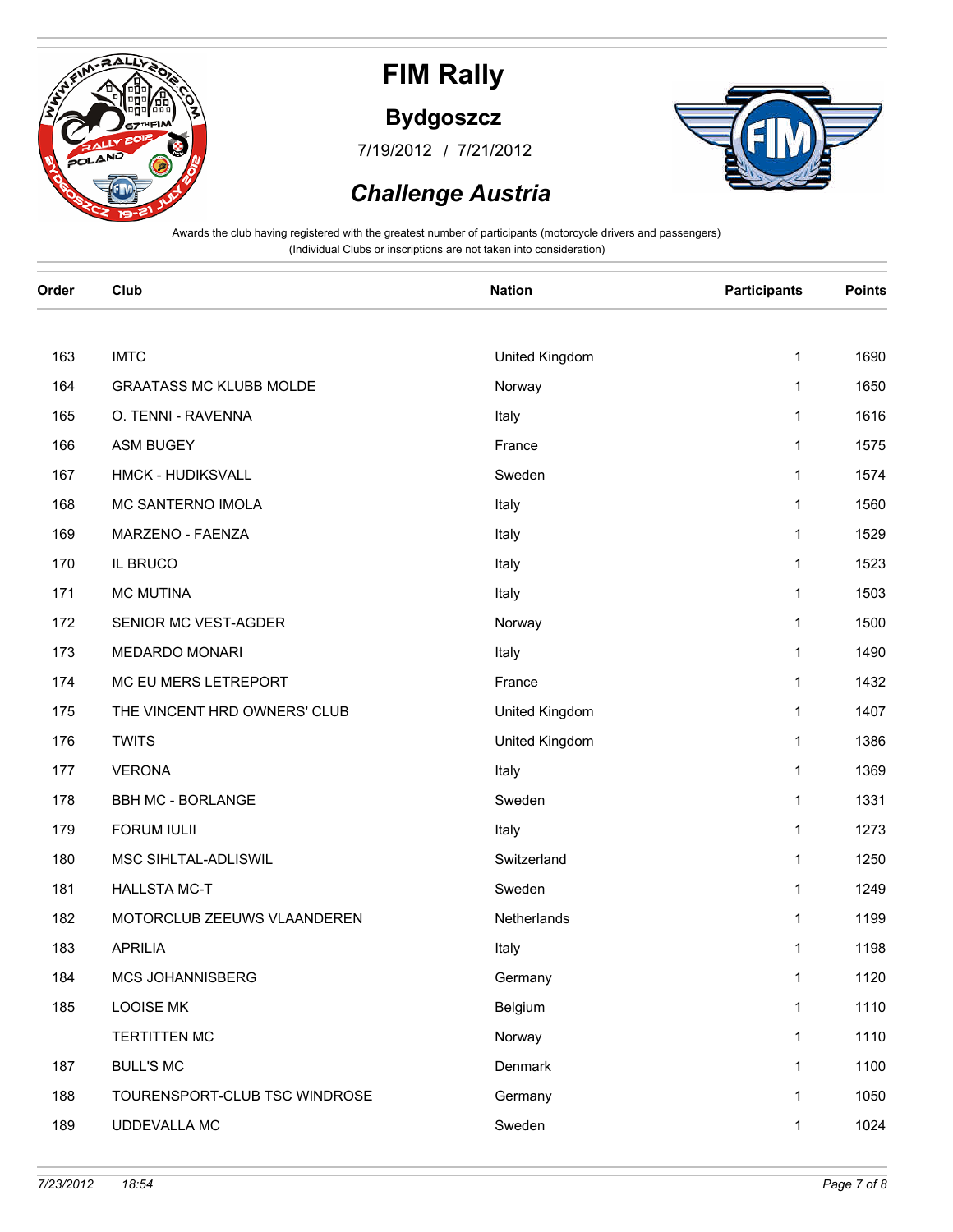

#### **Bydgoszcz**

/ 7/19/2012 7/21/2012



### *Challenge Austria*

| Order | Club                   | <b>Nation</b>      | <b>Participants</b> | <b>Points</b> |
|-------|------------------------|--------------------|---------------------|---------------|
| 190   | <b>HULTSFREDS MCK</b>  | Sweden             | 1                   | 1014          |
| 191   | MOTO GUZZI KLUB DK     | Denmark            | 1                   | 1000          |
| 192   | MC ASOM                | <b>Netherlands</b> | 1                   | 987           |
| 193   | <b>BOXVIK BIKERS</b>   | Sweden             | 1                   | 976           |
| 194   | <b>NEEDSE MC</b>       | Netherlands        | 1                   | 920           |
| 195   | <b>MCK VIKINGARNA</b>  | Sweden             | 1                   | 909           |
| 196   | <b>TORSDAGSKLUBBEN</b> | Denmark            | $\mathbf{1}$        | 903           |
| 197   | <b>MCK SNAPPHANEN</b>  | Sweden             | 1                   | 870           |
| 198   | <b>SKANES MC</b>       | Sweden             | 1                   | 659           |
| 199   | MC MOTO TEAM MERANO    | Italy              | 1                   | 620           |
| 200   | SENIOR MC NORD         | Norway             | 1                   | 0             |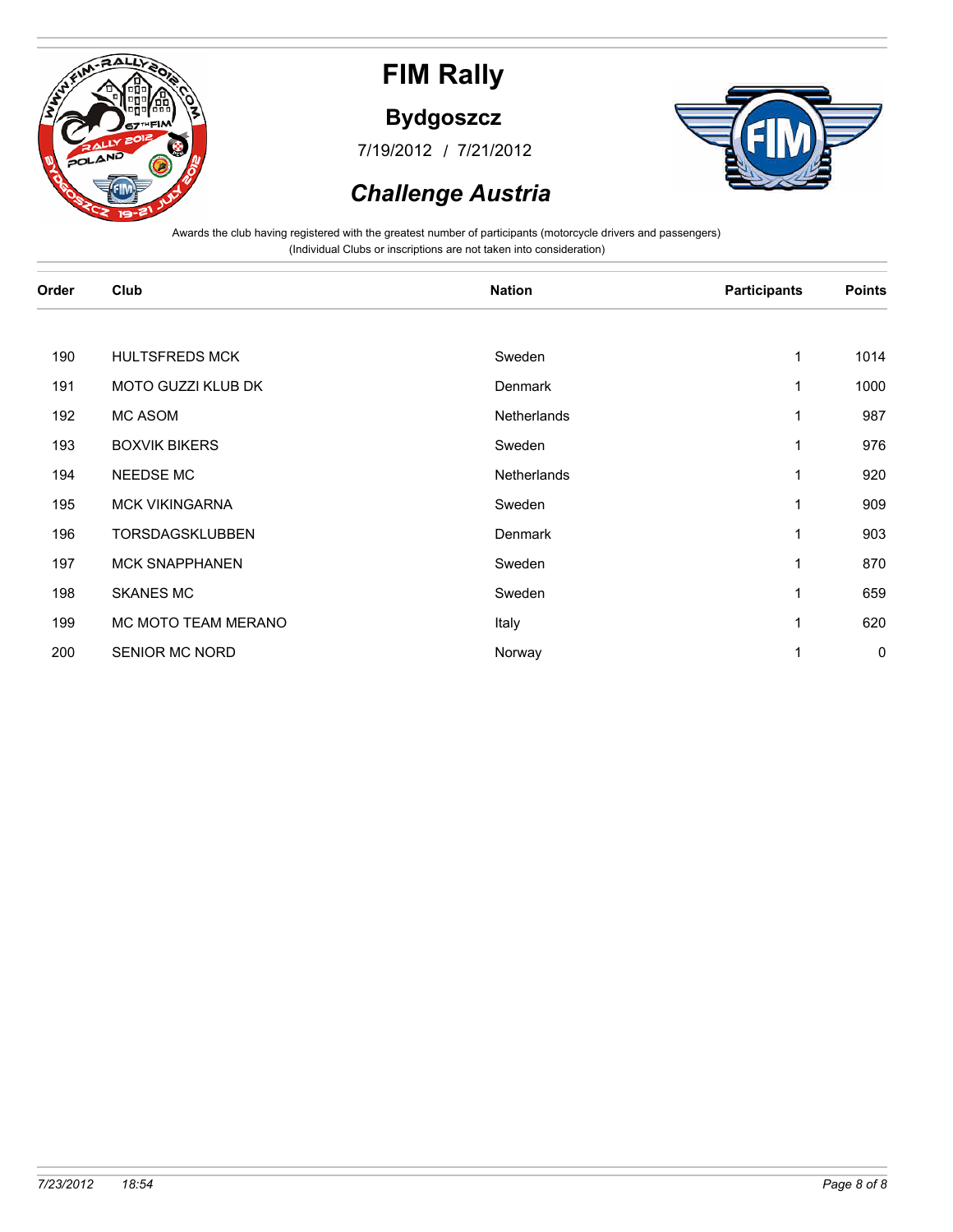

### **Bydgoszcz**

/ 7/19/2012 7/21/2012



### *Challenge Belgium*

Awards the FMN represented by the greatest number of Clubs which were classified (Individual Clubs or inscriptions are not taken into consideration)

| Order        | <b>Federation</b>                                   | <b>Nation</b>               | <b>Clubs</b>   | <b>Points</b> |
|--------------|-----------------------------------------------------|-----------------------------|----------------|---------------|
| $\mathbf{1}$ | Federazione Motociclistica Italiana                 | Italy                       | 12             | 229139        |
| 2            | Svenska Motorcykel - och Snöskoterförbundet         | Sweden                      | 8              | 189437        |
| 3            | Norges Motorsportforbund                            | Norway                      | 7              | 72329         |
| 4            | Deutscher Motor Sport Bund e. V.                    | Germany                     | 7              | 36061         |
| 5            | Suomen Moottoriliitto r.y.                          | Finland                     | 6              | 168164        |
| 6            | Danmarks Motor Union                                | Denmark                     | 6              | 40907         |
| 7            | Fédération Motocycliste de Belgique                 | Belgium                     | 4              | 31902         |
| 8            | Koninklijke Nederlandse Motorrijders Vereniging     | Netherlands                 | 3              | 25995         |
| 9            | Auto-Cycle Union                                    | United Kingdom              | $\overline{c}$ | 42833         |
| 10           | Fédération Francaise de Motocyclisme                | France                      | $\overline{c}$ | 35758         |
| 11           | Fédération Motocycliste Suisse                      | Switzerland                 | 2              | 28303         |
| 12           | Motorcycle Federation of Macedonia                  | Macedonia                   | 2              | 24000         |
| 13           | Oesterreichischer Automobil- Motorrad- u. Touring C | Austria                     | $\overline{2}$ | 20557         |
| 14           | Hrvatski Motociklisticki Savez                      | Croatia                     | 2              | 17042         |
| 15           | Autoklub of the Czech Republic                      | <b>Czech Republic</b>       | $\overline{c}$ | 7920          |
| 16           | Motorcycle Federation of Russia                     | Russian Federation          | 1              | 28608         |
| 17           | United Arab Emirates Motorcycle Club                | <b>United Arab Emirates</b> | 1              | 21885         |
| 18           | Avto-Moto Zveza Slovenije                           | Slovenia                    | 1              | 14568         |
| 19           | Estonian Motorcycling Federation                    | Estonia                     | 1              | 12979         |
| 20           | Automobile et Touring-Club de Grece                 | Greece                      | 1              | 8385          |
| 21           | Slovenska Motocyklova Federacia                     | Slovakia                    | 1              | 7600          |
| 22           | Moto Club de Monaco                                 | Monaco                      | 1              | 6520          |
| 23           | Hungarian Motorcycle Sport Federation               | Hungary                     | 1              | 5814          |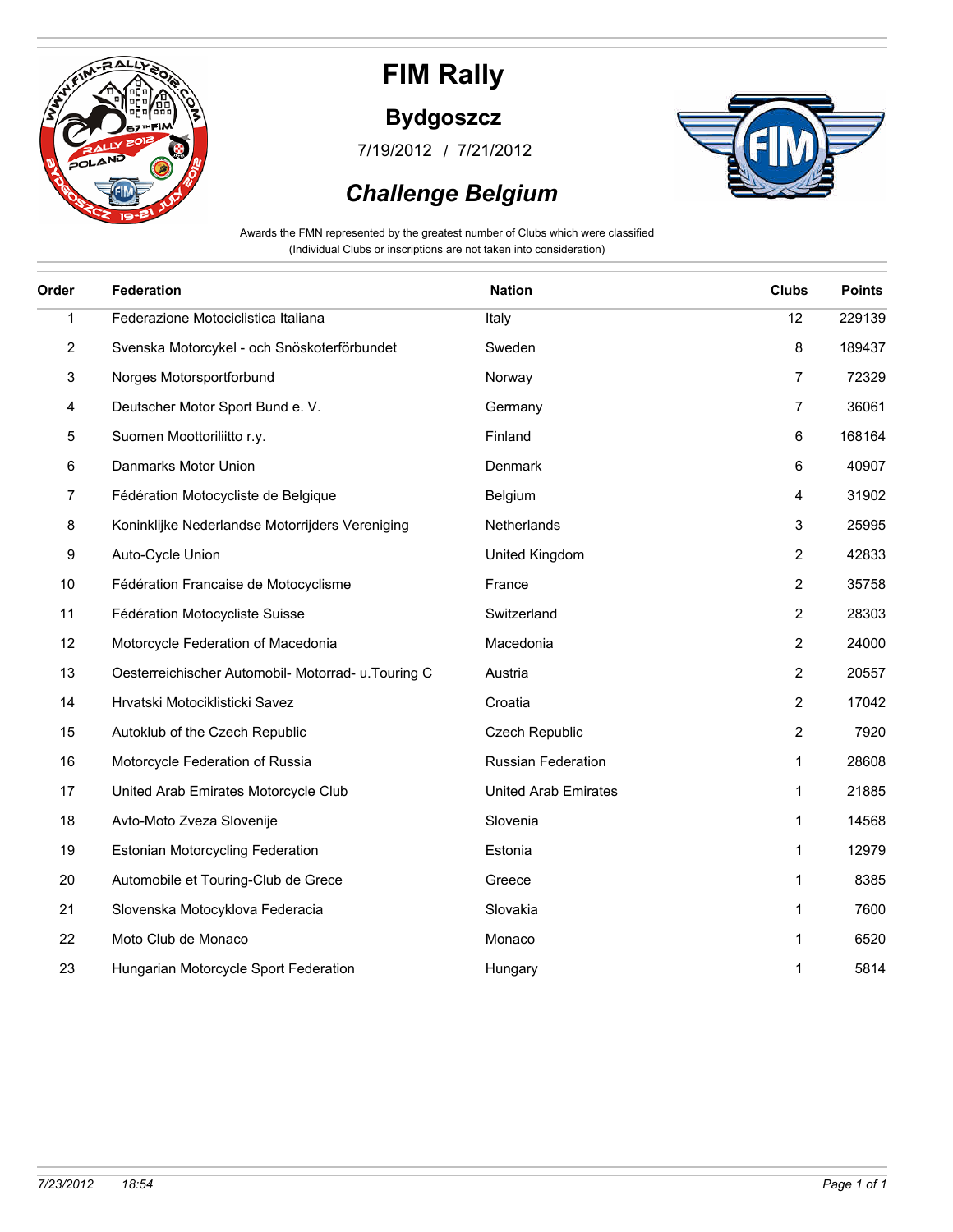

#### **Bydgoszcz**

/ 7/19/2012 7/21/2012



### *Challenge Bohemia*

Awards the FMN with the greatest number of drivers of motorcycles over 125 cc and up to 250 cc

| Order | <b>Federation</b>                           | <b>Nation</b>             | <b>Motorcycles</b> | <b>Points</b> |
|-------|---------------------------------------------|---------------------------|--------------------|---------------|
|       | Federazione Motociclistica Italiana         | Italy                     |                    | 3297          |
| 2     | Motorcycle Federation of Russia             | <b>Russian Federation</b> |                    | 1484          |
| 3     | Svenska Motorcykel - och Snöskoterförbundet | Sweden                    |                    | 910           |
| 4     | Autoklub of the Czech Republic              | Czech Republic            |                    | 560           |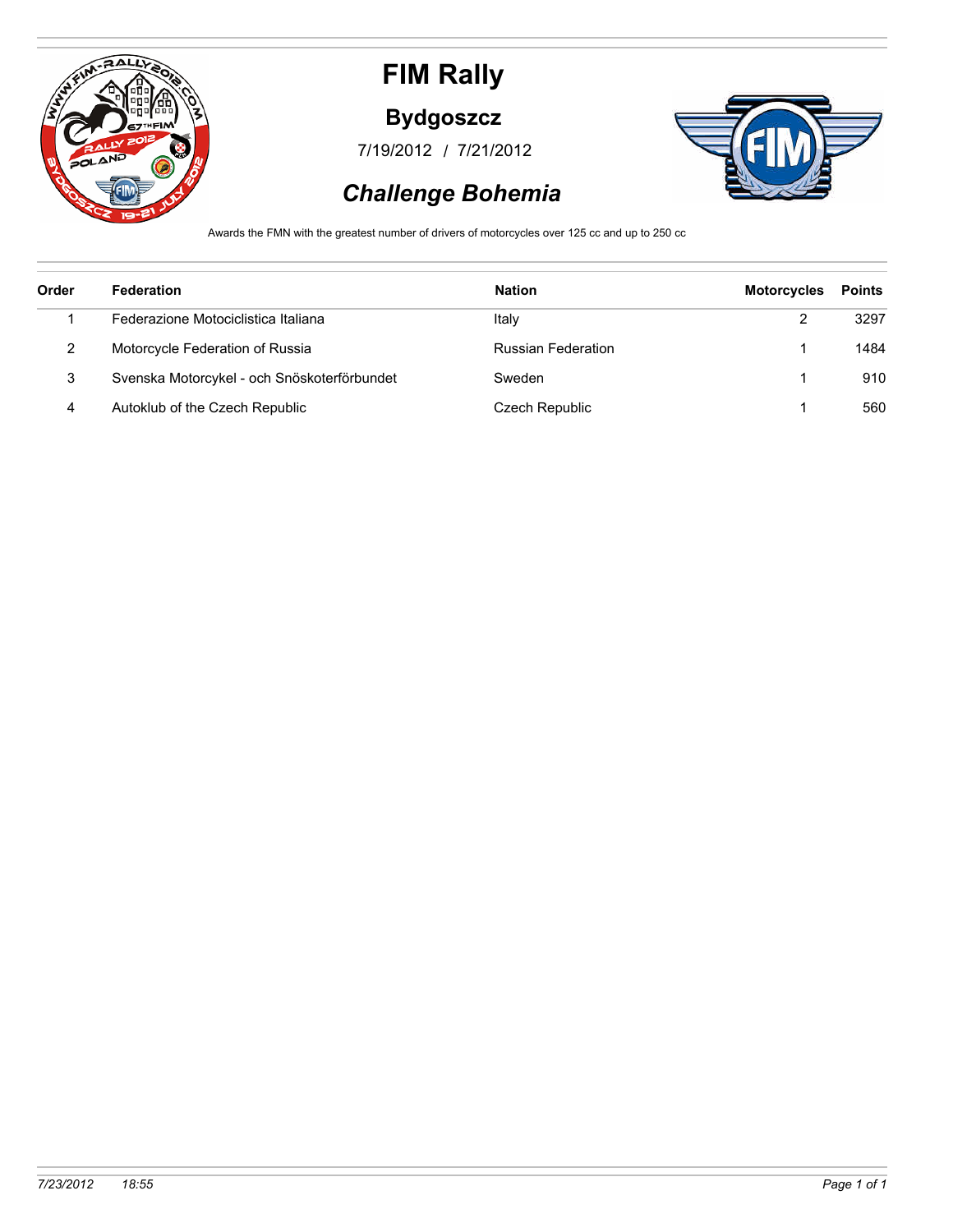

### **Bydgoszcz**

/ 7/19/2012 7/21/2012



### *Challenge FIVA*

Awards the FMN which has achieved the highest number of FIVA-points by motorcycles of minimum 20 years old. FIVA-points are calculated by multiplying the distance per driver by a factor depending on the age of the motorcycle

| Order          | <b>Federation</b>                                   | <b>Nation</b>         | <b>Points</b> |
|----------------|-----------------------------------------------------|-----------------------|---------------|
| 1              | Svenska Motorcykel - och Snöskoterförbundet         | Sweden                | 16688,4       |
| $\overline{2}$ | Suomen Moottoriliitto r.y.                          | Finland               | 13573,0       |
| 3              | Federazione Motociclistica Italiana                 | Italy                 | 11839,8       |
| 4              | Danmarks Motor Union                                | Denmark               | 7478,2        |
| 5              | Motorcycle Federation of Macedonia                  | Macedonia             | 4310,0        |
| 6              | Deutscher Motor Sport Bund e. V.                    | Germany               | 2559,0        |
| 7              | Auto-Cycle Union                                    | United Kingdom        | 2356,8        |
| 8              | <b>Estonian Motorcycling Federation</b>             | Estonia               | 2027,4        |
| 9              | Norges Motorsportforbund                            | Norway                | 1995,6        |
| 10             | Oesterreichischer Automobil- Motorrad- u. Touring C | Austria               | 1866,6        |
| 11             | Koninklijke Nederlandse Motorrijders Vereniging     | Netherlands           | 1729,2        |
| 12             | Federation d'Automobillisme et de Motocyclisme de   | Serbia                | 1502,8        |
| 13             | Autoklub of the Czech Republic                      | <b>Czech Republic</b> | 1356,0        |
| 14             | Fédération Motocycliste Suisse                      | Switzerland           | 923,4         |
| 15             | Fédération Francaise de Motocyclisme                | France                | 825,0         |
| 16             | Slovenska Motocyklova Federacia                     | Slovakia              | 760,0         |
| 17             | Fédération Motocycliste de Belgique                 | Belgium               | 703,8         |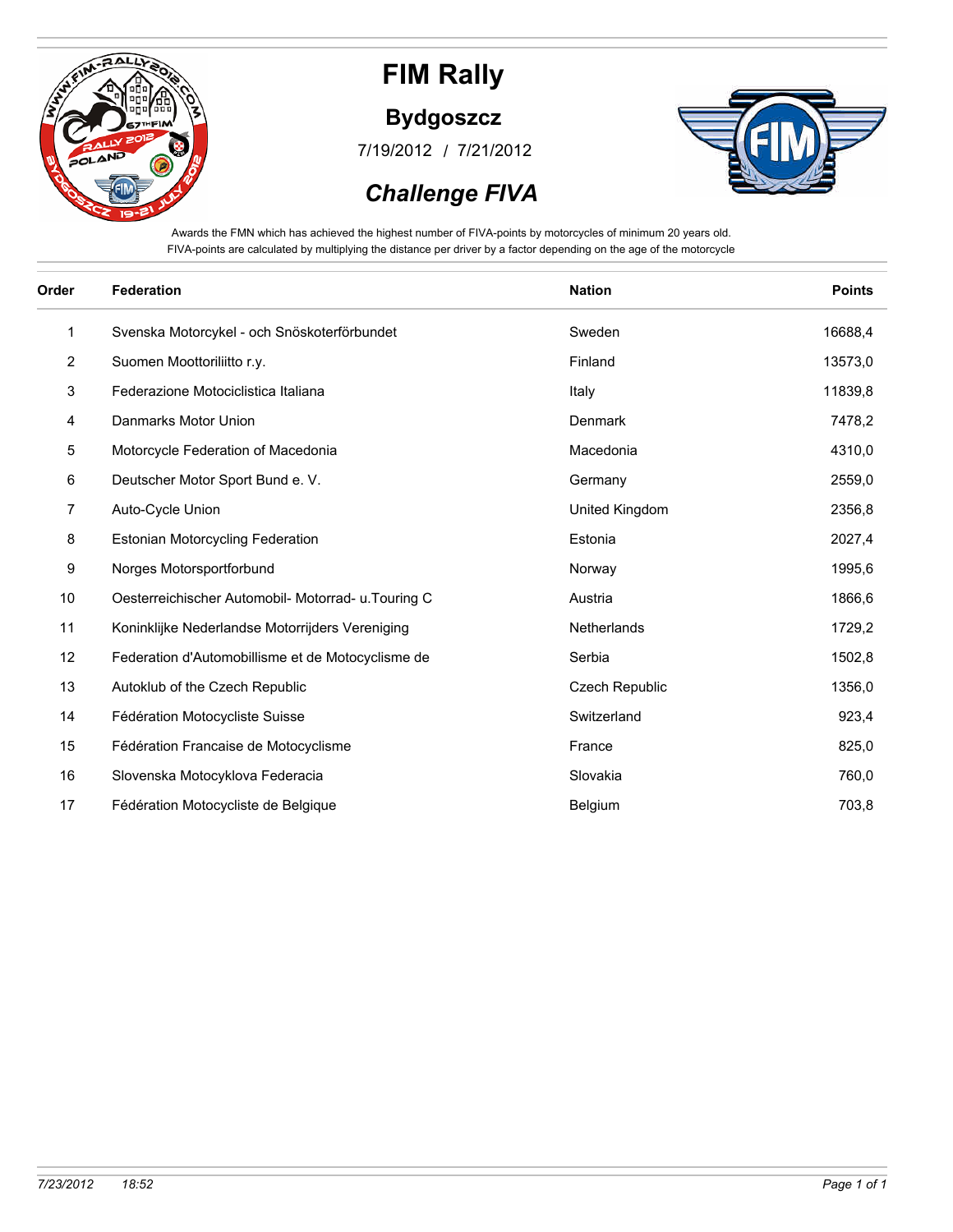

### **Bydgoszcz**

/ 7/19/2012 7/21/2012



### *Challenge France*

Awards the FMN represented by the greatest number of riders driving motorcycles of small capacity,

over 50 cc and up to 125 cc, other than scooters

| <b>Federation</b>                                 | <b>Nation</b> | <b>Riders</b> | <b>Points</b> |
|---------------------------------------------------|---------------|---------------|---------------|
| Deutscher Motor Sport Bund e. V.                  | Germany       | 2             | 1500          |
| Federation d'Automobillisme et de Motocyclisme de | Serbia        |               | 1156          |
| Norges Motorsportforbund                          | Norway        |               | 900           |
| Slovenska Motocyklova Federacia                   | Slovakia      |               | 760           |
|                                                   |               |               |               |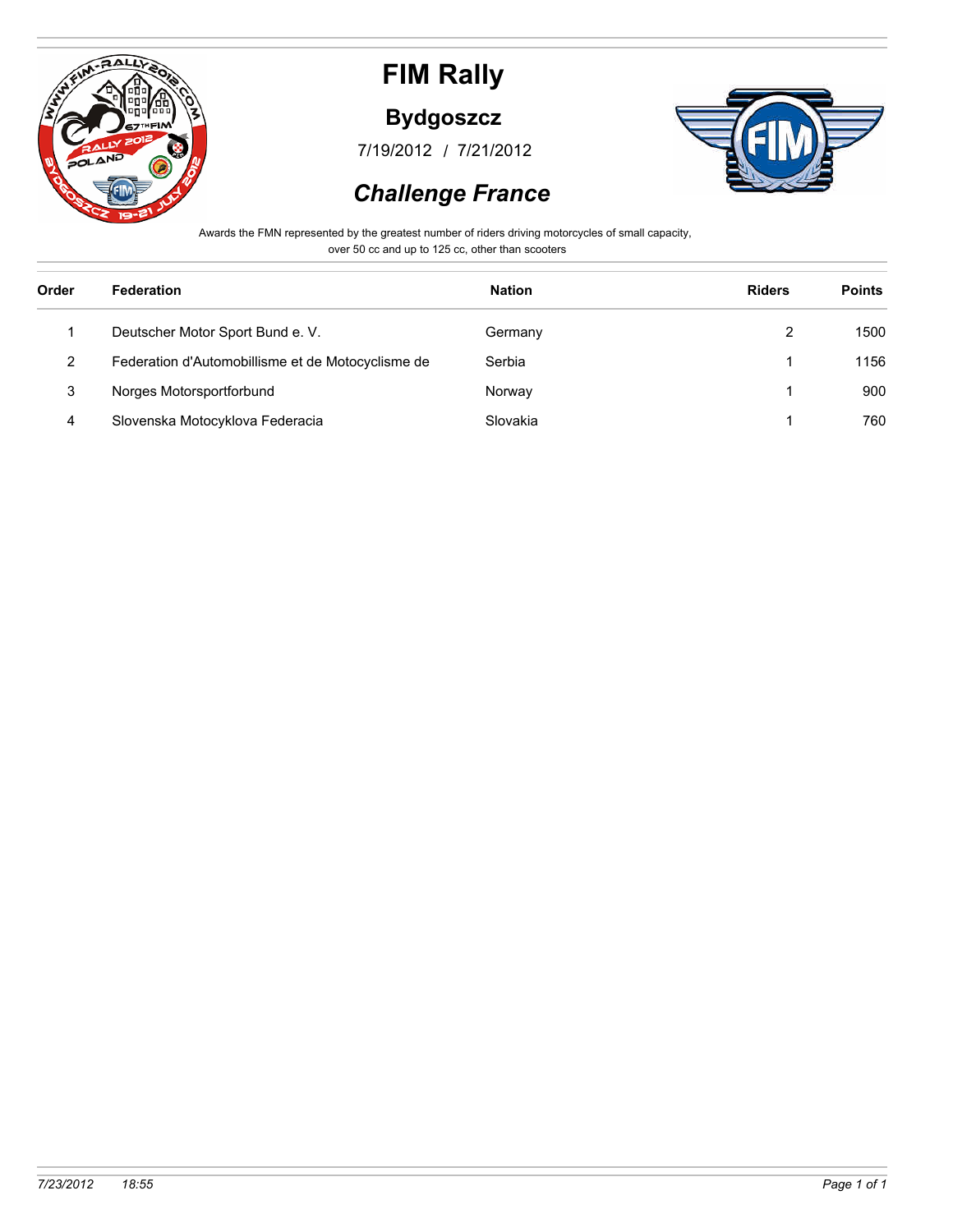

### **Bydgoszcz**

/ 7/19/2012 7/21/2012

### *Challenge Gagarine*



Awards the FMN represented by the greatest number of motorcyclists, driving motorcycles of all categories, groups and classes

| Order        | <b>Federation</b>                                   | <b>Nation</b>               | <b>Motorcyclists</b> | <b>Points</b> |
|--------------|-----------------------------------------------------|-----------------------------|----------------------|---------------|
| $\mathbf{1}$ | Svenska Motorcykel - och Snöskoterförbundet         | Sweden                      | 156                  | 181301        |
| 2            | Federazione Motociclistica Italiana                 | Italy                       | 124                  | 209610        |
| 3            | Suomen Moottoriliitto r.y.                          | Finland                     | 78                   | 151771        |
| 4            | Norges Motorsportforbund                            | Norway                      | 51                   | 70229         |
| 5            | Danmarks Motor Union                                | Denmark                     | 42                   | 40907         |
| 6            | Deutscher Motor Sport Bund e. V.                    | Germany                     | 40                   | 33100         |
| 7            | Fédération Motocycliste de Belgique                 | Belgium                     | 28                   | 31902         |
| 8            | Auto-Cycle Union                                    | United Kingdom              | 25                   | 39515         |
| 9            | Koninklijke Nederlandse Motorrijders Vereniging     | Netherlands                 | 24                   | 24076         |
| 10           | Oesterreichischer Automobil- Motorrad- u. Touring C | Austria                     | 23                   | 19735         |
| 11           | Fédération Francaise de Motocyclisme                | France                      | 20                   | 33005         |
| 12           | Fédération Motocycliste Suisse                      | Switzerland                 | 19                   | 25866         |
| 13           | Hrvatski Motociklisticki Savez                      | Croatia                     | 14                   | 17042         |
| 14           | Autoklub of the Czech Republic                      | Czech Republic              | 14                   | 7920          |
| 15           | Avto-Moto Zveza Slovenije                           | Slovenia                    | 13                   | 14568         |
| 16           | Motorcycle Federation of Macedonia                  | Macedonia                   | 12                   | 20500         |
| 17           | <b>Estonian Motorcycling Federation</b>             | Estonia                     | 10                   | 11779         |
| 18           | Slovenska Motocyklova Federacia                     | Slovakia                    | 9                    | 6840          |
| 19           | Motorcycle Federation of Russia                     | Russian Federation          | 5                    | 7852          |
| 20           | United Arab Emirates Motorcycle Club                | <b>United Arab Emirates</b> | 4                    | 17508         |
| 21           | Moto Club de Monaco                                 | Monaco                      | 4                    | 6520          |
| 22           | Real Federacion Motociclista Espanola               | Spain                       | 3                    | 8555          |
| 23           | Automobile et Touring-Club de Grece                 | Greece                      | 3                    | 8385          |
| 24           | Hungarian Motorcycle Sport Federation               | Hungary                     | 3                    | 2907          |
| 25           | Canadian Motorcycle Association                     | Canada                      | 2                    | 11994         |
| 26           | Federation d'Automobillisme et de Motocyclisme de   | Serbia                      | 2                    | 2312          |
| 27           | Motor Union du Grand Duché de Luxembourg            | Luxembourg                  | 1                    | 1137          |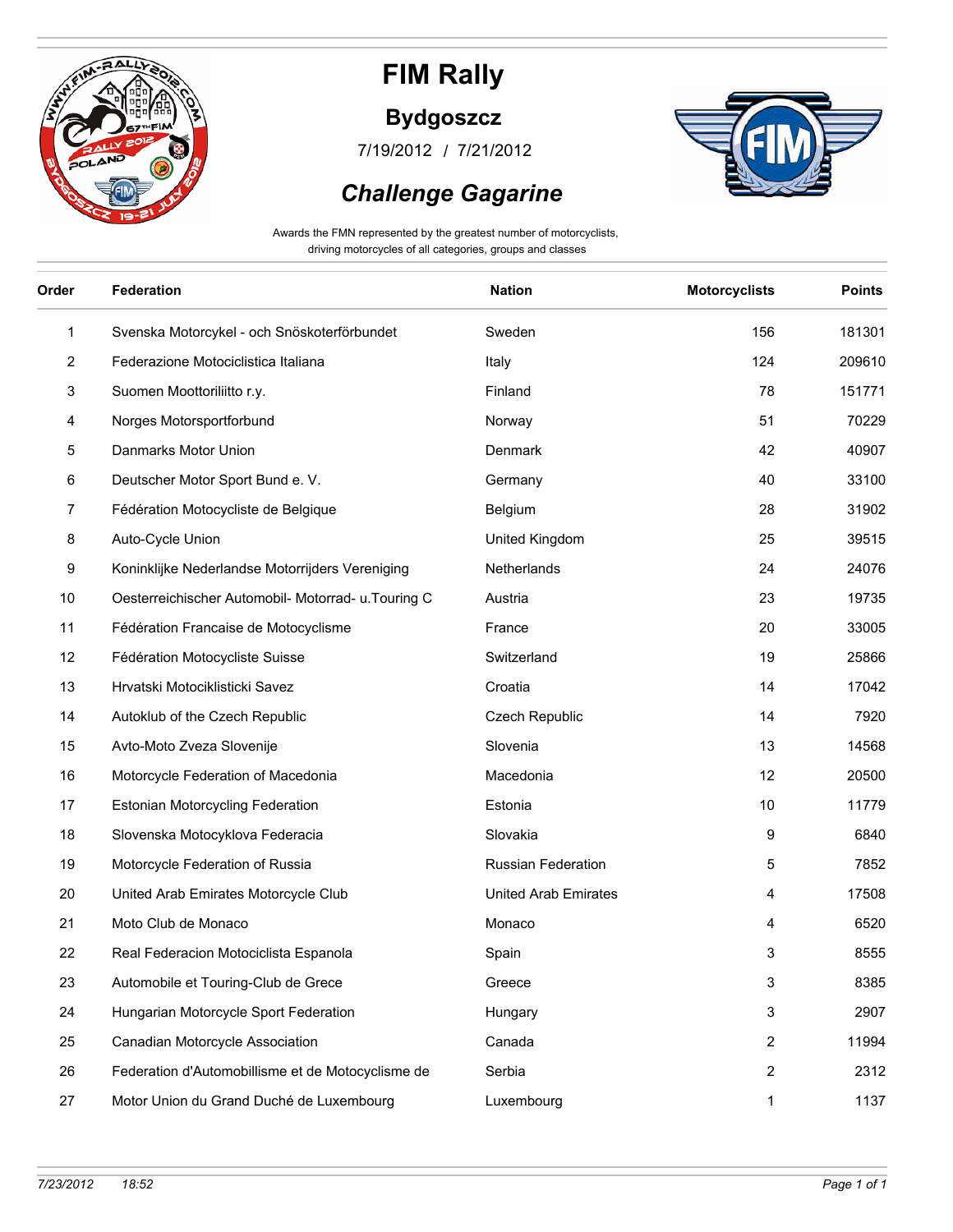

### **Bydgoszcz**

/ 7/19/2012 7/21/2012



#### *Challenge Hungaria*

Awards the FMN which has achieved the highest number of points for drivers of motorcycles of all categories, groups and classes carrying one or more passengers, all registered at the Arrival Control

| Order          | Federation                                          | <b>Nation</b>             | <b>Points</b> |
|----------------|-----------------------------------------------------|---------------------------|---------------|
| 1              | Federazione Motociclistica Italiana                 | Italy                     | 54278         |
| $\overline{2}$ | Svenska Motorcykel - och Snöskoterförbundet         | Sweden                    | 54024         |
| 3              | Suomen Moottoriliitto r.y.                          | Finland                   | 48045         |
| 4              | Norges Motorsportforbund                            | Norway                    | 18194         |
| 5              | Fédération Motocycliste Suisse                      | Switzerland               | 12720         |
| 6              | Hrvatski Motociklisticki Savez                      | Croatia                   | 12159         |
| 7              | Fédération Francaise de Motocyclisme                | France                    | 12139         |
| 8              | Deutscher Motor Sport Bund e. V.                    | Germany                   | 9400          |
| 9              | Fédération Motocycliste de Belgique                 | Belgium                   | 8119          |
| 10             | Avto-Moto Zveza Slovenije                           | Slovenia                  | 7884          |
| 11             | Motorcycle Federation of Macedonia                  | Macedonia                 | 6900          |
| 12             | Auto-Cycle Union                                    | United Kingdom            | 6146          |
| 13             | Oesterreichischer Automobil- Motorrad- u. Touring C | Austria                   | 6009          |
| 14             | Danmarks Motor Union                                | Denmark                   | 5002          |
| 15             | Koninklijke Nederlandse Motorrijders Vereniging     | Netherlands               | 4796          |
| 16             | Estonian Motorcycling Federation                    | Estonia                   | 3600          |
| 17             | Hungarian Motorcycle Sport Federation               | Hungary                   | 1938          |
| 18             | Autoklub of the Czech Republic                      | <b>Czech Republic</b>     | 1700          |
| 19             | Moto Club de Monaco                                 | Monaco                    | 1630          |
| 20             | Motorcycle Federation of Russia                     | <b>Russian Federation</b> | 1484          |
| 21             | Slovenska Motocyklova Federacia                     | Slovakia                  | 760           |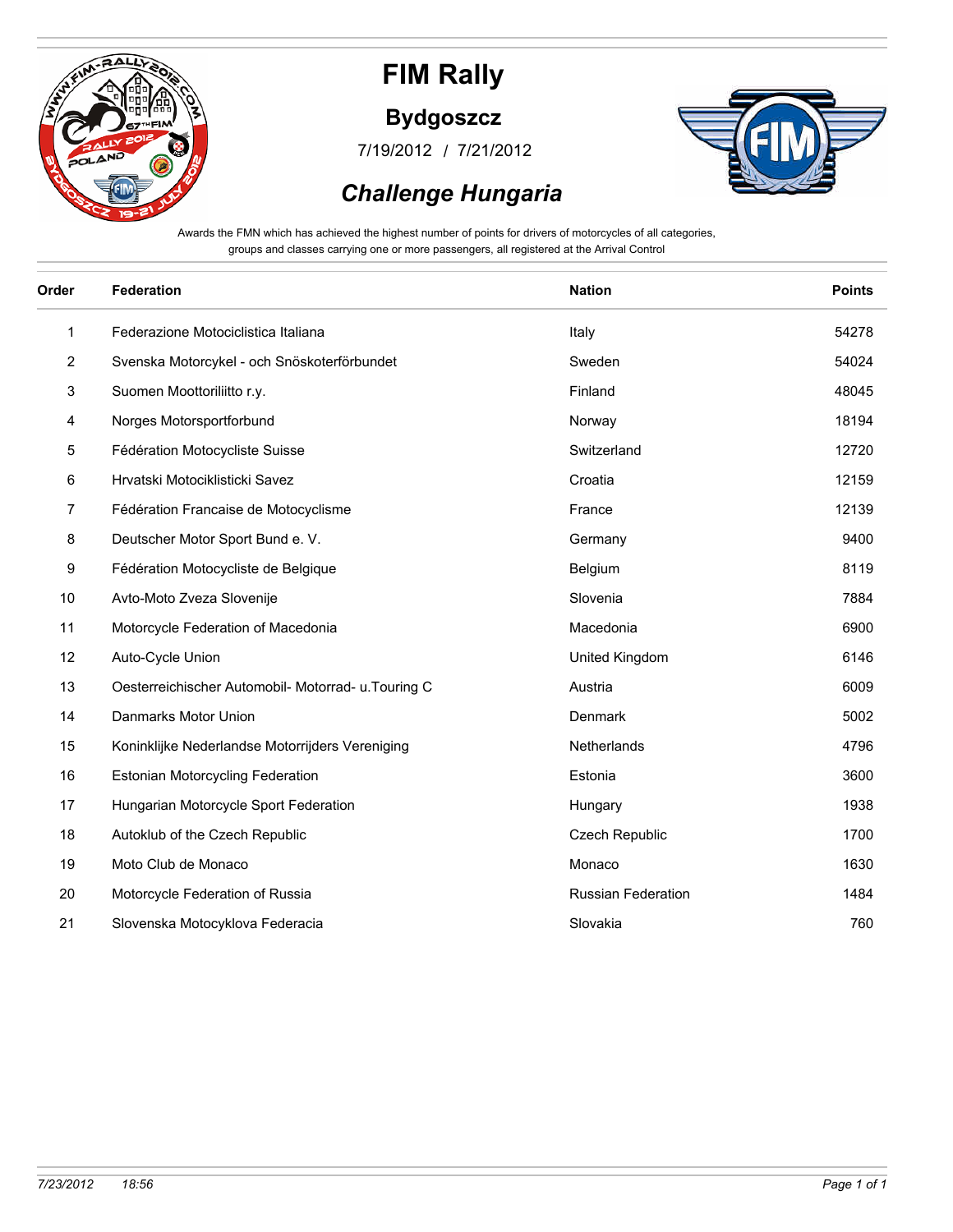

**Bydgoszcz**

/ 7/19/2012 7/21/2012



### *Challenge Inter-Clubs*

For each FMN, a classification is established of its three best Clubs according to the total number of points. In order to be classified, the Club must be represented with at least three motorcycles.

The first Club classified of each FMN shall receive an award.

| <b>FMN</b>     |                                                 | <b>Nation</b>         |  |
|----------------|-------------------------------------------------|-----------------------|--|
| Order          | Club                                            | <b>Points</b>         |  |
|                | Oesterreichischer Automobil- Motorrad- u.Tourir | <b>Austria</b>        |  |
| 1              | ÖAMTC / ZV KREMS                                | 17260                 |  |
| $\overline{c}$ | <b>MSC ENZIAN</b>                               | 2466                  |  |
|                |                                                 |                       |  |
|                | Fédération Motocycliste de Belgique             | <b>Belgium</b>        |  |
| $\mathbf{1}$   | <b>BMW MC VLAANDEREN</b>                        | 7038                  |  |
| 2              | <b>MC KOERSEL</b>                               | 6564                  |  |
| 3              | <b>KAMC HERENTALS</b>                           | 5495                  |  |
|                | <b>Hrvatski Motociklisticki Savez</b>           | <b>Croatia</b>        |  |
|                |                                                 |                       |  |
| 1              | <b>BMW MOTO KLUB ZAGREB</b>                     | 12584                 |  |
| 2              | 1 HMK ZAGREB                                    | 3444                  |  |
|                | <b>Autoklub of the Czech Republic</b>           | <b>Czech Republic</b> |  |
| 1              | AUTOMOTOKLUB NACERADEC                          | 4560                  |  |
| 2              | MC BOHEMIA TYNEC N,S.                           | 3360                  |  |
|                |                                                 |                       |  |
|                | <b>Danmarks Motor Union</b>                     | <b>Denmark</b>        |  |
| 1              | <b>ROLD SKOV MC</b>                             | 6600                  |  |
| 2              | <b>HJEM'FRA MC</b>                              | 5500                  |  |
| 3              | HAN HERRED MC CLUB                              | 5375                  |  |
|                |                                                 |                       |  |
|                | <b>Estonian Motorcycling Federation</b>         | <b>Estonia</b>        |  |
| 1              | <b>ESTONIAN TOURING MC</b>                      | 12000                 |  |
|                |                                                 |                       |  |
|                | <b>Suomen Moottoriliitto r.y.</b>               | <b>Finland</b>        |  |
| $\mathbf{1}$   | TOURING FINLANDIA MK                            | 70376                 |  |
| $\overline{2}$ | HAUKIPUTAAN MOOTORIKELKKAILIJAT                 | 29376                 |  |
| 3              | THE MOTOR CLUB OF HYVINKÄÄ                      | 22495                 |  |
|                |                                                 |                       |  |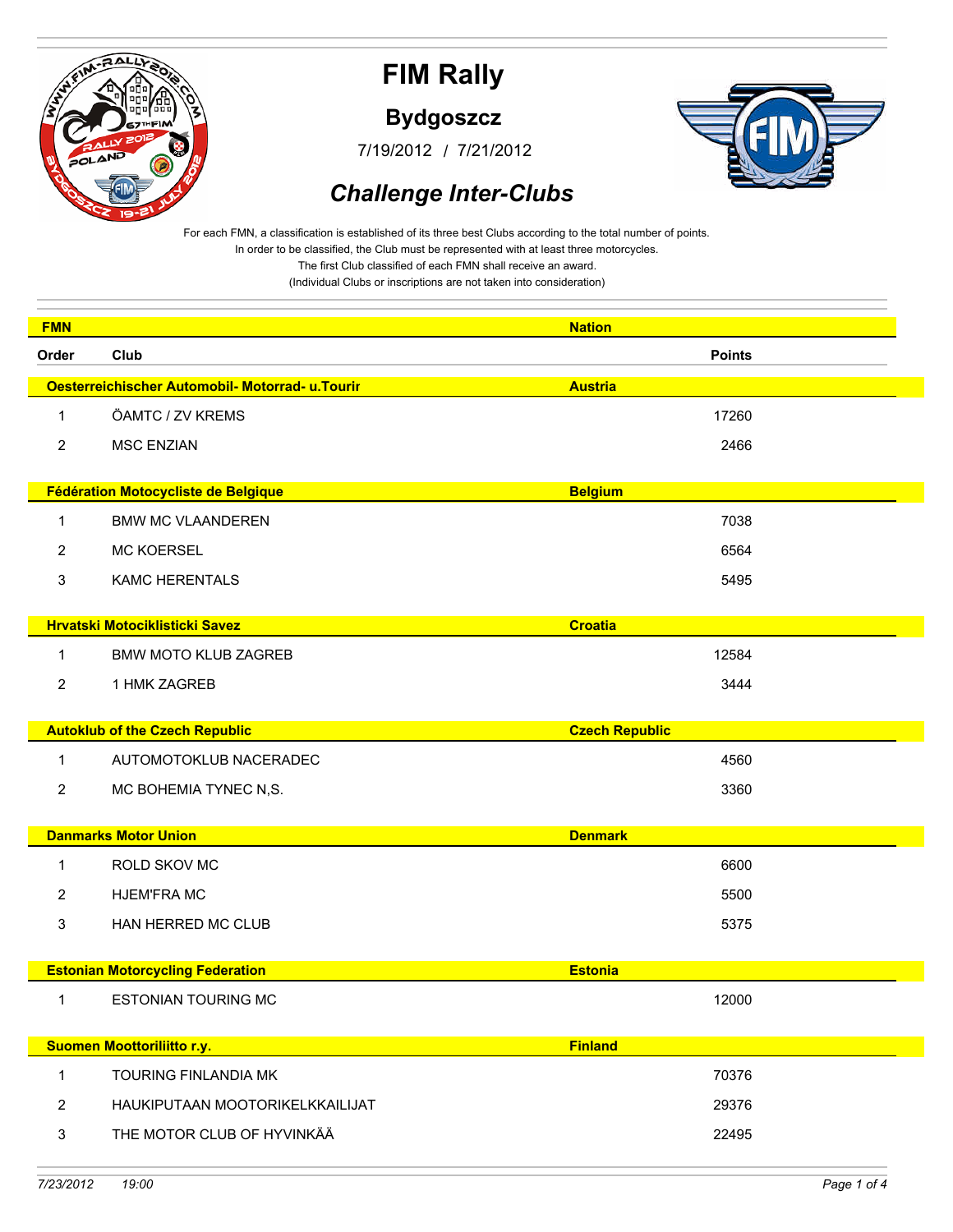

**Bydgoszcz**

/ 7/19/2012 7/21/2012



### *Challenge Inter-Clubs*

For each FMN, a classification is established of its three best Clubs according to the total number of points. In order to be classified, the Club must be represented with at least three motorcycles.

The first Club classified of each FMN shall receive an award.

| <b>FMN</b>     |                                                 | <b>Nation</b>      |  |
|----------------|-------------------------------------------------|--------------------|--|
| Order          | Club                                            | <b>Points</b>      |  |
|                |                                                 |                    |  |
|                | Fédération Francaise de Motocyclisme            | <b>France</b>      |  |
| 1              | M.C. EPERNAY                                    | 13750              |  |
| 2              | MOTOR SPORT NIMOIS                              | 5196               |  |
|                |                                                 |                    |  |
|                | Deutscher Motor Sport Bund e. V.                | <b>Germany</b>     |  |
| $\mathbf{1}$   | <b>BMW CLUB FREIBURG</b>                        | 6000               |  |
| 2              | MC WEILHEIM E.V                                 | 5100               |  |
| 3              | RAC RATZEBURG                                   | 3950               |  |
|                |                                                 |                    |  |
|                | <b>Automobile et Touring-Club de Grece</b>      | <b>Greece</b>      |  |
| 1              | <b>IASMOS MC GREECE</b>                         | 8385               |  |
|                | <b>Hungarian Motorcycle Sport Federation</b>    | <b>Hungary</b>     |  |
| $\mathbf{1}$   | <b>BUDAI MOTO KLUB</b>                          | 4845               |  |
|                |                                                 |                    |  |
|                | <b>Federazione Motociclistica Italiana</b>      | <b>Italy</b>       |  |
| $\mathbf{1}$   | MC ANDREA TESTA                                 | 29016              |  |
| $\overline{2}$ | <b>VECCHIO PIEMONTE</b>                         | 12256              |  |
| 3              | MBC TOURING ROMA                                | 11412              |  |
|                |                                                 |                    |  |
|                | <b>Motorcycle Federation of Macedonia</b>       | <b>Macedonia</b>   |  |
| 1              | MC MERITUM TEAM CLUB                            | 10200              |  |
| 2              | <b>AMK VARDAR</b>                               | 8500               |  |
|                |                                                 |                    |  |
|                | <b>Moto Club de Monaco</b>                      | <b>Monaco</b>      |  |
| $\mathbf 1$    | MOTO-CLUB DE MONACO                             | 6520               |  |
|                |                                                 |                    |  |
|                | Koninklijke Nederlandse Motorrijders Vereniging | <b>Netherlands</b> |  |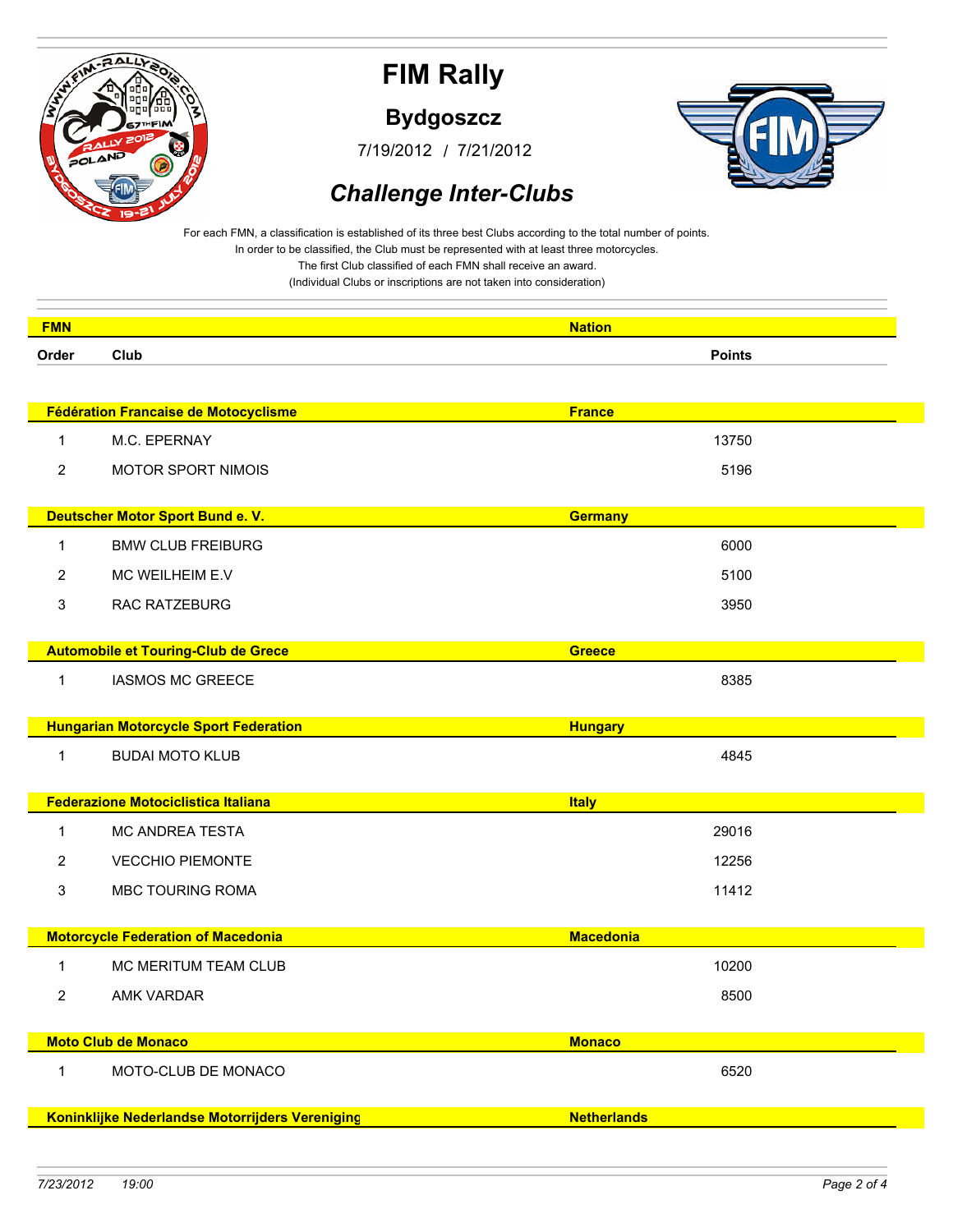

**Bydgoszcz**

/ 7/19/2012 7/21/2012



### *Challenge Inter-Clubs*

For each FMN, a classification is established of its three best Clubs according to the total number of points. In order to be classified, the Club must be represented with at least three motorcycles. The first Club classified of each FMN shall receive an award.

| <b>FMN</b>     |                                             | <b>Nation</b>               |
|----------------|---------------------------------------------|-----------------------------|
| Order          | Club                                        | <b>Points</b>               |
|                |                                             |                             |
| 1              | <b>MC MARTINISTAD</b>                       | 3792                        |
| 2              | <b>BMW CLUB NEDERLAND</b>                   | 3249                        |
| 3              | VAMC GRAAFSCHAPRIJDERS                      | 2856                        |
|                |                                             |                             |
|                | <b>Norges Motorsportforbund</b>             | <b>Norway</b>               |
| $\mathbf{1}$   | <b>AVEROY MC KLUBB</b>                      | 15120                       |
| 2              | NMF TOURING CLUB                            | 7200                        |
| 3              | <b>ASKER MC-CLUB</b>                        | 5700                        |
|                |                                             |                             |
|                | <b>Motorcycle Federation of Russia</b>      | <b>Russian Federation</b>   |
| 1              | MOSCOW MOTO TOURING CLUB                    | 4452                        |
|                | Slovenska Motocyklova Federacia             | <b>Slovakia</b>             |
| 1              | <b>BILI ANDELE</b>                          | 6840                        |
|                |                                             |                             |
|                | <b>Avto-Moto Zveza Slovenije</b>            | <b>Slovenia</b>             |
| 1              | <b>AMD TRZIC</b>                            | 15600                       |
|                |                                             |                             |
|                | Svenska Motorcykel - och Snöskoterförbundet | <b>Sweden</b>               |
| 1              | <b>SUNDSVALLS MCC</b>                       | 14868                       |
| $\overline{2}$ | NÄSSJÖ MC CLUB - STENSJÖN                   | 13706                       |
| 3              | SÄLLSKAPET HJULINGARNA                      | 11655                       |
|                |                                             |                             |
|                | <b>Fédération Motocycliste Suisse</b>       | <b>Switzerland</b>          |
| 1              | MOTO-CLUB DES BAYARDS                       | 5672                        |
| $\overline{2}$ | <b>MSC "ZURI" ZURICH</b>                    | 4800                        |
|                | <b>United Arab Emirates Motorcycle Club</b> | <b>United Arab Emirates</b> |
|                |                                             |                             |
| 1              | AUTOMOBIL&TOURING CLUB OF UAE               | 17508                       |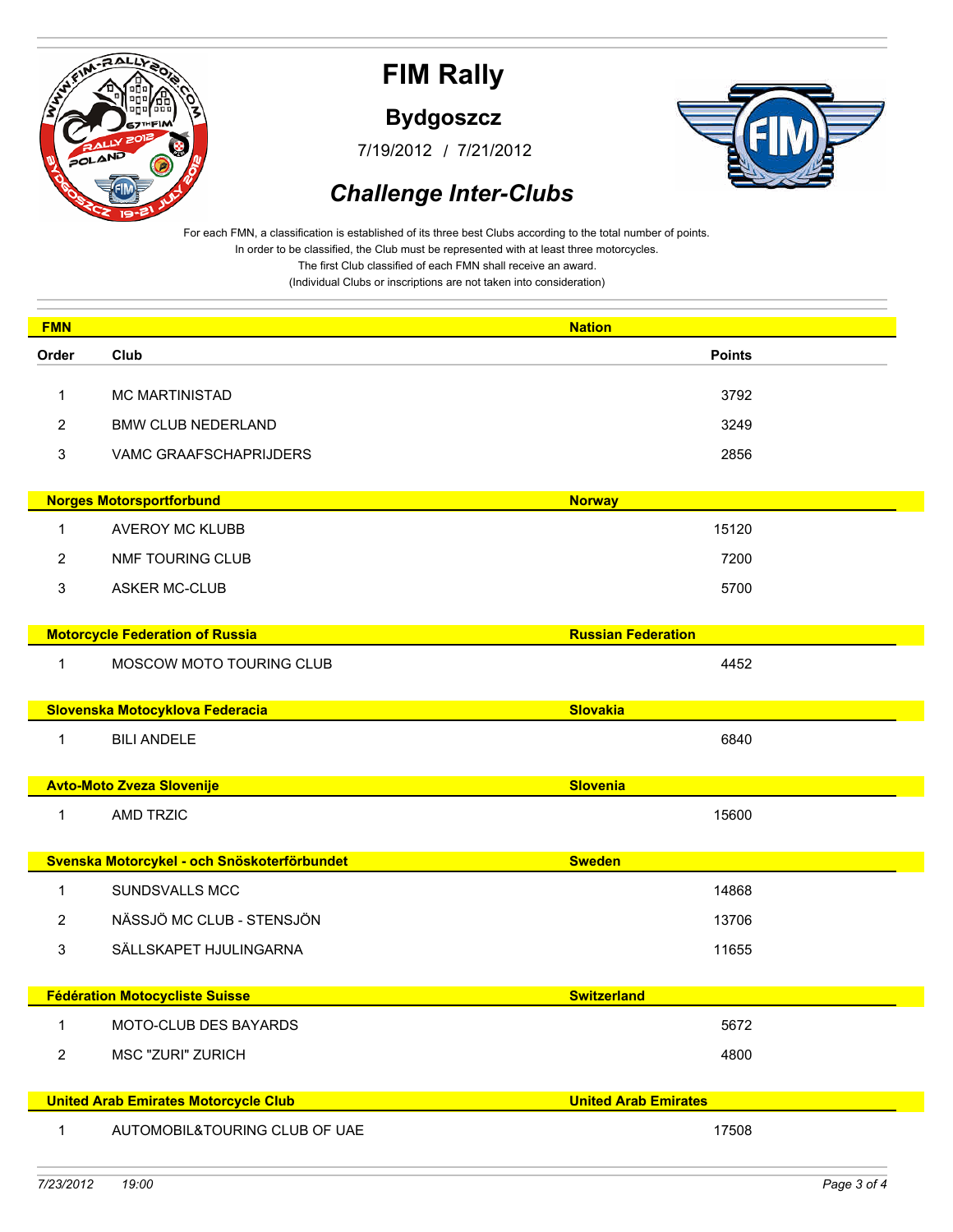

**Bydgoszcz**

/ 7/19/2012 7/21/2012



### *Challenge Inter-Clubs*

For each FMN, a classification is established of its three best Clubs according to the total number of points. In order to be classified, the Club must be represented with at least three motorcycles.

The first Club classified of each FMN shall receive an award.

| <b>FMN</b> |      | <b>Nation</b> |
|------------|------|---------------|
| Order      | Club | Points        |

| <b>Auto-Cycle Union</b>   | <b>United Kingdom</b> |
|---------------------------|-----------------------|
| MAYFLOWER MOTORCYCLE CLUB | 24270                 |
| <b>FOSSE RIDERS MCA</b>   | 4680                  |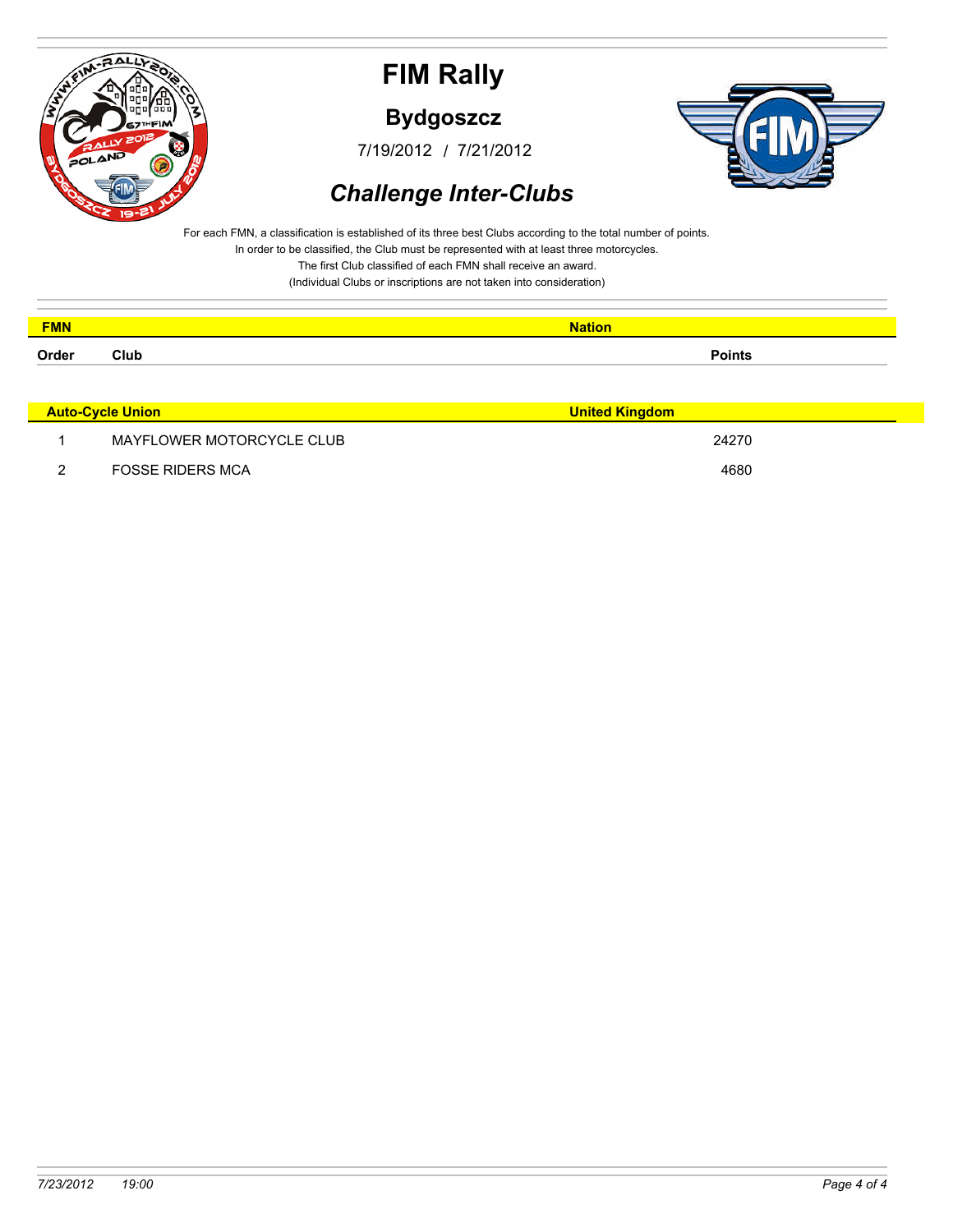

### **Bydgoszcz**

/ 7/19/2012 7/21/2012



#### *Challenge Italia*

Awards the FMN represented by the greatest number of motorcycle drivers under the age of 21 (the driver must be between the ages of 17 and 21 at the end of the month during which the FIM rally takes place)

| <b>Federation</b>                                 | <b>Nation</b>      | <b>Drivers</b> | <b>Points</b> |
|---------------------------------------------------|--------------------|----------------|---------------|
| Federation d'Automobillisme et de Motocyclisme de | Serbia             |                | 1156          |
| Koninklijke Nederlandse Motorrijders Vereniging   | <b>Netherlands</b> |                | 977           |
| Norges Motorsportforbund                          | Norway             |                | 900           |
| Deutscher Motor Sport Bund e. V.                  | Germany            |                | 750           |
|                                                   |                    |                |               |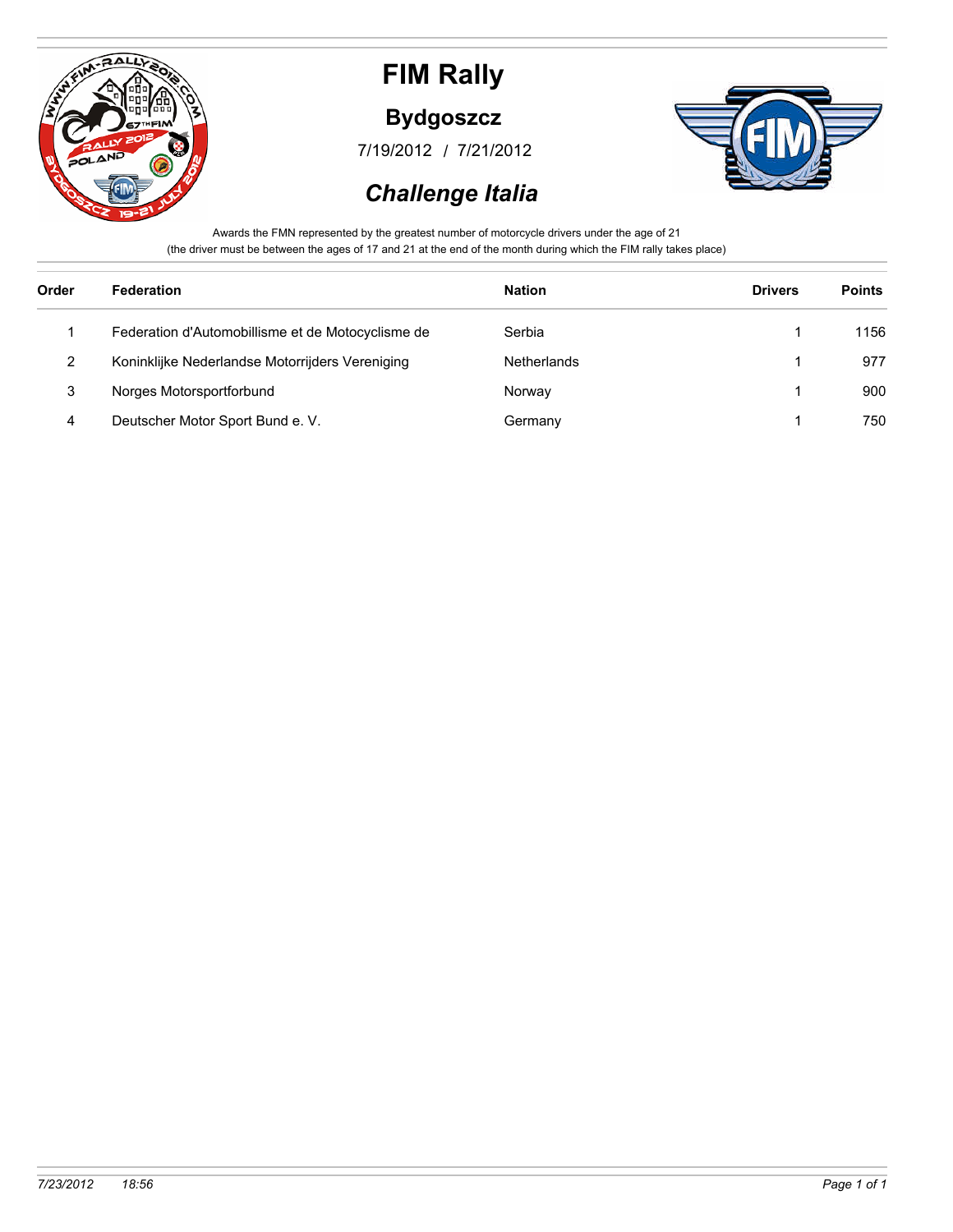

#### **Bydgoszcz**

/ 7/19/2012 7/21/2012



### *Challenge Luxembourg*

Awards the FMN with the greatest number of riders driving motorcycles of 50 cc and lower capacity

| Order          | Federation                                  | <b>Nation</b>  | <b>Riders</b> | <b>Points</b> |
|----------------|---------------------------------------------|----------------|---------------|---------------|
|                | Suomen Moottoriliitto r.y.                  | Finland        | 9             | 20840         |
| $\overline{2}$ | Svenska Motorcykel - och Snöskoterförbundet | Sweden         | 2             | 2135          |
| 3              | Federazione Motociclistica Italiana         | Italy          |               | 2900          |
| 4              | Norges Motorsportforbund                    | Norway         |               | 900           |
| 5              | Autoklub of the Czech Republic              | Czech Republic |               | 570           |
|                |                                             |                |               |               |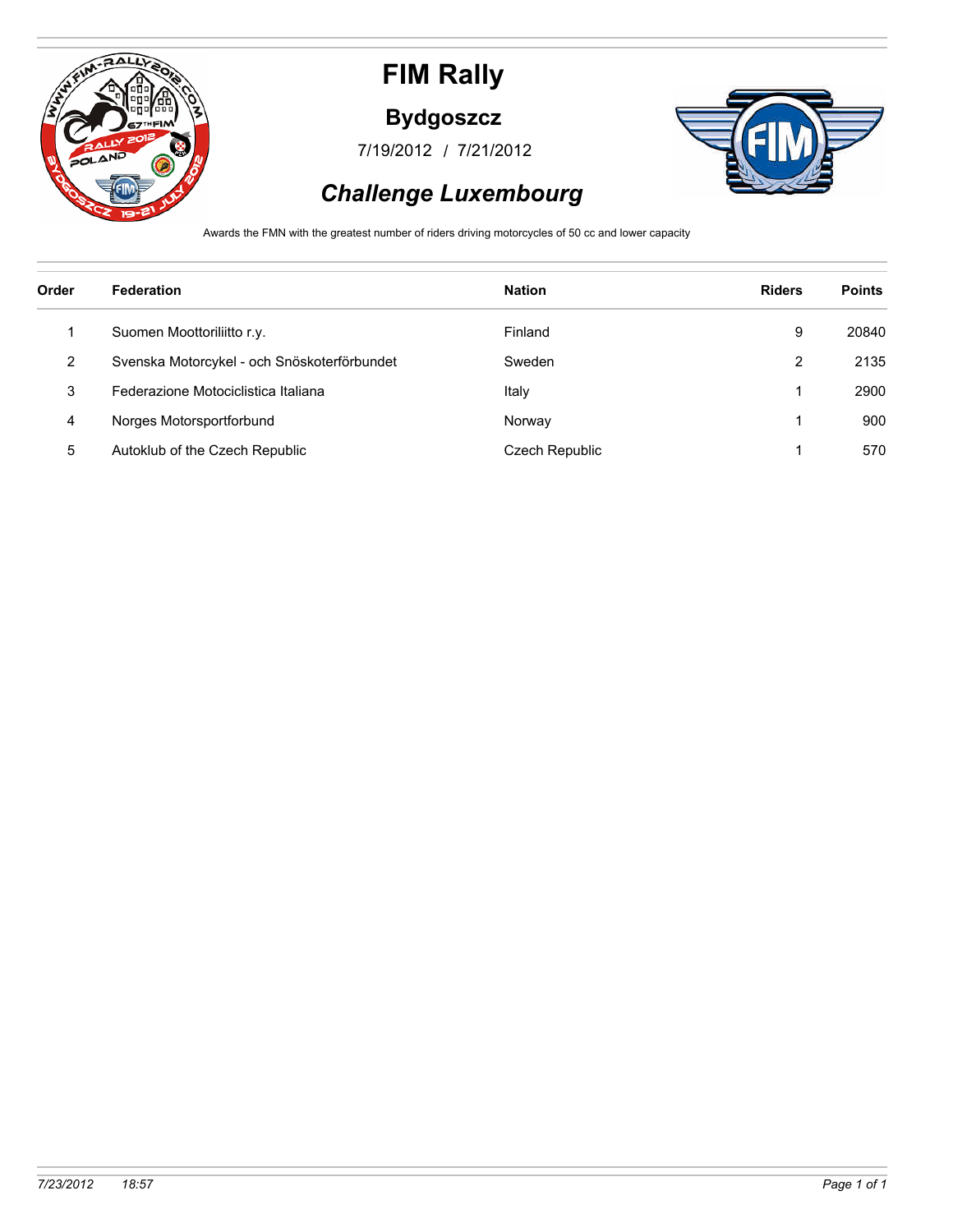

**Bydgoszcz**

/ 7/19/2012 7/21/2012



### *Challenge Meritum FIM*

Awards the FMN represented by the greatest number of motorcyclists who are holders of the FIM Meritum or Co-Meritum Badge of Honour. In case of a tie between the FMNs, the participation of non-motorcycle participants who are holders of the FIM Meritum award will be taken into consideration

| Order | <b>Federation</b>                                   | <b>Nation</b>             | <b>Meritums</b><br>motorcycles |     | (cars) |  |
|-------|-----------------------------------------------------|---------------------------|--------------------------------|-----|--------|--|
| 1     | Federazione Motociclistica Italiana                 | Italy                     | 92                             | (1) |        |  |
| 2     | Svenska Motorcykel - och Snöskoterförbundet         | Sweden                    | 59                             | (2) |        |  |
| 3     | Suomen Moottoriliitto r.y.                          | Finland                   | 45                             | (1) |        |  |
| 4     | Deutscher Motor Sport Bund e. V.                    | Germany                   | 27                             | (4) |        |  |
| 5     | Norges Motorsportforbund                            | Norway                    | 26                             |     |        |  |
| 6     | Oesterreichischer Automobil- Motorrad- u. Touring C | Austria                   | 21                             | (2) |        |  |
| 7     | Koninklijke Nederlandse Motorrijders Vereniging     | Netherlands               | 19                             | (2) |        |  |
| 8     | Auto-Cycle Union                                    | United Kingdom            | 19                             |     |        |  |
| 9     | Fédération Motocycliste de Belgique                 | Belgium                   | 18                             |     |        |  |
| 10    | Fédération Motocycliste Suisse                      | Switzerland               | 15                             |     |        |  |
| 11    | Avto-Moto Zveza Slovenije                           | Slovenia                  | 14                             |     |        |  |
| 12    | Danmarks Motor Union                                | Denmark                   | 13                             |     |        |  |
| 13    | Autoklub of the Czech Republic                      | Czech Republic            | 10                             |     |        |  |
| 14    | Hrvatski Motociklisticki Savez                      | Croatia                   | 9                              |     |        |  |
| 15    | Motorcycle Federation of Macedonia                  | Macedonia                 | 6                              |     |        |  |
|       | Slovenska Motocyklova Federacia                     | Slovakia                  | 6                              |     |        |  |
| 17    | Estonian Motorcycling Federation                    | Estonia                   | 4                              |     |        |  |
| 18    | Hungarian Motorcycle Sport Federation               | Hungary                   | 3                              | (1) |        |  |
| 19    | Real Federacion Motociclista Espanola               | Spain                     | 3                              |     |        |  |
| 20    | Automobile et Touring-Club de Grece                 | Greece                    | $\overline{2}$                 |     |        |  |
|       | Moto Club de Monaco                                 | Monaco                    | $\overline{2}$                 |     |        |  |
| 22    | Fédération Francaise de Motocyclisme                | France                    | 1                              |     |        |  |
|       | Motor Union du Grand Duché de Luxembourg            | Luxembourg                | 1                              |     |        |  |
|       | Motorcycle Federation of Russia                     | <b>Russian Federation</b> | 1                              |     |        |  |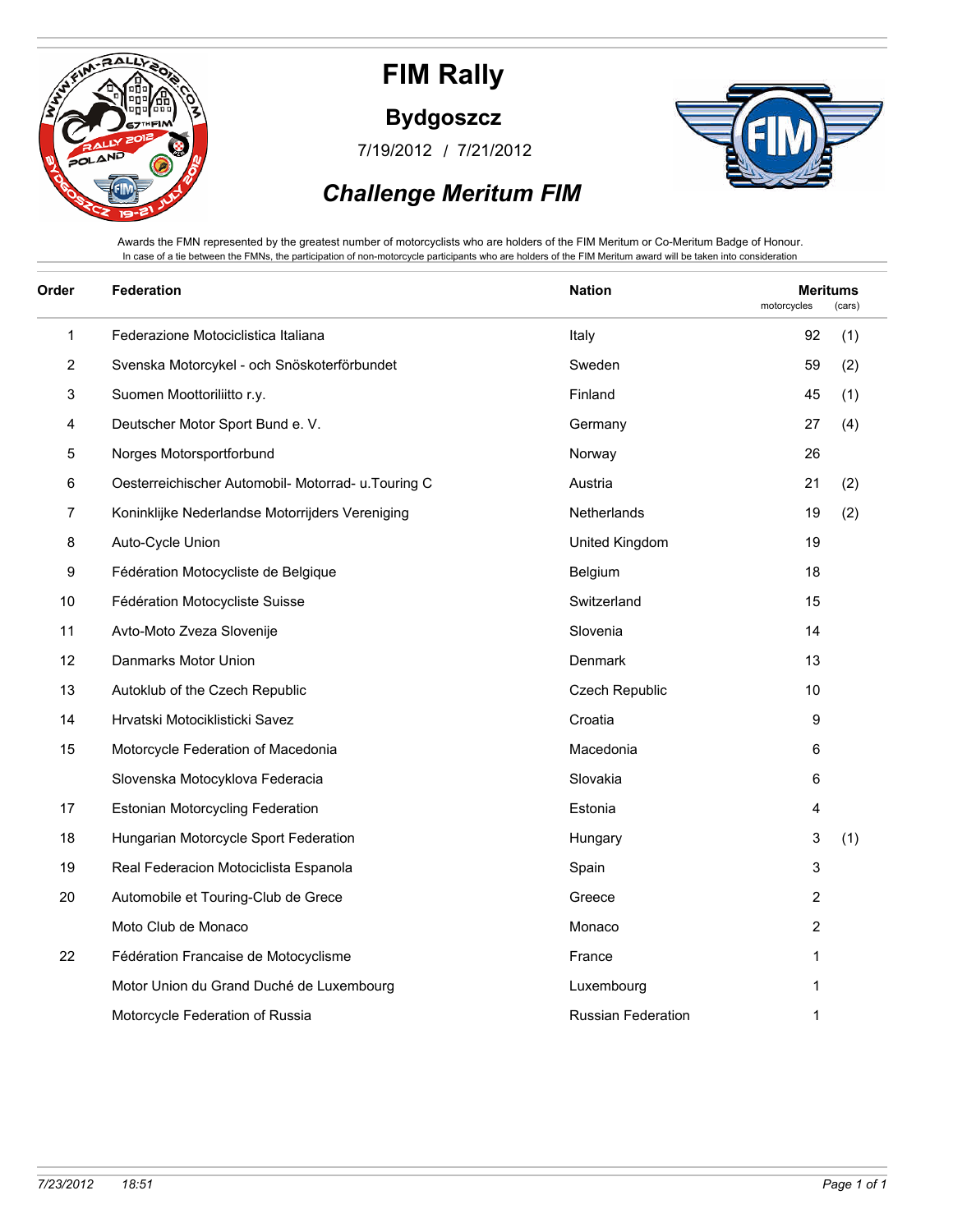

### **Bydgoszcz**

/ 7/19/2012 7/21/2012



### *Challenge Monaco*

Awards the FMN represented by the highest number of scooter drivers

| Order | <b>Federation</b>                               | <b>Nation</b> | <b>Scooters</b> | <b>Points</b> |
|-------|-------------------------------------------------|---------------|-----------------|---------------|
|       |                                                 |               |                 |               |
|       | Suomen Moottoriliitto r.y.                      | Finland       | 6               | 14092         |
| 2     | Federazione Motociclistica Italiana             | Italy         |                 | 1499          |
| 3     | Koninklijke Nederlandse Motorrijders Vereniging | Netherlands   |                 | 1013          |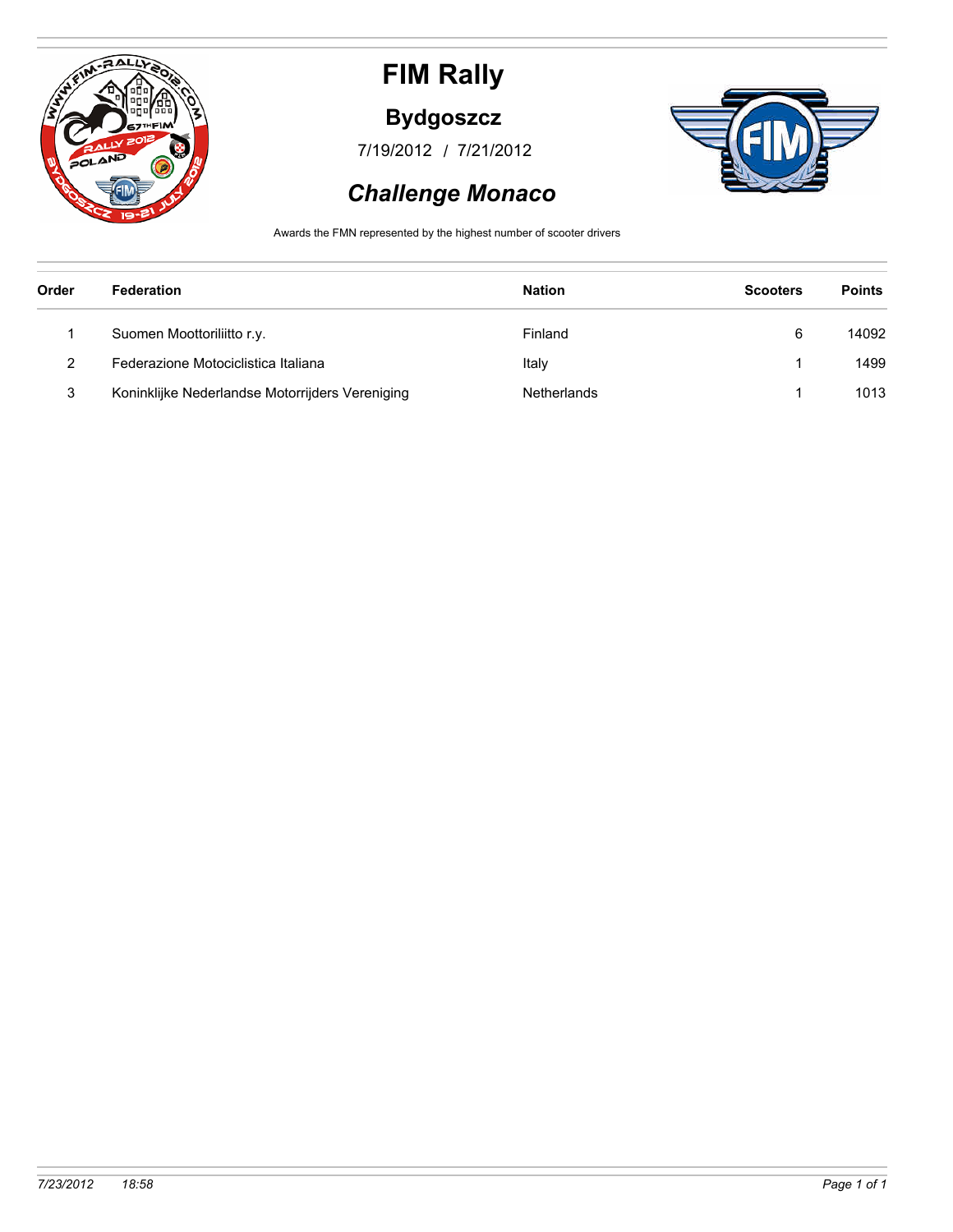

### **Bydgoszcz**

/ 7/19/2012 7/21/2012



### *Challenge Nederland*

Awards the FMN represented by the greatest number of motorcyclists with sidecar

| Order | Federation                                      | <b>Nation</b>             | <b>Sidecars</b> | <b>Points</b> |
|-------|-------------------------------------------------|---------------------------|-----------------|---------------|
|       | Svenska Motorcykel - och Snöskoterförbundet     | Sweden                    | 7               | 8032          |
| 2     | Norges Motorsportforbund                        | Norway                    | 4               | 5512          |
| 3     | Suomen Moottoriliitto r.y.                      | Finland                   | 3               | 5595          |
| 4     | Fédération Motocycliste Suisse                  | Switzerland               | 3               | 3600          |
| 5     | Auto-Cycle Union                                | United Kingdom            | 2               | 3236          |
| 6     | Koninklijke Nederlandse Motorrijders Vereniging | <b>Netherlands</b>        | 2               | 2046          |
| 7     | Deutscher Motor Sport Bund e. V.                | Germany                   | 2               | 1590          |
| 8     | Motorcycle Federation of Russia                 | <b>Russian Federation</b> |                 | 1700          |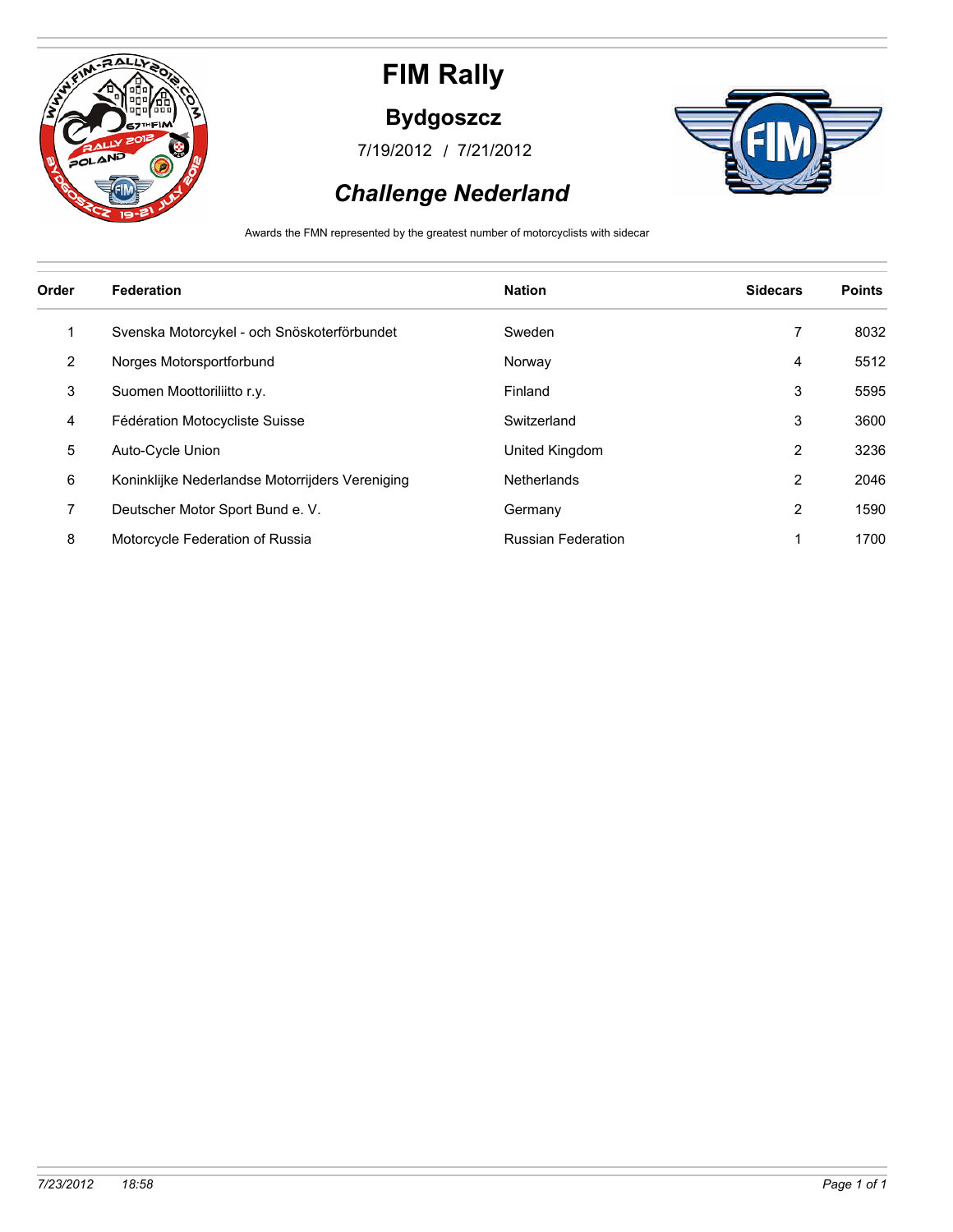

### **Bydgoszcz**

/ 7/19/2012 7/21/2012



#### *Challenge Norway*

| Order | Club                              | <b>Nation</b>               | <b>Distance</b> |
|-------|-----------------------------------|-----------------------------|-----------------|
| 1     | CANADIAN VINTAGE MOTORCYCLE GROUP | Canada                      | 6994            |
| 2     | BMW MOTORCYCLE OWNERS ASSOCIATION | Canada                      | 5000            |
| 3     | AUTOMOBIL&TOURING CLUB OF UAE     | <b>United Arab Emirates</b> | 4377            |
| 4     | MC SARDEGNA NORD KAPP             | Italy                       | 2900            |
| 5     | <b>SENIGALLIA</b>                 | Italy                       | 2893            |
| 6     | <b>DELLE MADONIE</b>              | Italy                       | 2827            |
| 7     | <b>IBLEO</b>                      | Italy                       | 2796            |
| 8     | <b>IASMOS MC GREECE</b>           | Greece                      | 2795            |
| 9     | <b>MALANGEN MCK</b>               | Norway                      | 2632            |
| 10    | CARRETERA Y MANTA                 | Spain                       | 2500            |
| 11    | HAUKIPUTAAN MOOTORIKELKKAILIJAT   | Finland                     | 2448            |
| 12    | LANCIA SASSI NARCAO               | Italy                       | 2371            |
| 13    | OESTERSUNDS MCC                   | Sweden                      | 2330            |
| 14    | <b>GRAATASS MC KLUBB MOLDE</b>    | Norway                      | 2306            |
| 15    | LIEKSAN MOOTTORIKERHO RY          | Finland                     | 2240            |
| 16    | ANDREA TESTA                      | Italy                       | 2232            |
|       | MC ANDREA TESTA                   | Italy                       | 2232            |
| 18    | <b>BAB ET SUD LANDES</b>          | France                      | 2209            |
| 19    | <b>MC NIDAROS</b>                 | Norway                      | 2200            |
| 20    | ROAD RUNNERS MC                   | Norway                      | 2110            |
| 21    | MC LE DUNE                        | Italy                       | 2092            |
| 22    | SAVOLANKATU MOTORISTIT            | Finland                     | 2069            |
|       | SAVONKINNAN MOTORISTIT            | Finland                     | 2069            |
| 24    | PORTO CERVO                       | Italy                       | 2056            |
| 25    | THE MOTOR CLUB OF HYVINKÄÄ        | Finland                     | 2045            |
| 26    | ORNES MC KLUBB                    | Norway                      | 1989            |
| 27    | <b>BODQ MC KLUBB</b>              | Norway                      | 1983            |
| 28    | <b>TERVAKOSKEN MK</b>             | Finland                     | 1930            |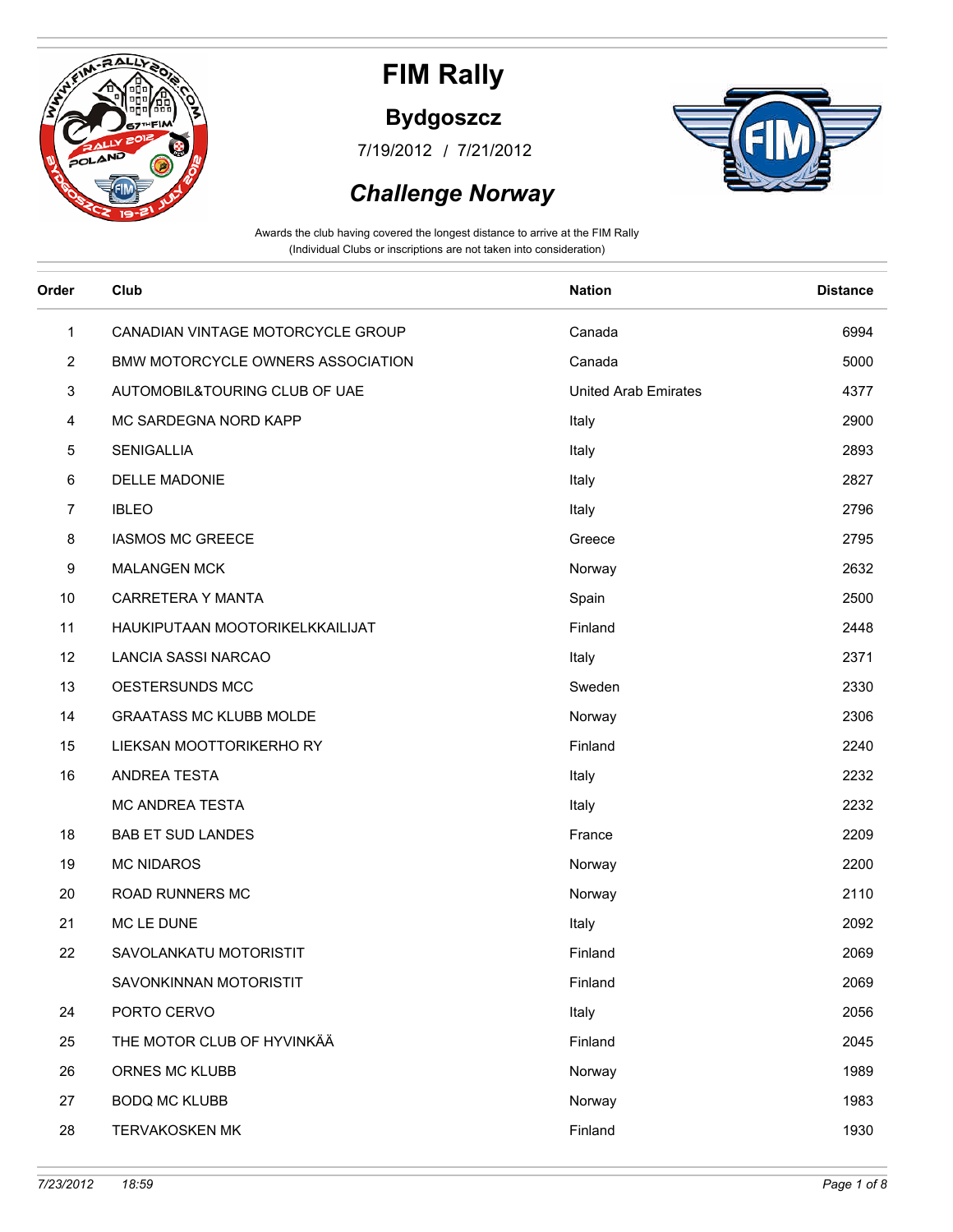

### **Bydgoszcz**

/ 7/19/2012 7/21/2012



### *Challenge Norway*

| Order | Club                                | <b>Nation</b>      | <b>Distance</b> |
|-------|-------------------------------------|--------------------|-----------------|
| 29    | <b>SCOORDINATI</b>                  | Italy              | 1919            |
| 30    | MOTO CLUB ROCHELAIS                 | France             | 1914            |
| 31    | <b>MBC TOURING ROMA</b>             | Italy              | 1902            |
| 32    | MC LUCONNAIS                        | France             | 1881            |
| 33    | TRIAL CLUB RIETI                    | Italy              | 1874            |
| 34    | LES MOTARDS DE LA MADONE            | France             | 1862            |
| 35    | TOURING FINLANDIA MK                | Finland            | 1852            |
|       | TUUSULAN MOOTTORIKERRHO RY          | Finland            | 1852            |
|       | ZOO MC                              | Finland            | 1852            |
| 38    | AMC VITERBO                         | Italy              | 1839            |
| 39    | ÖRNSKÖLDSVIKS MCC                   | Sweden             | 1804            |
| 40    | <b>GOTTLIEB DAIMLER</b>             | Italy              | 1800            |
|       | <b>MC CREMA</b>                     | Italy              | 1800            |
|       | <b>RETKI PTICI</b>                  | Macedonia          | 1800            |
| 43    | AMICI DI STRADA - CIVITANOVA MARCHE | Italy              | 1798            |
| 44    | PAOLO ROSSI CINA                    | Italy              | 1780            |
|       | TORGIANO - TONINO FAINA             | Italy              | 1780            |
| 46    | FUORI GIRI 2001                     | Italy              | 1773            |
| 47    | SOLLEFTEA MOTORCYKLISTER            | Sweden             | 1769            |
| 48    | SENIOR MC                           | Norway             | 1750            |
| 49    | <b>MOTOR SPORT NIMOIS</b>           | France             | 1732            |
| 50    | <b>MC SENIGALLIA</b>                | Italy              | 1719            |
| 51    | AMK VARDAR                          | Macedonia          | 1700            |
|       | MC MERITUM TEAM CLUB                | Macedonia          | 1700            |
|       | <b>MC PONENTE</b>                   | Italy              | 1700            |
|       | <b>MC TULA</b>                      | Russian Federation | 1700            |
|       | SUNRISE RIDERS H-D                  | Norway             | 1700            |
| 56    | <b>IMTC</b>                         | United Kingdom     | 1690            |
|       |                                     |                    |                 |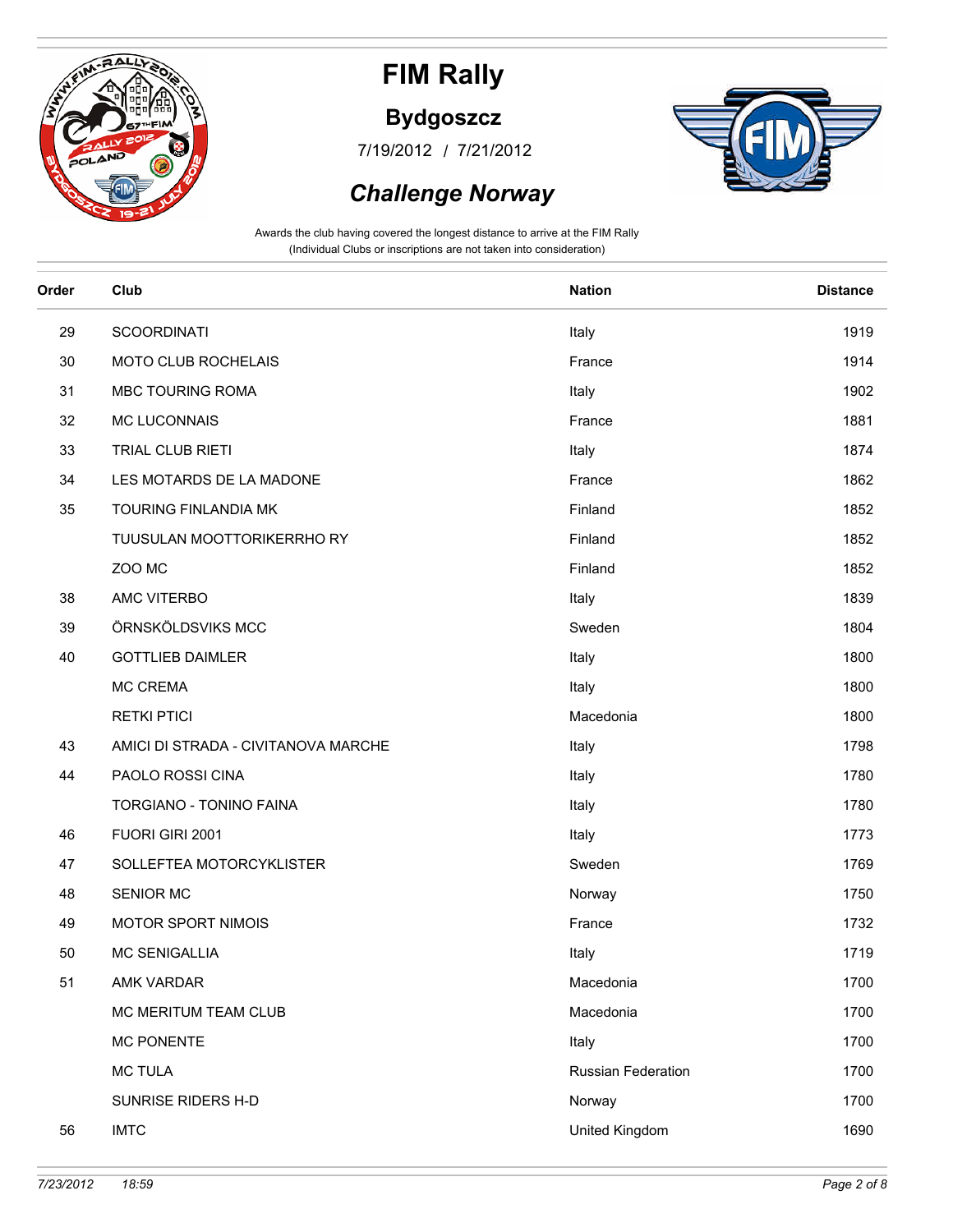

### **Bydgoszcz**

/ 7/19/2012 7/21/2012



#### *Challenge Norway*

| Order | Club                                  | <b>Nation</b>  | <b>Distance</b> |
|-------|---------------------------------------|----------------|-----------------|
| 57    | AVEROY MC KLUBB                       | Norway         | 1680            |
| 58    | MALVITO CENTAURI DELL ESARO           | Italy          | 1664            |
| 59    | SUNDSVALLS MCC                        | Sweden         | 1652            |
| 60    | LA BALZANA                            | Italy          | 1644            |
| 61    | MOTO-CLUB DE MONACO                   | Monaco         | 1630            |
| 62    | <b>MC LIVORNESE</b>                   | Italy          | 1622            |
| 63    | MAYFLOWER MOTORCYCLE CLUB             | United Kingdom | 1618            |
|       | MOTORRAD TOURER                       | Italy          | 1618            |
| 65    | O. TENNI - RAVENNA                    | Italy          | 1616            |
| 66    | <b>NIDAROS MCK</b>                    | Norway         | 1600            |
| 67    | NAF MC-TRONDHEIM                      | Norway         | 1592            |
| 68    | <b>MC MAGENTA</b>                     | Italy          | 1579            |
| 69    | MOTODIPENDENTI - SERAVALLE SESIA      | Italy          | 1576            |
| 70    | <b>ASM BUGEY</b>                      | France         | 1575            |
| 71    | HMCK - HUDIKSVALL                     | Sweden         | 1574            |
|       | MC MADONNA DEI CENTAURI - ALESSANDRIA | Italy          | 1574            |
| 73    | MC PERAZZONE                          | Italy          | 1561            |
| 74    | FOSSE RIDERS MCA                      | United Kingdom | 1560            |
|       | MC SANTERNO IMOLA                     | Italy          | 1560            |
|       | MC VITTUONE                           | Italy          | 1560            |
| 77    | <b>MC ROLLING BIKERS</b>              | Switzerland    | 1539            |
| 78    | <b>VECCHIO PIEMONTE</b>               | Italy          | 1532            |
| 79    | <b>GENTLEMEN BORDIGHERA</b>           | Italy          | 1523            |
|       | IL BRUCO                              | Italy          | 1523            |
| 81    | MOTO CLUB DES BOURDONS                | France         | 1521            |
| 82    | <b>MC MUTINA</b>                      | Italy          | 1503            |
| 83    | SENIOR MC VEST-AGDER                  | Norway         | 1500            |
| 84    | <b>GESSATE</b>                        | Italy          | 1499            |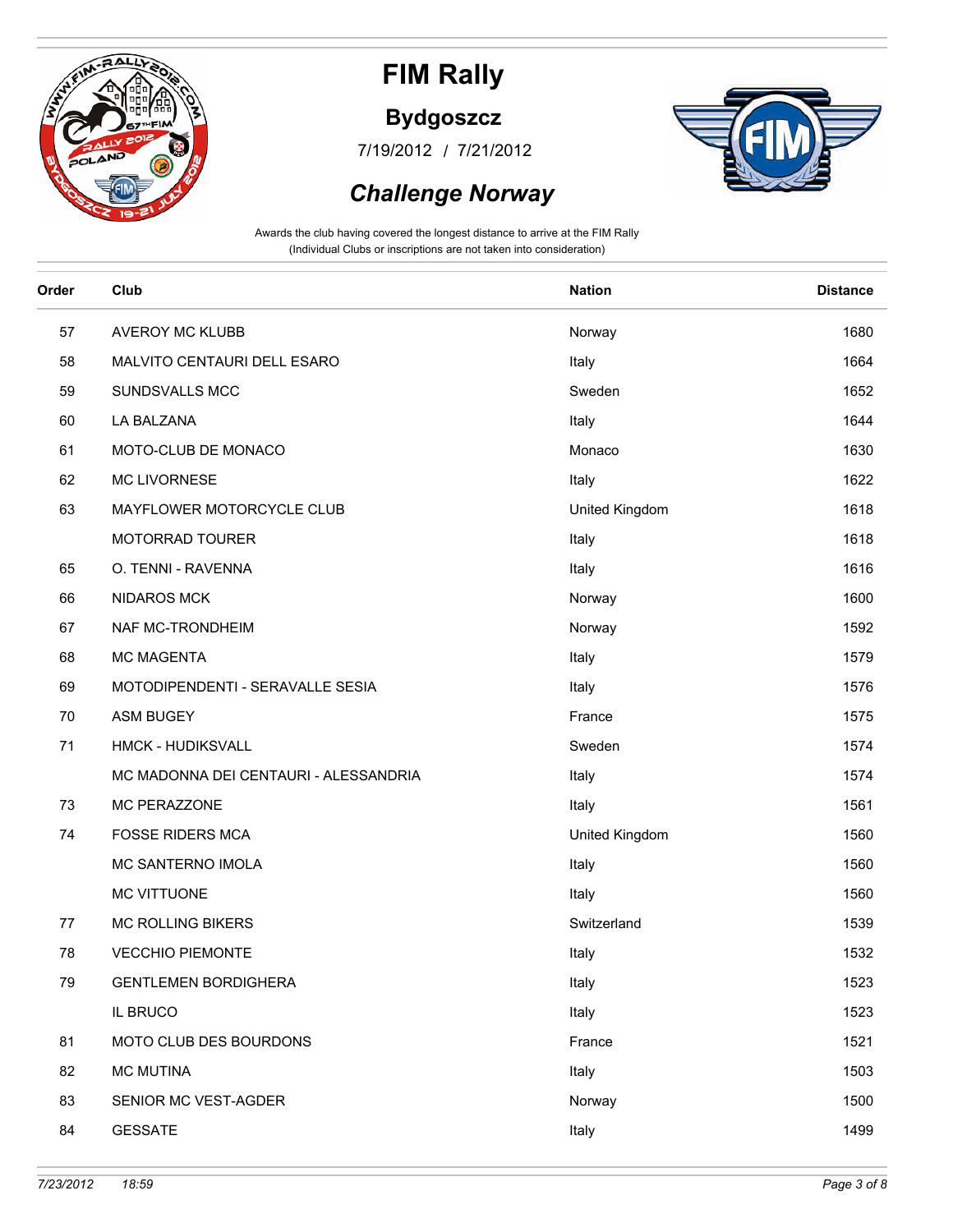

### **Bydgoszcz**

/ 7/19/2012 7/21/2012



#### *Challenge Norway*

| Order | Club                            | <b>Nation</b>      | <b>Distance</b> |
|-------|---------------------------------|--------------------|-----------------|
| 85    | MC LES ANGES HEUREUX            | Switzerland        | 1491            |
| 86    | <b>MEDARDO MONARI</b>           | Italy              | 1490            |
| 87    | MOSCOW MOTO TOURING CLUB        | Russian Federation | 1484            |
| 88    | <b>ITALIA</b>                   | Italy              | 1475            |
| 89    | MC LAC DE JOUX                  | Switzerland        | 1468            |
| 90    | MOTOCICLISTICO MESTRE           | Italy              | 1440            |
| 91    | MC LAMBRETTA CLUB PAVIA         | Italy              | 1436            |
| 92    | MC SEVESO                       | Italy              | 1433            |
| 93    | MC EU MERS LETREPORT            | France             | 1432            |
| 94    | MOTO-CLUB DES BAYARDS           | Switzerland        | 1418            |
| 95    | THE VINCENT HRD OWNERS' CLUB    | United Kingdom     | 1407            |
| 96    | MBC TOURING REGIONE LAZIO       | Italy              | 1405            |
| 97    | MC LE LION'S                    | Switzerland        | 1398            |
|       | <b>MCK VIKINGARNA</b>           | Sweden             | 1398            |
| 99    | SKÄFTBERG RANGERS MCK           | Sweden             | 1396            |
| 100   | <b>TWITS</b>                    | United Kingdom     | 1386            |
| 101   | <b>RED WINGS MORA MCK</b>       | Sweden             | 1381            |
| 102   | M.C. EPERNAY                    | France             | 1375            |
| 103   | MC INNERBERG & UMGEBUNG         | Switzerland        | 1371            |
| 104   | <b>VERONA</b>                   | Italy              | 1369            |
| 105   | <b>CLUB MOTOCICLISTO MESTRE</b> | Italy              | 1356            |
| 106   | <b>BBH MC - BORLANGE</b>        | Sweden             | 1331            |
| 107   | MC ESTENZE                      | Italy              | 1330            |
| 108   | <b>GOLDWING CLUB NORWAY</b>     | Norway             | 1308            |
|       | SILVER FOX MC                   | Norway             | 1308            |
| 110   | VASTERDALA MCK                  | Sweden             | 1307            |
| 111   | SÄLLSKAPET HJULINGARNA          | Sweden             | 1295            |
| 112   | 69 MCC DOVER                    | United Kingdom     | 1292            |
|       |                                 |                    |                 |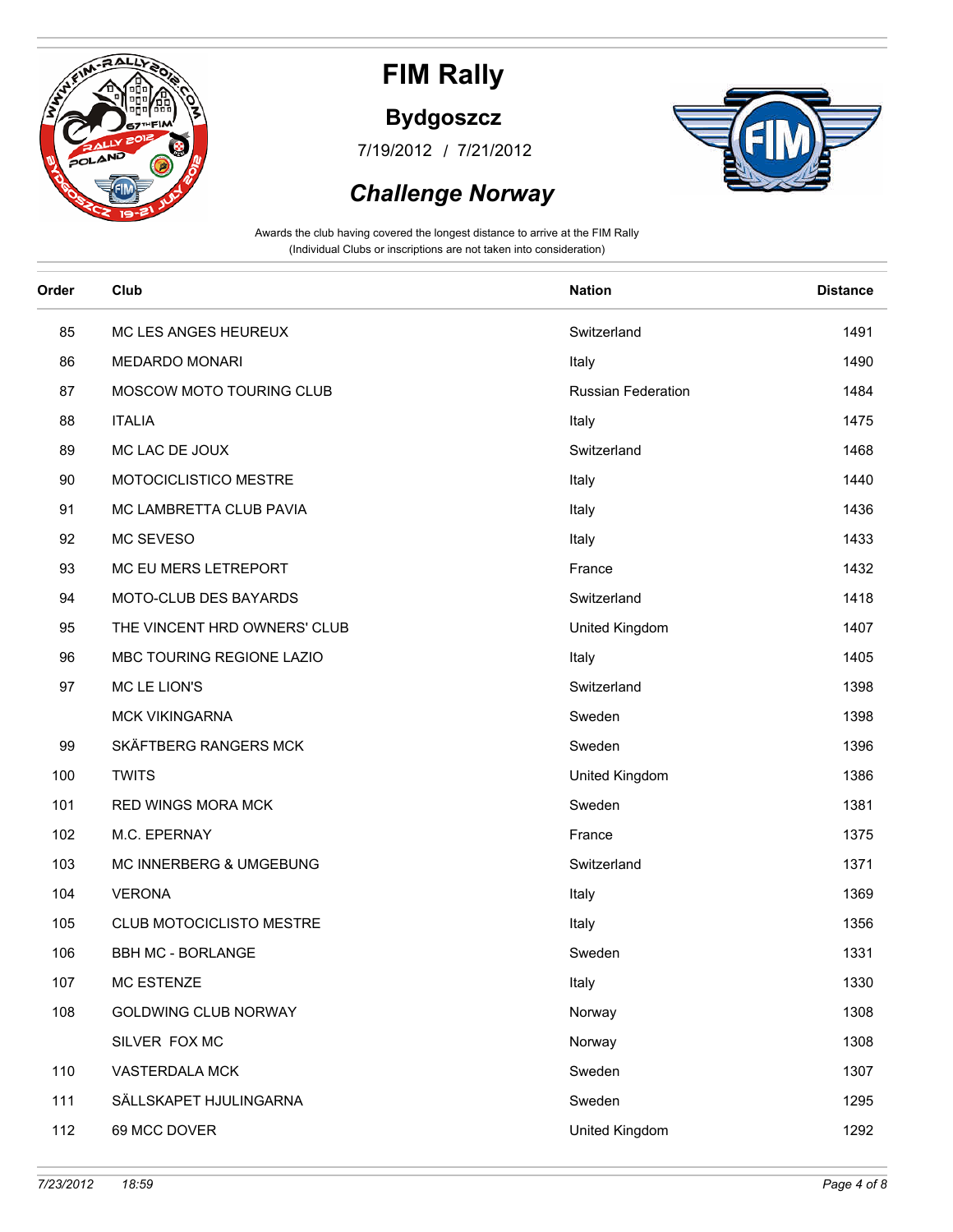

### **Bydgoszcz**

/ 7/19/2012 7/21/2012



### *Challenge Norway*

| Order | Club                        | <b>Nation</b> | <b>Distance</b> |
|-------|-----------------------------|---------------|-----------------|
| 113   | SPADER DAM MCK              | Sweden        | 1280            |
| 114   | FORUM IULII                 | Italy         | 1273            |
| 115   | ARENDAL TOURING KLUBB       | Norway        | 1250            |
|       | MSC SIHLTAL-ADLISWIL        | Switzerland   | 1250            |
| 117   | <b>HALLSTA MC-T</b>         | Sweden        | 1249            |
| 118   | K.M.A.C MENEN               | Belgium       | 1232            |
| 119   | <b>MOTO CLUB TAVANNES</b>   | Switzerland   | 1231            |
| 120   | AMC GYVERINKHOVE            | Belgium       | 1221            |
| 121   | MC GENTLEMAN BORDIGHERA     | Italy         | 1213            |
| 122   | <b>AMD TRZIC</b>            | Slovenia      | 1200            |
|       | <b>BMW CLUB FREIBURG</b>    | Germany       | 1200            |
|       | <b>ESTONIAN TOURING MC</b>  | Estonia       | 1200            |
|       | MC PINO MEDEOT GORIZIA      | Italy         | 1200            |
|       | MSC "ZURI" ZURICH           | Switzerland   | 1200            |
| 127   | <b>APRILIA</b>              | Italy         | 1198            |
| 128   | <b>MC VENNER</b>            | Norway        | 1180            |
| 129   | <b>BMW MC VLAANDEREN</b>    | Belgium       | 1173            |
| 130   | MOTORCLUB ZEEUWS VLAANDEREN | Netherlands   | 1161            |
| 131   | 1 HMK ZAGREB                | Croatia       | 1148            |
| 132   | <b>BMW MOTO KLUB ZAGREB</b> | Croatia       | 1144            |
| 133   | <b>ASKER MC-CLUB</b>        | Norway        | 1140            |
| 134   | <b>MCS JOHANNISBERG</b>     | Germany       | 1120            |
| 135   | AMC ST VITH                 | Belgium       | 1116            |
| 136   | <b>LOOISE MK</b>            | Belgium       | 1110            |
|       | SAEDBY MC                   | Denmark       | 1110            |
|       | <b>TERTITTEN MC</b>         | Norway        | 1110            |
| 139   | <b>BULL'S MC</b>            | Denmark       | 1100            |
|       | HJEM'FRA MC                 | Denmark       | 1100            |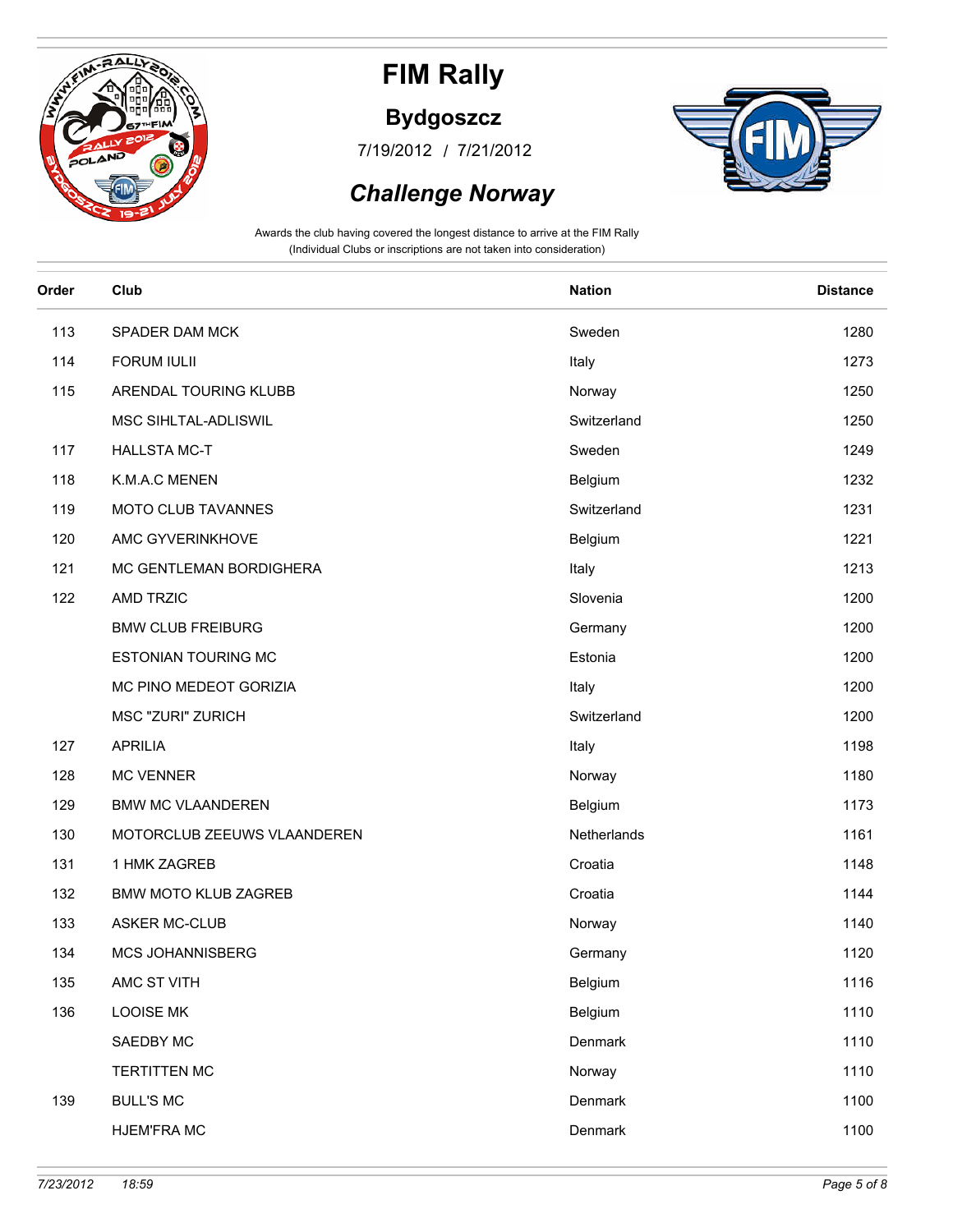

### **Bydgoszcz**

/ 7/19/2012 7/21/2012



### *Challenge Norway*

| Order | Club                          | <b>Nation</b> | <b>Distance</b> |
|-------|-------------------------------|---------------|-----------------|
|       | ROLD SKOV MC                  | Denmark       | 1100            |
| 142   | <b>KAMC HERENTALS</b>         | Belgium       | 1099            |
| 143   | <b>MC KOERSEL</b>             | Belgium       | 1094            |
| 144   | <b>BMW CLUB NEDERLAND</b>     | Netherlands   | 1083            |
| 145   | HAN HERRED MC CLUB            | Denmark       | 1075            |
| 146   | TOURENSPORT-CLUB TSC WINDROSE | Germany       | 1050            |
| 147   | <b>SKARABORGS MCTC</b>        | Sweden        | 1046            |
| 148   | <b>UDDEVALLA MC</b>           | Sweden        | 1024            |
| 149   | MC WEILHEIM E.V               | Germany       | 1020            |
| 150   | <b>HULTSFREDS MCK</b>         | Sweden        | 1014            |
| 151   | <b>MC DE RIJNRIDDERS</b>      | Netherlands   | 1000            |
|       | MOTO GUZZI KLUB DK            | Denmark       | 1000            |
|       | <b>SENIOR MC DANMARK</b>      | Denmark       | 1000            |
| 154   | <b>MC ASOM</b>                | Netherlands   | 999             |
| 155   | NÄSSJÖ MC CLUB - STENSJÖN     | Sweden        | 979             |
| 156   | <b>BOXVIK BIKERS</b>          | Sweden        | 976             |
| 157   | <b>BUDAI MOTO KLUB</b>        | Hungary       | 969             |
| 158   | MC DE BLIJDE RIJDERS          | Netherlands   | 964             |
|       | NEEDSE MC                     | Netherlands   | 964             |
|       | <b>VETLANDA MCK</b>           | Sweden        | 964             |
| 161   | <b>TULLGARNS MCC</b>          | Sweden        | 963             |
| 162   | VÄTTERBYGDENS MCK             | Sweden        | 959             |
| 163   | VAMC GRAAFSCHAPRIJDERS        | Netherlands   | 952             |
| 164   | OPLADENER MOTORRADCLUB        | Germany       | 950             |
| 165   | <b>MC MARTINISTAD</b>         | Netherlands   | 948             |
| 166   | TORSDAGSKLUBBEN               | Denmark       | 903             |
| 167   | <b>GIVE MC</b>                | Denmark       | 900             |
|       | NMF TOURING CLUB              | Norway        | 900             |
|       |                               |               |                 |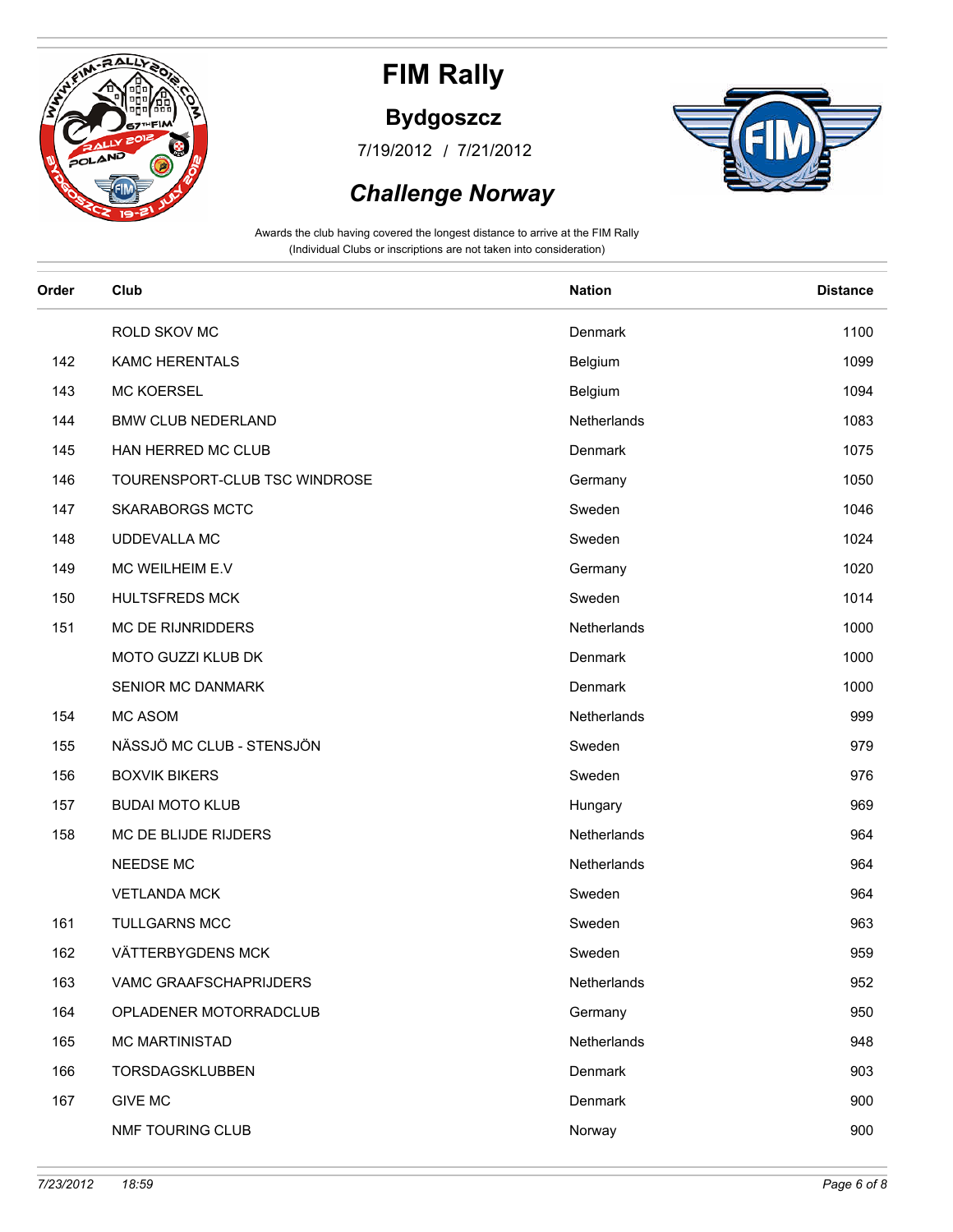

### **Bydgoszcz**

/ 7/19/2012 7/21/2012



#### *Challenge Norway*

| 169<br><b>FMCK VARBERG</b><br>Sweden<br>170<br><b>MCK SNAPPHANEN</b><br>Sweden<br>171<br><b>GALLIANO</b><br>Italy<br>ÖAMTC / ZV KREMS<br>172<br>Austria<br>173<br><b>BREDE MC</b><br>Denmark<br>TOUREN TEAM MUNSTERLAND<br>Germany<br>BMW FREUNDE NIEDERÖSTERREICH<br>175<br>Austria<br>MARZENO - FAENZA<br>Italy<br>177<br><b>MSC ENZIAN</b><br>Austria<br>THE OLD KNUTTERS / HALLAND<br>Sweden<br>178<br>179<br>AUTOMOBILCLUB NORDFRIESLAND<br>Germany<br><b>RAC RATZEBURG</b><br>Germany<br>181<br><b>FLOALT MCK</b><br>Sweden<br>182<br>MFE ERZGEBIRGE<br>Germany<br><b>BILI ANDELE</b><br>Slovakia<br>183<br><b>HELSINGE MC KLUB</b><br>184<br>Denmark<br><b>MSC SUHL</b><br>185<br>Germany<br>KYRÖSJÄRVEN SEUDUN MOOTTORIPYÖRÄKERHO<br>186<br>Finland<br>187<br><b>MCK HIGH RIDERS</b><br>Sweden<br>188<br><b>SKANES MC</b><br>Sweden<br>MC HEIDEFUECHSE<br>189<br>Germany<br><b>MC SUSAA</b><br>Denmark<br>191<br>MC MOTO TEAM MERANO<br>Italy<br>AUTOMOTOKLUB NACERADEC<br>192<br>Czech Republic<br>193<br>MC BOHEMIA TYNEC N,S.<br>Czech Republic<br>MC HARTENFELS TORGAU<br>194<br>Germany<br>195<br>MSC VICTORIA LICHTERFELDE<br>Germany<br>ARDITI DEL PIAVE<br>196<br>Italy | Order | Club | <b>Nation</b> | <b>Distance</b> |
|-----------------------------------------------------------------------------------------------------------------------------------------------------------------------------------------------------------------------------------------------------------------------------------------------------------------------------------------------------------------------------------------------------------------------------------------------------------------------------------------------------------------------------------------------------------------------------------------------------------------------------------------------------------------------------------------------------------------------------------------------------------------------------------------------------------------------------------------------------------------------------------------------------------------------------------------------------------------------------------------------------------------------------------------------------------------------------------------------------------------------------------------------------------------------------------------|-------|------|---------------|-----------------|
|                                                                                                                                                                                                                                                                                                                                                                                                                                                                                                                                                                                                                                                                                                                                                                                                                                                                                                                                                                                                                                                                                                                                                                                         |       |      |               | 872             |
|                                                                                                                                                                                                                                                                                                                                                                                                                                                                                                                                                                                                                                                                                                                                                                                                                                                                                                                                                                                                                                                                                                                                                                                         |       |      |               | 870             |
|                                                                                                                                                                                                                                                                                                                                                                                                                                                                                                                                                                                                                                                                                                                                                                                                                                                                                                                                                                                                                                                                                                                                                                                         |       |      |               | 864             |
|                                                                                                                                                                                                                                                                                                                                                                                                                                                                                                                                                                                                                                                                                                                                                                                                                                                                                                                                                                                                                                                                                                                                                                                         |       |      |               | 863             |
|                                                                                                                                                                                                                                                                                                                                                                                                                                                                                                                                                                                                                                                                                                                                                                                                                                                                                                                                                                                                                                                                                                                                                                                         |       |      |               | 850             |
|                                                                                                                                                                                                                                                                                                                                                                                                                                                                                                                                                                                                                                                                                                                                                                                                                                                                                                                                                                                                                                                                                                                                                                                         |       |      |               | 850             |
|                                                                                                                                                                                                                                                                                                                                                                                                                                                                                                                                                                                                                                                                                                                                                                                                                                                                                                                                                                                                                                                                                                                                                                                         |       |      |               | 831             |
|                                                                                                                                                                                                                                                                                                                                                                                                                                                                                                                                                                                                                                                                                                                                                                                                                                                                                                                                                                                                                                                                                                                                                                                         |       |      |               | 831             |
|                                                                                                                                                                                                                                                                                                                                                                                                                                                                                                                                                                                                                                                                                                                                                                                                                                                                                                                                                                                                                                                                                                                                                                                         |       |      |               | 822             |
|                                                                                                                                                                                                                                                                                                                                                                                                                                                                                                                                                                                                                                                                                                                                                                                                                                                                                                                                                                                                                                                                                                                                                                                         |       |      |               | 803             |
|                                                                                                                                                                                                                                                                                                                                                                                                                                                                                                                                                                                                                                                                                                                                                                                                                                                                                                                                                                                                                                                                                                                                                                                         |       |      |               | 790             |
|                                                                                                                                                                                                                                                                                                                                                                                                                                                                                                                                                                                                                                                                                                                                                                                                                                                                                                                                                                                                                                                                                                                                                                                         |       |      |               | 790             |
|                                                                                                                                                                                                                                                                                                                                                                                                                                                                                                                                                                                                                                                                                                                                                                                                                                                                                                                                                                                                                                                                                                                                                                                         |       |      |               | 784             |
|                                                                                                                                                                                                                                                                                                                                                                                                                                                                                                                                                                                                                                                                                                                                                                                                                                                                                                                                                                                                                                                                                                                                                                                         |       |      |               | 770             |
|                                                                                                                                                                                                                                                                                                                                                                                                                                                                                                                                                                                                                                                                                                                                                                                                                                                                                                                                                                                                                                                                                                                                                                                         |       |      |               | 760             |
|                                                                                                                                                                                                                                                                                                                                                                                                                                                                                                                                                                                                                                                                                                                                                                                                                                                                                                                                                                                                                                                                                                                                                                                         |       |      |               | 758             |
|                                                                                                                                                                                                                                                                                                                                                                                                                                                                                                                                                                                                                                                                                                                                                                                                                                                                                                                                                                                                                                                                                                                                                                                         |       |      |               | 750             |
|                                                                                                                                                                                                                                                                                                                                                                                                                                                                                                                                                                                                                                                                                                                                                                                                                                                                                                                                                                                                                                                                                                                                                                                         |       |      |               | 700             |
|                                                                                                                                                                                                                                                                                                                                                                                                                                                                                                                                                                                                                                                                                                                                                                                                                                                                                                                                                                                                                                                                                                                                                                                         |       |      |               | 675             |
|                                                                                                                                                                                                                                                                                                                                                                                                                                                                                                                                                                                                                                                                                                                                                                                                                                                                                                                                                                                                                                                                                                                                                                                         |       |      |               | 659             |
|                                                                                                                                                                                                                                                                                                                                                                                                                                                                                                                                                                                                                                                                                                                                                                                                                                                                                                                                                                                                                                                                                                                                                                                         |       |      |               | 650             |
|                                                                                                                                                                                                                                                                                                                                                                                                                                                                                                                                                                                                                                                                                                                                                                                                                                                                                                                                                                                                                                                                                                                                                                                         |       |      |               | 650             |
|                                                                                                                                                                                                                                                                                                                                                                                                                                                                                                                                                                                                                                                                                                                                                                                                                                                                                                                                                                                                                                                                                                                                                                                         |       |      |               | 620             |
|                                                                                                                                                                                                                                                                                                                                                                                                                                                                                                                                                                                                                                                                                                                                                                                                                                                                                                                                                                                                                                                                                                                                                                                         |       |      |               | 570             |
|                                                                                                                                                                                                                                                                                                                                                                                                                                                                                                                                                                                                                                                                                                                                                                                                                                                                                                                                                                                                                                                                                                                                                                                         |       |      |               | 560             |
|                                                                                                                                                                                                                                                                                                                                                                                                                                                                                                                                                                                                                                                                                                                                                                                                                                                                                                                                                                                                                                                                                                                                                                                         |       |      |               | 480             |
|                                                                                                                                                                                                                                                                                                                                                                                                                                                                                                                                                                                                                                                                                                                                                                                                                                                                                                                                                                                                                                                                                                                                                                                         |       |      |               | 410             |
|                                                                                                                                                                                                                                                                                                                                                                                                                                                                                                                                                                                                                                                                                                                                                                                                                                                                                                                                                                                                                                                                                                                                                                                         |       |      |               | 0               |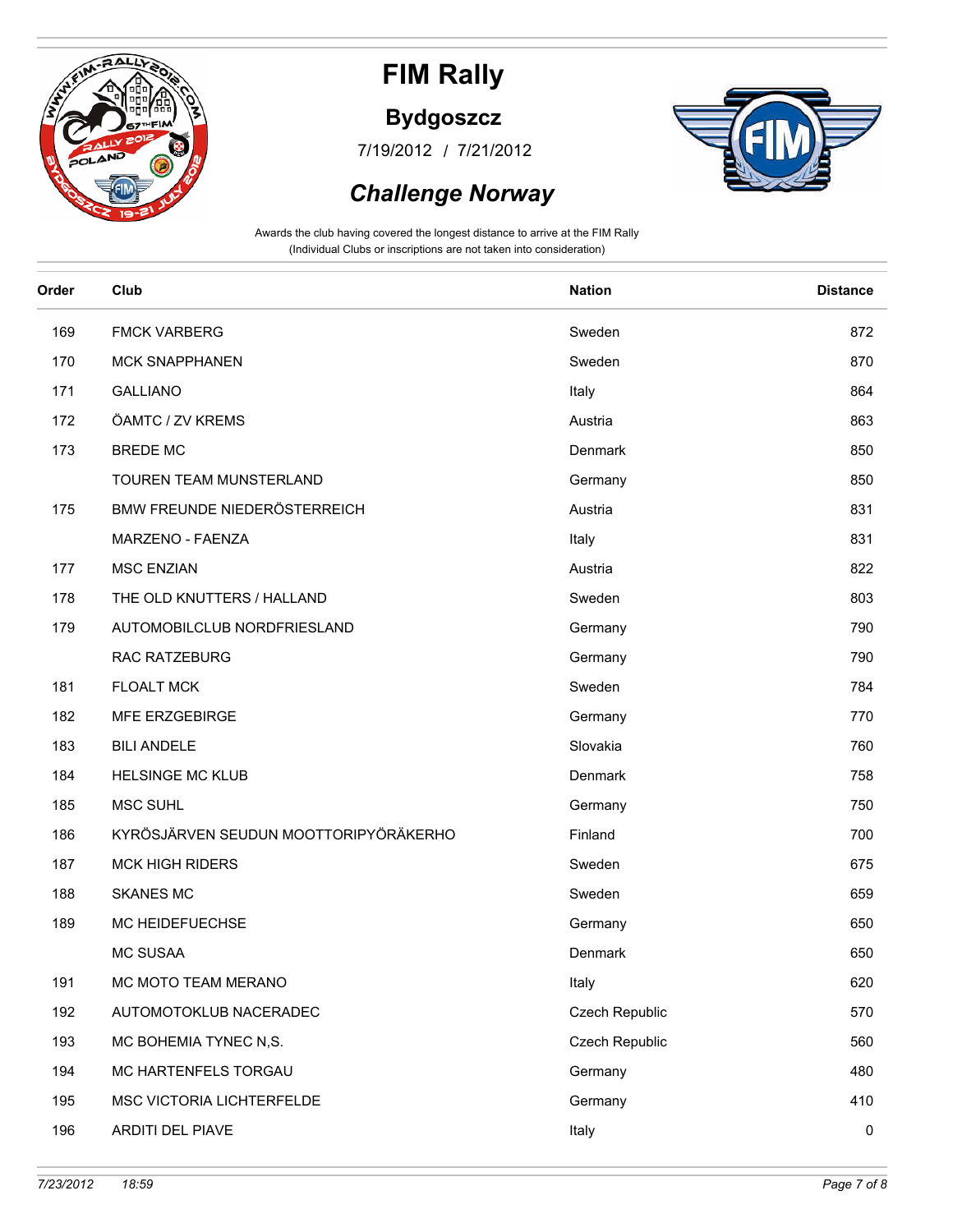

### **Bydgoszcz**

/ 7/19/2012 7/21/2012



#### *Challenge Norway*

| Order | Club                  | <b>Nation</b> | <b>Distance</b> |
|-------|-----------------------|---------------|-----------------|
|       | MADONNA CENTAUROS M.C | Spain         | 0               |
|       | <b>MOTODES</b>        | Spain         | 0               |
|       | N B RACING            | Italy         | 0               |
|       | SENIOR MC NORD        | Norway        | 0               |
|       |                       |               |                 |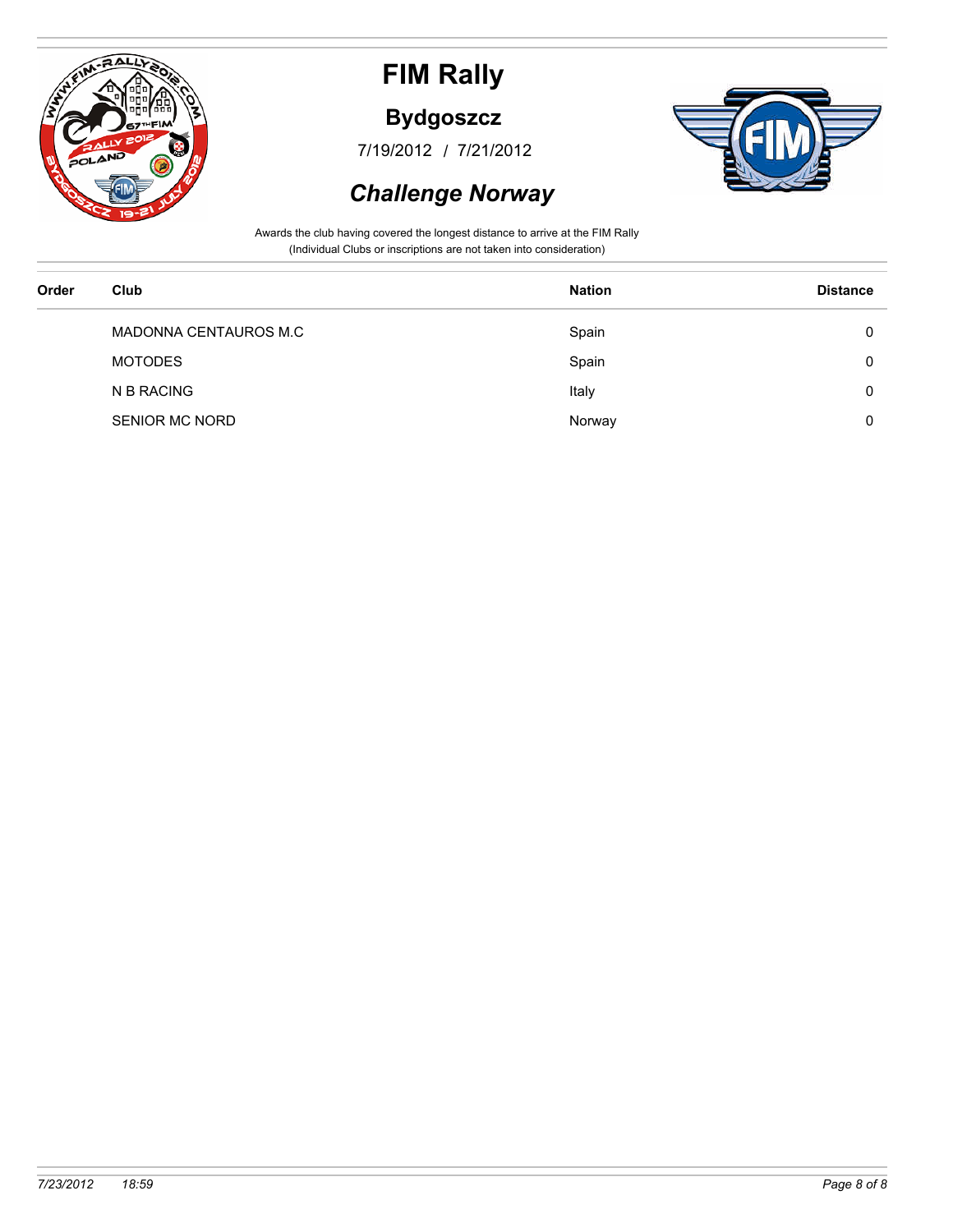

#### **Bydgoszcz**

/ 7/19/2012 7/21/2012



### *Challenge Romania*

Awards the FMN represented by the greatest number of riders driving motorcycles of more then 500 cc

| Order        | <b>Federation</b>                                   | <b>Nation</b>               | <b>Riders</b>    | <b>Points</b> |
|--------------|-----------------------------------------------------|-----------------------------|------------------|---------------|
| $\mathbf{1}$ | Svenska Motorcykel - och Snöskoterförbundet         | Sweden                      | 152              | 176925        |
| 2            | Federazione Motociclistica Italiana                 | Italy                       | 119              | 199975        |
| 3            | Suomen Moottoriliitto r.y.                          | Finland                     | 66               | 125375        |
| 4            | Norges Motorsportforbund                            | Norway                      | 48               | 67431         |
| 5            | Danmarks Motor Union                                | Denmark                     | 40               | 38847         |
| 6            | Deutscher Motor Sport Bund e. V.                    | Germany                     | 38               | 31600         |
| 7            | Fédération Motocycliste de Belgique                 | Belgium                     | 28               | 31902         |
| 8            | Auto-Cycle Union                                    | United Kingdom              | 24               | 37897         |
| 9            | Oesterreichischer Automobil- Motorrad- u. Touring C | Austria                     | 23               | 19735         |
| 10           | Koninklijke Nederlandse Motorrijders Vereniging     | Netherlands                 | 23               | 23099         |
| 11           | Fédération Motocycliste Suisse                      | Switzerland                 | 19               | 25866         |
| 12           | Fédération Francaise de Motocyclisme                | France                      | 19               | 31573         |
| 13           | Hrvatski Motociklisticki Savez                      | Croatia                     | 14               | 17042         |
| 14           | Avto-Moto Zveza Slovenije                           | Slovenia                    | 13               | 14568         |
| 15           | Motorcycle Federation of Macedonia                  | Macedonia                   | 12               | 20500         |
| 16           | <b>Estonian Motorcycling Federation</b>             | Estonia                     | $\boldsymbol{9}$ | 10579         |
| 17           | Autoklub of the Czech Republic                      | <b>Czech Republic</b>       | 8                | 4530          |
| 18           | Slovenska Motocyklova Federacia                     | Slovakia                    | 7                | 5320          |
| 19           | Motorcycle Federation of Russia                     | Russian Federation          | 4                | 6368          |
| 20           | Moto Club de Monaco                                 | Monaco                      | 4                | 6520          |
| 21           | United Arab Emirates Motorcycle Club                | <b>United Arab Emirates</b> | 4                | 17508         |
| 22           | Hungarian Motorcycle Sport Federation               | Hungary                     | 3                | 2907          |
| 23           | Automobile et Touring-Club de Grece                 | Greece                      | 3                | 8385          |
| 24           | Real Federacion Motociclista Espanola               | Spain                       | 3                | 8555          |
| 25           | Canadian Motorcycle Association                     | Canada                      | $\overline{2}$   | 11994         |
| 26           | Motor Union du Grand Duché de Luxembourg            | Luxembourg                  | 1                | 1137          |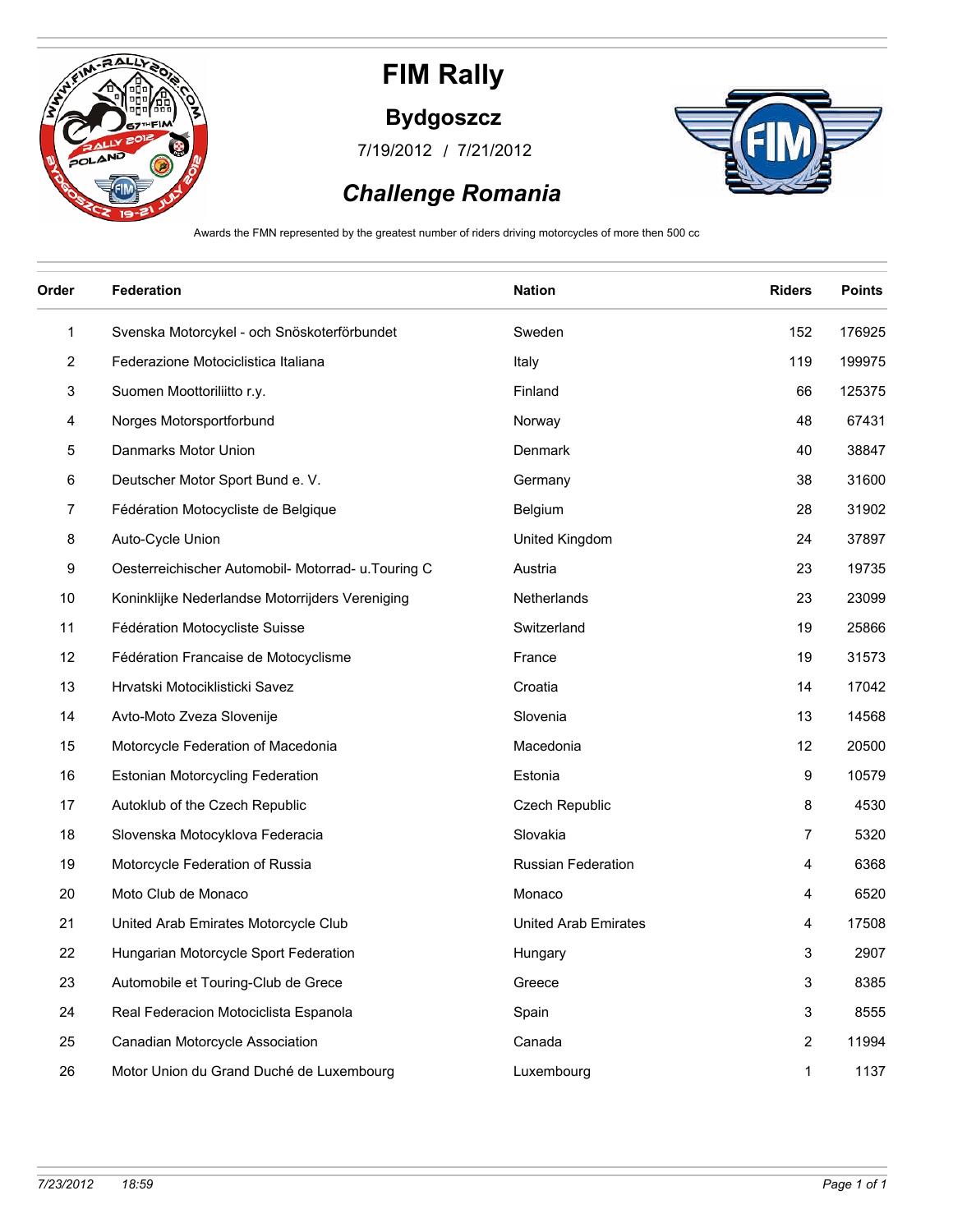

#### **Bydgoszcz**

/ 7/19/2012 7/21/2012



### *Challenge San Marino Foemina*

| Order        | Club                        | <b>Nation</b>  | <b>Females</b>            | <b>Points</b> |
|--------------|-----------------------------|----------------|---------------------------|---------------|
| $\mathbf{1}$ | TOURING FINLANDIA MK        | Finland        | 12                        | 9260          |
| 2            | <b>BMW MOTO KLUB ZAGREB</b> | Croatia        | 9                         | 1245          |
| 3            | <b>AMD TRZIC</b>            | Slovenia       | 8                         | 1114          |
| 4            | M.C. EPERNAY                | France         | 7                         | 2750          |
| 5            | MAYFLOWER MOTORCYCLE CLUB   | United Kingdom | 6                         | 6472          |
| 6            | NÄSSJÖ MC CLUB - STENSJÖN   | Sweden         | 6                         | 1958          |
| 7            | ÖAMTC / ZV KREMS            | Austria        | 6                         | 0             |
|              | THE MOTOR CLUB OF HYVINKÄÄ  | Finland        | 6                         | 0             |
| 9            | NMF TOURING CLUB            | Norway         | 5                         | 4707          |
| 10           | <b>SKARABORGS MCTC</b>      | Sweden         | 4                         | 3138          |
| 11           | <b>BMW CLUB FREIBURG</b>    | Germany        | 4                         | 0             |
|              | <b>FLOALT MCK</b>           | Sweden         | 4                         | 0             |
|              | TUUSULAN MOOTTORIKERRHO RY  | Finland        | 4                         | 0             |
| 14           | ROLD SKOV MC                | Denmark        | 3                         | 3300          |
| 15           | <b>AVEROY MC KLUBB</b>      | Norway         | 3                         | 3286          |
| 16           | MC LE LION'S                | Switzerland    | 3                         | 1398          |
| 17           | SÄLLSKAPET HJULINGARNA      | Sweden         | 3                         | 1295          |
| 18           | HAN HERRED MC CLUB          | Denmark        | 3                         | 1075          |
| 19           | <b>ESTONIAN TOURING MC</b>  | Estonia        | $\ensuremath{\mathsf{3}}$ | 0             |
|              | MC ANDREA TESTA             | Italy          | 3                         | 0             |
|              | MC PINO MEDEOT GORIZIA      | Italy          | 3                         | 0             |
|              | <b>MC PONENTE</b>           | Italy          | 3                         | 0             |
|              | MOTO-CLUB DES BAYARDS       | Switzerland    | $\mathsf 3$               | 0             |
|              | SKÄFTBERG RANGERS MCK       | Sweden         | $\ensuremath{\mathsf{3}}$ | 0             |
| 25           | SPADER DAM MCK              | Sweden         | $\overline{2}$            | 2560          |
| 26           | <b>BODQ MC KLUBB</b>        | Norway         | $\overline{2}$            | 1983          |
| 27           | <b>VETLANDA MCK</b>         | Sweden         | $\overline{2}$            | 1928          |
| 28           | ZOO MC                      | Finland        | $\overline{2}$            | 1852          |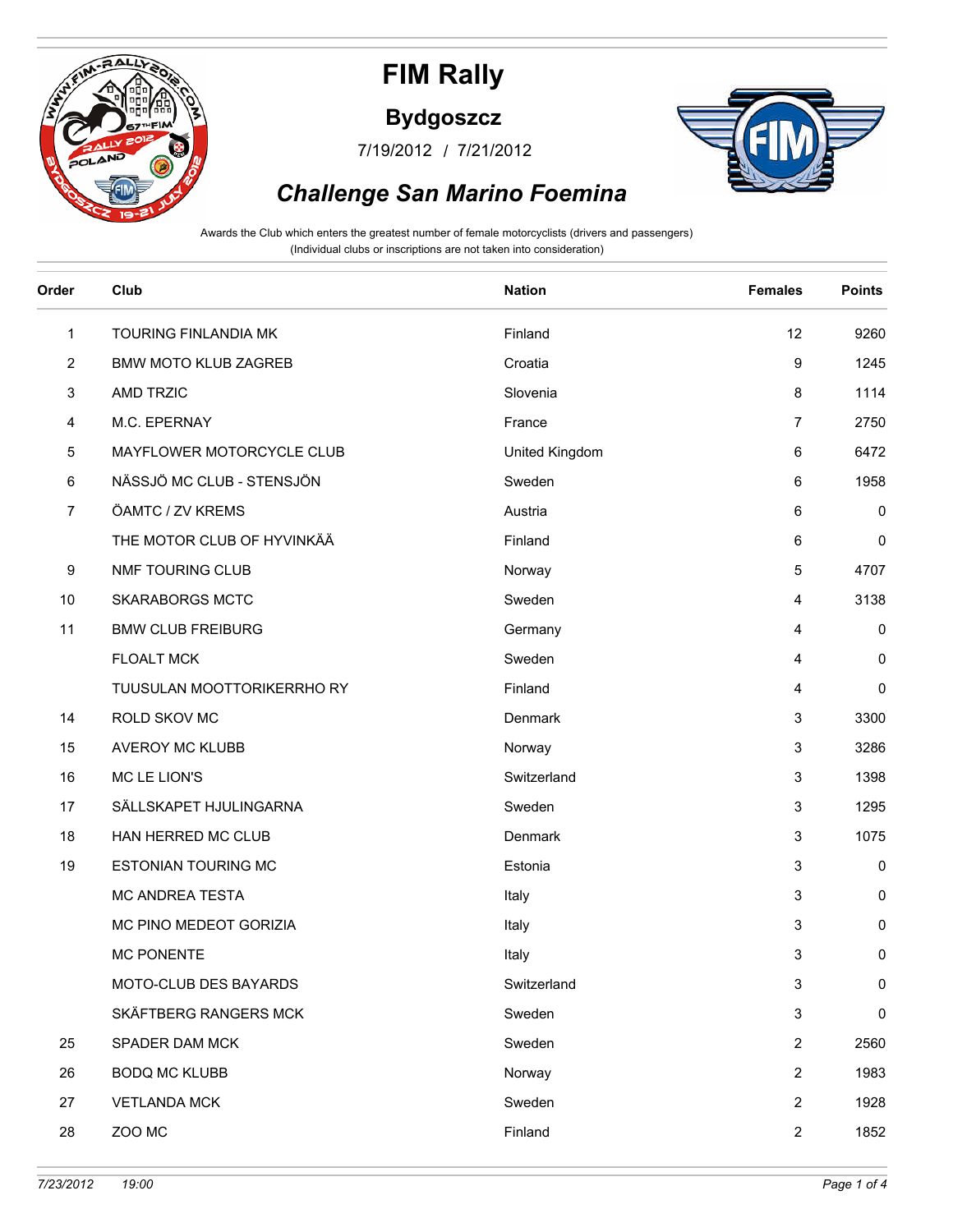

#### **Bydgoszcz**

/ 7/19/2012 7/21/2012



### *Challenge San Marino Foemina*

| Order | Club                                | <b>Nation</b> | <b>Females</b>   | <b>Points</b> |
|-------|-------------------------------------|---------------|------------------|---------------|
| 29    | MOTO-CLUB DE MONACO                 | Monaco        | $\overline{2}$   | 1630          |
| 30    | <b>ASKER MC-CLUB</b>                | Norway        | $\overline{2}$   | 1140          |
| 31    | <b>HJEM'FRA MC</b>                  | Denmark       | 2                | 1100          |
| 32    | <b>BMW CLUB NEDERLAND</b>           | Netherlands   | 2                | 1013          |
| 33    | <b>FMCK VARBERG</b>                 | Sweden        | $\overline{2}$   | 872           |
| 34    | <b>BILI ANDELE</b>                  | Slovakia      | 2                | 760           |
| 35    | 1 HMK ZAGREB                        | Croatia       | $\mathbf{2}$     | 0             |
|       | AMC GYVERINKHOVE                    | Belgium       | $\mathbf{2}$     | 0             |
|       | ARENDAL TOURING KLUBB               | Norway        | $\overline{2}$   | 0             |
|       | <b>BUDAI MOTO KLUB</b>              | Hungary       | $\overline{2}$   | 0             |
|       | <b>GOTTLIEB DAIMLER</b>             | Italy         | $\boldsymbol{2}$ | 0             |
|       | LA BALZANA                          | Italy         | $\overline{2}$   | 0             |
|       | MC MARTINISTAD                      | Netherlands   | $\overline{2}$   | 0             |
|       | MC MERITUM TEAM CLUB                | Macedonia     | $\overline{2}$   | 0             |
|       | MOTOCICLISTICO MESTRE               | Italy         | 2                | 0             |
|       | MSC SUHL                            | Germany       | $\overline{2}$   | 0             |
|       | SILVER FOX MC                       | Norway        | $\overline{2}$   | 0             |
|       | SUNDSVALLS MCC                      | Sweden        | $\overline{2}$   | 0             |
|       | TORGIANO - TONINO FAINA             | Italy         | $\overline{2}$   | 0             |
|       | VASTERDALA MCK                      | Sweden        | $\overline{2}$   | 0             |
| 49    | CANADIAN VINTAGE MOTORCYCLE GROUP   | Canada        | 1                | 6994          |
| 50    | HAUKIPUTAAN MOOTORIKELKKAILIJAT     | Finland       | 1                | 2448          |
| 51    | <b>BAB ET SUD LANDES</b>            | France        | $\mathbf{1}$     | 2209          |
| 52    | ROAD RUNNERS MC                     | Norway        | $\mathbf{1}$     | 2110          |
| 53    | MC LE DUNE                          | Italy         | $\mathbf{1}$     | 2092          |
| 54    | MBC TOURING ROMA                    | Italy         | $\mathbf{1}$     | 1902          |
| 55    | AMICI DI STRADA - CIVITANOVA MARCHE | Italy         | $\mathbf 1$      | 1798          |
| 56    | SOLLEFTEA MOTORCYKLISTER            | Sweden        | $\mathbf{1}$     | 1769          |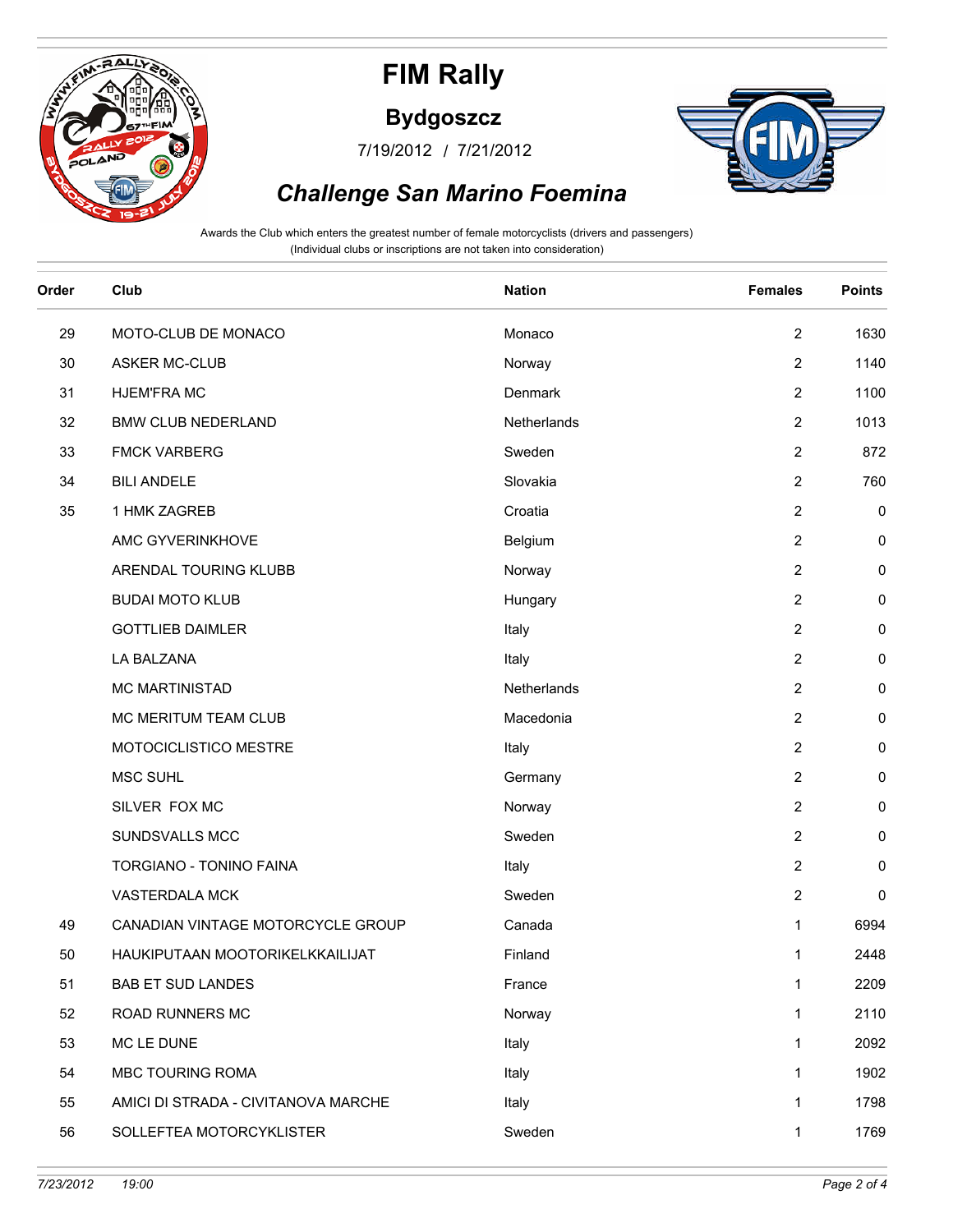

#### **Bydgoszcz**

/ 7/19/2012 7/21/2012



### *Challenge San Marino Foemina*

| Order | Club                         | <b>Nation</b>  | <b>Females</b> | <b>Points</b> |
|-------|------------------------------|----------------|----------------|---------------|
| 57    | NAF MC-TRONDHEIM             | Norway         | 1              | 1592          |
| 58    | SENIOR MC VEST-AGDER         | Norway         | 1              | 1500          |
| 59    | MC LAC DE JOUX               | Switzerland    | 1              | 1468          |
| 60    | <b>BBH MC - BORLANGE</b>     | Sweden         | 1              | 1331          |
| 61    | <b>MC VENNER</b>             | Norway         | 1              | 1250          |
| 62    | <b>MSC "ZURI" ZURICH</b>     | Switzerland    | 1              | 1200          |
| 63    | SAEDBY MC                    | Denmark        | 1              | 1110          |
| 64    | VAMC GRAAFSCHAPRIJDERS       | Netherlands    | 1              | 1071          |
| 65    | <b>GIVE MC</b>               | Denmark        | 1              | 900           |
| 66    | TOUREN TEAM MUNSTERLAND      | Germany        | 1              | 850           |
| 67    | <b>MSC ENZIAN</b>            | Austria        | 1              | 822           |
| 68    | MC HEIDEFUECHSE              | Germany        | $\mathbf{1}$   | 650           |
|       | <b>MC SUSAA</b>              | Denmark        | 1              | 650           |
| 70    | AUTOMOTOKLUB NACERADEC       | Czech Republic | 1              | 570           |
| 71    | 69 MCC DOVER                 | United Kingdom | $\mathbf{1}$   | 0             |
|       | AMC ST VITH                  | Belgium        | 1              | 0             |
|       | ANDREA TESTA                 | Italy          | 1              | 0             |
|       | BMW FREUNDE NIEDERÖSTERREICH | Austria        | 1              | 0             |
|       | <b>BMW MC VLAANDEREN</b>     | Belgium        | 1              | 0             |
|       | DELLE MADONIE                | Italy          | 1              | 0             |
|       | <b>GALLIANO</b>              | Italy          | 1              | 0             |
|       | <b>GENTLEMEN BORDIGHERA</b>  | Italy          | 1              | 0             |
|       | <b>GOLDWING CLUB NORWAY</b>  | Norway         | 1              | $\pmb{0}$     |
|       | <b>HELSINGE MC KLUB</b>      | Denmark        | 1              | 0             |
|       | <b>IBLEO</b>                 | Italy          | 1              | $\pmb{0}$     |
|       | <b>KAMC HERENTALS</b>        | Belgium        | 1              | 0             |
|       | LES MOTARDS DE LA MADONE     | France         | 1              | 0             |
|       | MC DE BLIJDE RIJDERS         | Netherlands    | 1              | $\pmb{0}$     |